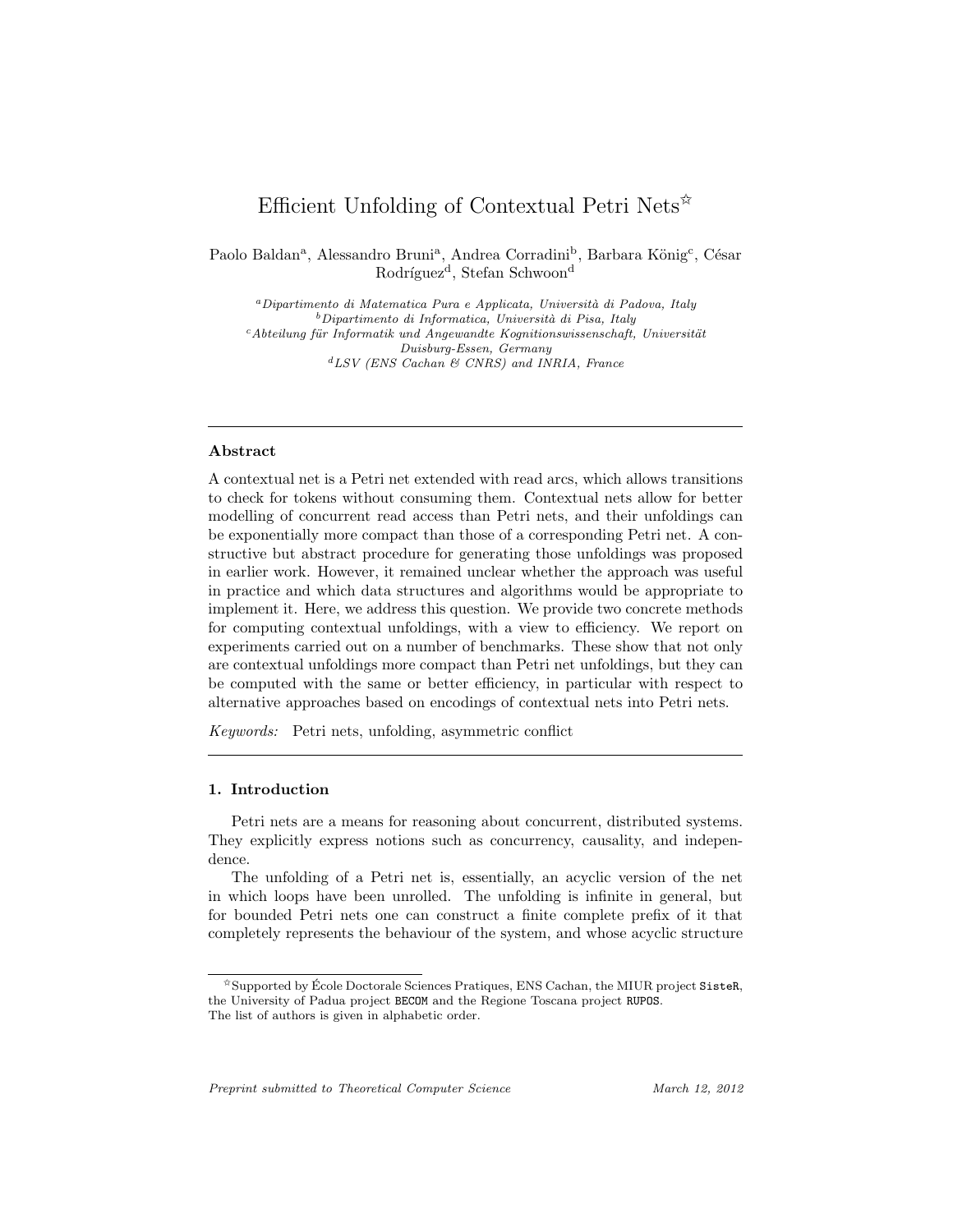permits efficient analyses. This prefix is typically much smaller than the reachability graph because an unfolding exploits the inherently concurrent nature of the underlying system; loosely speaking, the more concurrency there is in the net, the more advantages unfoldings have over reachability-graph techniques.

Petri net unfoldings may serve as a basis for further analyses. There is a large body of work describing their construction, their properties, and their use in various fields; see [1] for an extensive survey. For bounded Petri nets, a finite complete prefix of an unfolding can be understood as the compact description of the set of reachable markings of the underlying net. Moreover, while the reachability problem is PSPACE-complete for bounded nets, it is only NPcomplete for complete prefixes. Notwithstanding the fact that the size of such a prefix is typically rather larger than the net itself, this opens avenues for efficient reachability checking [2].

However, Petri nets are not well-suited to model concurrent read accesses, that is, multiple actions requiring non-exclusive access to one common resource. The typical way of representing such a situation using a standard net is with "consume-produce loops": each action can consume the common resource when needed, regenerating it immediately after. Unfortunately, this can make the unfolding technique inefficient. In fact, actions reading the common resource are sequentialised so that all their possible interleavings have to be generated, at least in principle. It is possible to mitigate this problem with a place-replication  $(PR)$  encoding [3]. Here, a resource with n readers is duplicated n times, and each reader obtains a "private" copy which is accessed with a consume-produce loop. However, the resulting unfolding may still be exponential in  $n$ .

Contextual nets explicitly model concurrent read accesses and address this problem. They extend Petri nets with read arcs, allowing an action to check for the presence of a resource without consuming it. They have been used, e.g., to model concurrent database access [4], concurrent constraint programs [5], priorities [6], and asynchronous circuits [3]. Their accurate representation of concurrency makes contextual unfoldings up to exponentially smaller in the presence of multiple readers, which promises to yield more efficient analysis procedures.

While the properties and construction of ordinary Petri net unfoldings are well-understood, research on how to construct and exploit the properties of contextual unfoldings has been lacking so far. Contextual unfoldings are introduced in [3, 7], and a first unfolding procedure for a restricted subclass can be found in [3]. A general but non-constructive procedure is proposed in [8].

A constructive, general solution was finally given in [9], at the price of making the underlying theory notably more complicated. In particular, computing a complete prefix required to annotate every event  $e$  with a subset of its *histories*; roughly speaking, a history of  $e$  is a set of events that must precede  $e$  in a possible execution. However, it remained unclear whether the approach could be implemented with reasonable efficiency, and how. For safe nets, the interest of computing a complete contextual prefix was not evident from a practical point of view: while the prefix can be exponentially smaller than the complete prefix of the corresponding PR-encoding, the intermediate structure used to produce it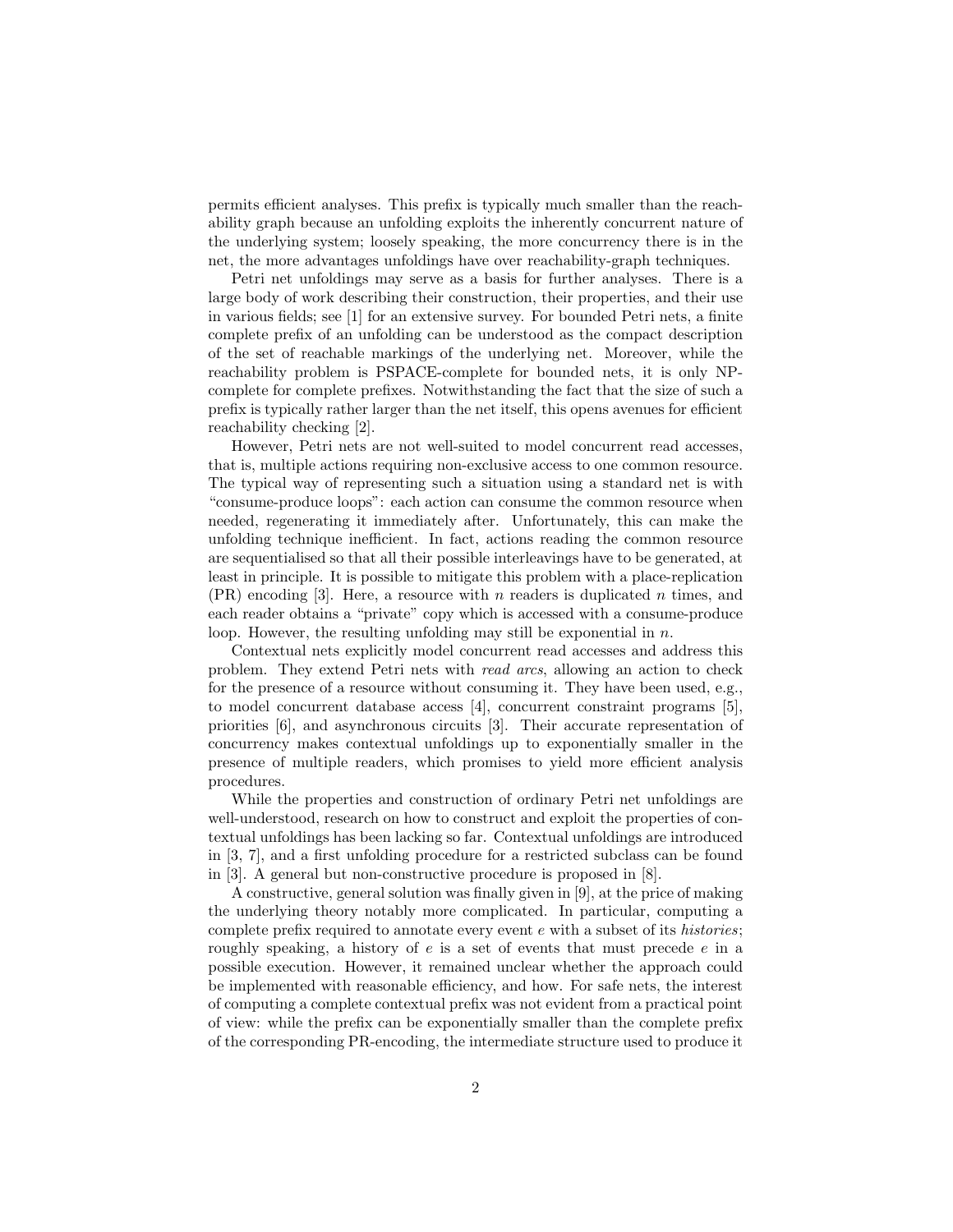has asymptotically the same size. More precisely, the number of histories in the contextual prefix matches the number of events in the prefix of the PR-encoding (for general bounded nets, this is not the case).

The purpose of this paper is to address these open issues and to resolve the algorithmic problems related to contextual-net unfolding. In particular, we make the following contributions:

- We provide key elements to implement contextual-net unfoldings efficiently, including data structures and algorithms such as for computing the events of an unfolding (called possible extensions) and maintaining a concurrency relation. For the latter, we provide multiple approaches and compare them.
- We generalise the results in [9] in order to deal with (a slight generalisation of) the adequate orders from [10]. Although not very surprising, this extension is quite relevant in practice as it drastically reduces the size of the resulting prefixes.
- We implemented both approaches, aiming for efficiency. The resulting tool, called Cunf [11], matches dedicated Petri net unfolders like Mole [12] on pure Petri nets and additionally handles contextual unfoldings. The new unfolder is not a simple extension of an existing one because the presence of histories influences the data structures at every level.
- We ran the tool on a set of benchmarks and report on the experiments, for both approaches. In particular, it turns out that, even for safe nets, our construction of contextual unfoldings is faster than that for PR-unfoldings.

Apart from details of the prefix computation, our main message is that efficient contextual unfolding is possible and performs better than the PR-encoding, even for safe nets. Contextual nets and their unfoldings therefore have a rightful place in research on concurrency, also from an efficiency point of view.

The paper is structured as follows. Section 2 introduces Petri and contextual nets, and discusses how to encode a contextual net into a Petri net. Sections 3 and 4 recall fundamental notions of contextual unfoldings. Section 5 contains most of the technical results, including two approaches to the unfolding construction. Section 6 discusses data structures and other elements related to the efficient construction of a complete prefix. Section 7 reports on experiments, and Section 8 sketches applications in verification. We conclude in Section 9. Preliminary versions of the contents in this paper have appeared in [13, 14, 15].

# 2. Basic notions

A contextual net (c-net) is a tuple  $N = \langle P, T, F, C, m_0 \rangle$ , where P and T are disjoint sets of places and transitions,  $F \subseteq (P \times T) \cup (T \times P)$  is the flow relation,  $C \subseteq P \times T$  is the context relation and  $m_0 \subseteq P$  is the initial marking. A pair  $(p, t) \in C$  is called *read arc*. The net N is called *finite* when the sets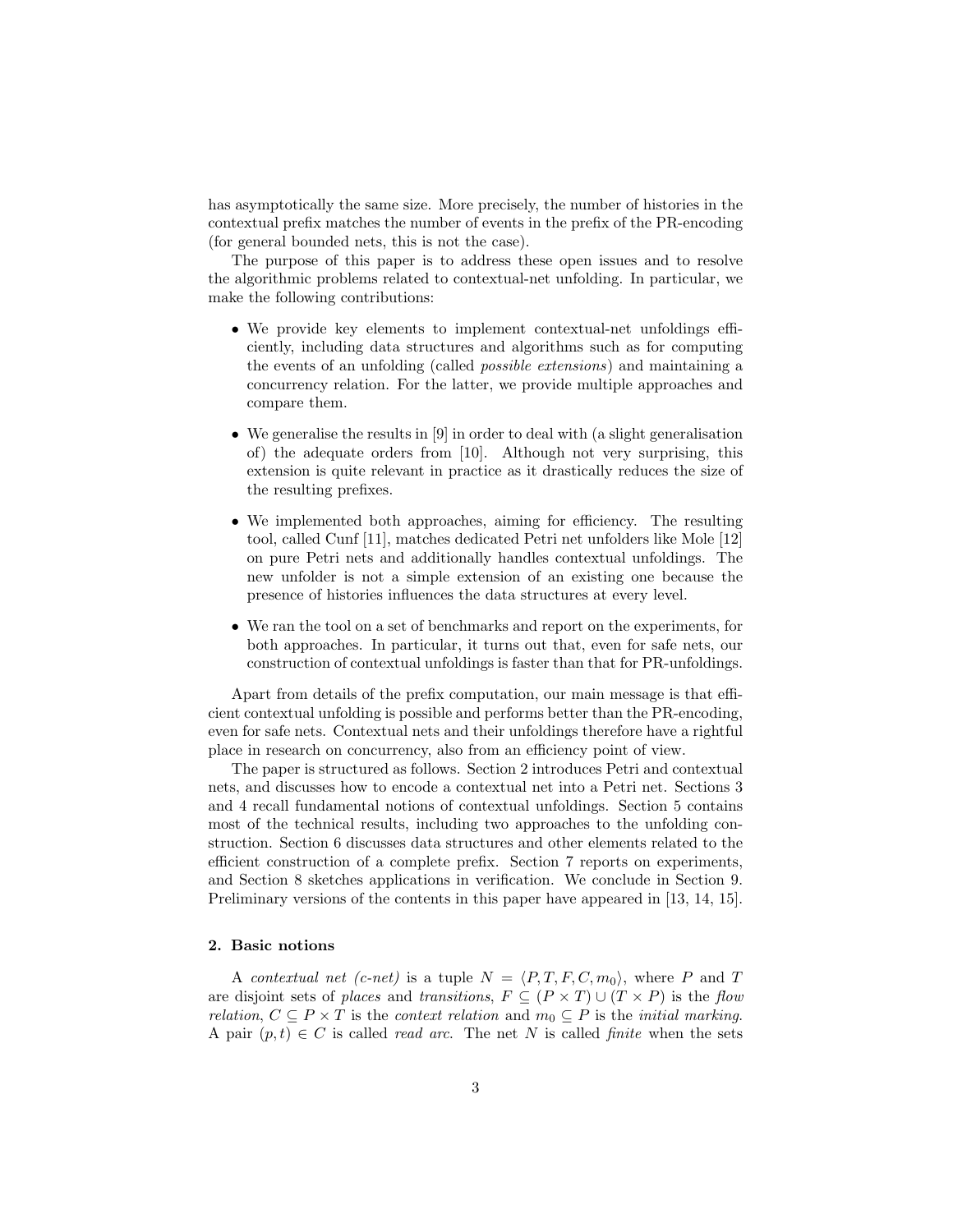

Figure 1: (a) A safe c-net; and (b) an unfolding prefix.

of places and transitions are finite. In general, a marking of  $N$  is any function  $m: P \to \mathbb{N}$ . The set  $m_0$  is seen as a marking in the obvious way, by letting  $m_0(p) = 1$  if  $p \in m_0$  and  $m_0(p) = 0$ , otherwise. A *Petri net* is a c-net without read arcs.

For  $x \in P \cup T$ , we call  $\bullet x := \{ y \in P \cup T \mid (y, x) \in F \}$  the preset of x and  $x^{\bullet} := \{ y \in P \cup T \mid (x, y) \in F \}$  the postset of x. The context of a place p is defined as  $p := \{ t \in T \mid (p, t) \in C \}$ , and the context of a transition t as  $\underline{t} := \{ p \in P \mid (p, t) \in C \}.$  These notions are extended to sets in the usual fashion. For the sake of simplicity, we assume for any transition  $t$  that its context is disjoint from its preset and its postset, i.e.  $\bullet$   $t \cap \underline{t} = \emptyset$  and  $t^{\bullet} \cap \underline{t} = \emptyset$ .

A set  $A \subseteq T$  of transitions is *enabled* at marking m if for all  $p \in P$ ,

$$
m(p) \ge |p^{\bullet} \cap A| + \begin{cases} 1 & \text{if } \underline{p} \cap A \neq \emptyset \\ 0 & \text{otherwise} \end{cases}
$$

Such A can occur or be executed, leading to a new marking  $m'$ , where  $m'(p) =$  $m(p) - |p^{\bullet} \cap A| + |^{\bullet} p \cap A|$  for all  $p \in P$ . We call  $\langle m, A, m' \rangle$  a step of  $N$ <sup>1</sup>.

Note that in order to enable concurrently a set of transitions, a marking must include the pre-sets of all transitions and an additional token for each place used as context, i.e., a token cannot be read and consumed at the same time. This is needed to ensure that transitions which are concurrently enabled can also fire sequentially in any order. As a consequence concurrency represents event independency, a fact that is at the heart of unfolding approaches. For instance, in the net in Fig. 2, transitions  $t_1$  and  $t_2$  are not concurrently enabled by the

<sup>1</sup>One could define enabledness for multisets of transitions, but this is irrelevant for our purposes. The set-wise definition will be sufficient to illustrate the advantage of c-nets over Petri nets in Section 2.1.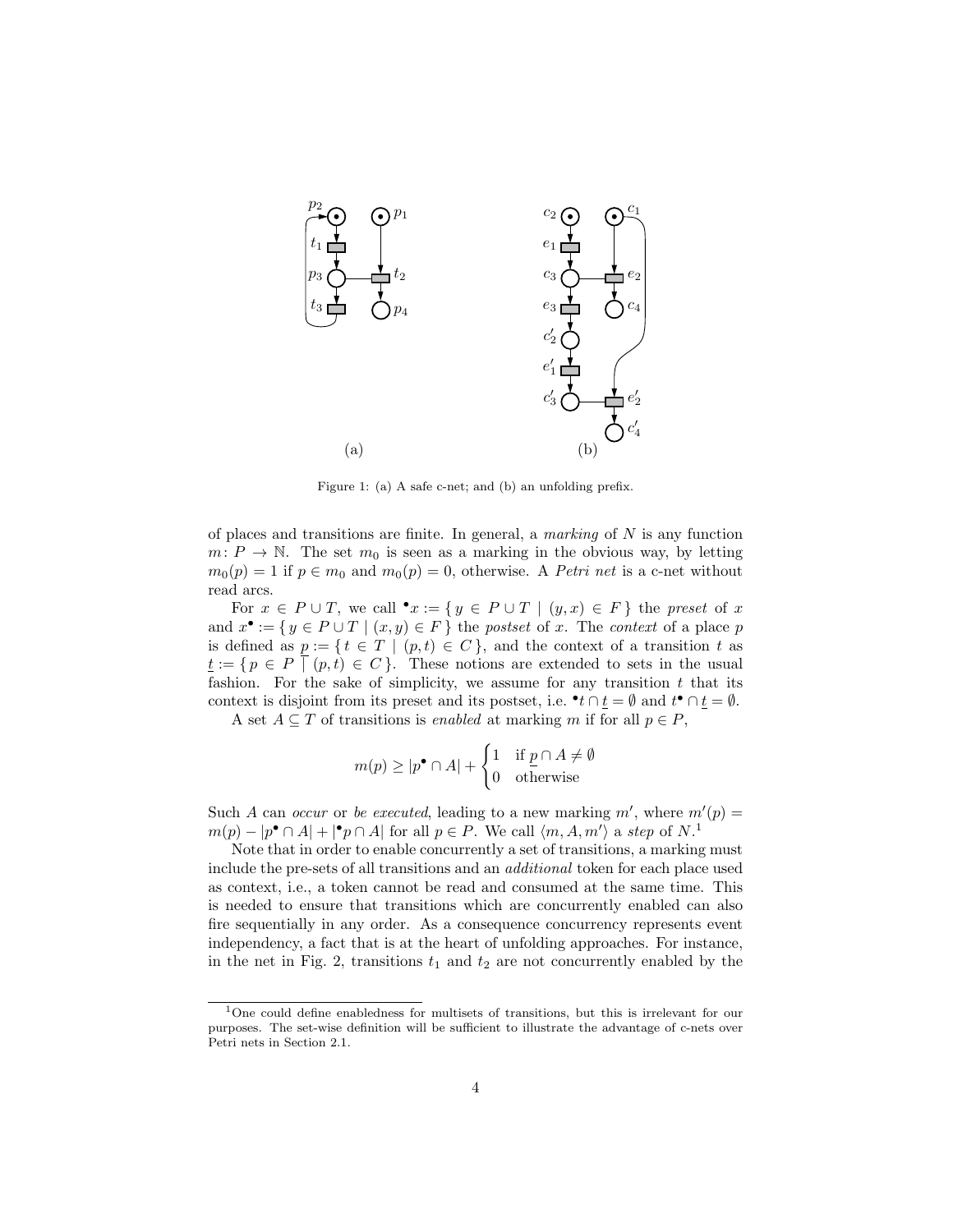

Figure 2: A net with a contextual cycle.

initial marking. Indeed, the firing of  $t_1$  disables  $t_2$  as it consumes a token in  $p_2$ , which  $t_2$  must read to fire; similarly, the firing of  $t_2$  disables  $t_1$ . Hence  $t_1$  and  $t_2$ cannot occur in the same computation and  $t_3$  is not firable. This dependency is later explained in terms of an asymmetric form of conflict, see Section 4.1. It is worth reminding that different notions of enabling are conceivable (see e.g.,  $[16]$ ) where the simultaneous parallel executions of transitions in contextual cycle, like  $t_1$  and  $t_2$ , is allowed.

A finite sequence of transitions  $\sigma = t_1 \dots t_n \in T^*$  is a run if there exist markings  $m_1, \ldots, m_n$  such that  $\langle m_{i-1}, \{t_i\}, m_i \rangle$  is a step for  $1 \le i \le n$ , and  $m_0$ is the initial marking of  $N$ ; if such a run exists,  $m_n$  is said to be *reachable*.

A marking m is n-safe if  $m(p) \leq n$  for all  $p \in P$ . A c-net N is said to be n-safe if every reachable marking of  $N$  is n-safe. It is called bounded if there exists an n such that N is n-safe. A 1-safe net is simply called *safe*. As done for the initial marking, we will occasionally treat 1-safe markings as sets of places. Fig. 1 (a) depicts a safe c-net. Read arcs are drawn as undirected lines. For  $t_2$ , we have  $\{p_1\} = \bullet t_2$ ,  $\{p_3\} = \underline{t_2}$  and  $\{p_4\} = t_2^{\bullet}$ .

Remarks. The class of c-nets used in this paper constrains the initial marking to be a set and does not allow for weights on the flow relation. This restrictions allow for a simplified presentation, in particular because they ensure that conditions and events in the unfolding are identified uniquely by their causal history.

#### 2.1. Encodings of contextual nets

A c-net N can be encoded into a Petri net whose reachable markings are in one-to-one correspondence with those of  $N$ . We discuss two such encodings, and illustrate them by the c-net N in Fig. 3 (a). Place p has two transitions  $b, c$ in its context, modelling a situation where, e.g., two processes are accessing in a read-only way a common resource represented by  $p$ . Note that the step  $\{b, c\}$ can occur in  $N$  after executing  $a$ .

Plain encoding. Given a c-net N, the plain encoding of N is the net  $N'$  obtained by replacing every read arc  $(p, t)$  in the context relation by a consume/produce loop  $(p, t)$ ,  $(t, p)$  in the flow relation. The net N' has the same reachable markings as  $N$ ; it also has the same runs but not the same steps as  $N$ . The plain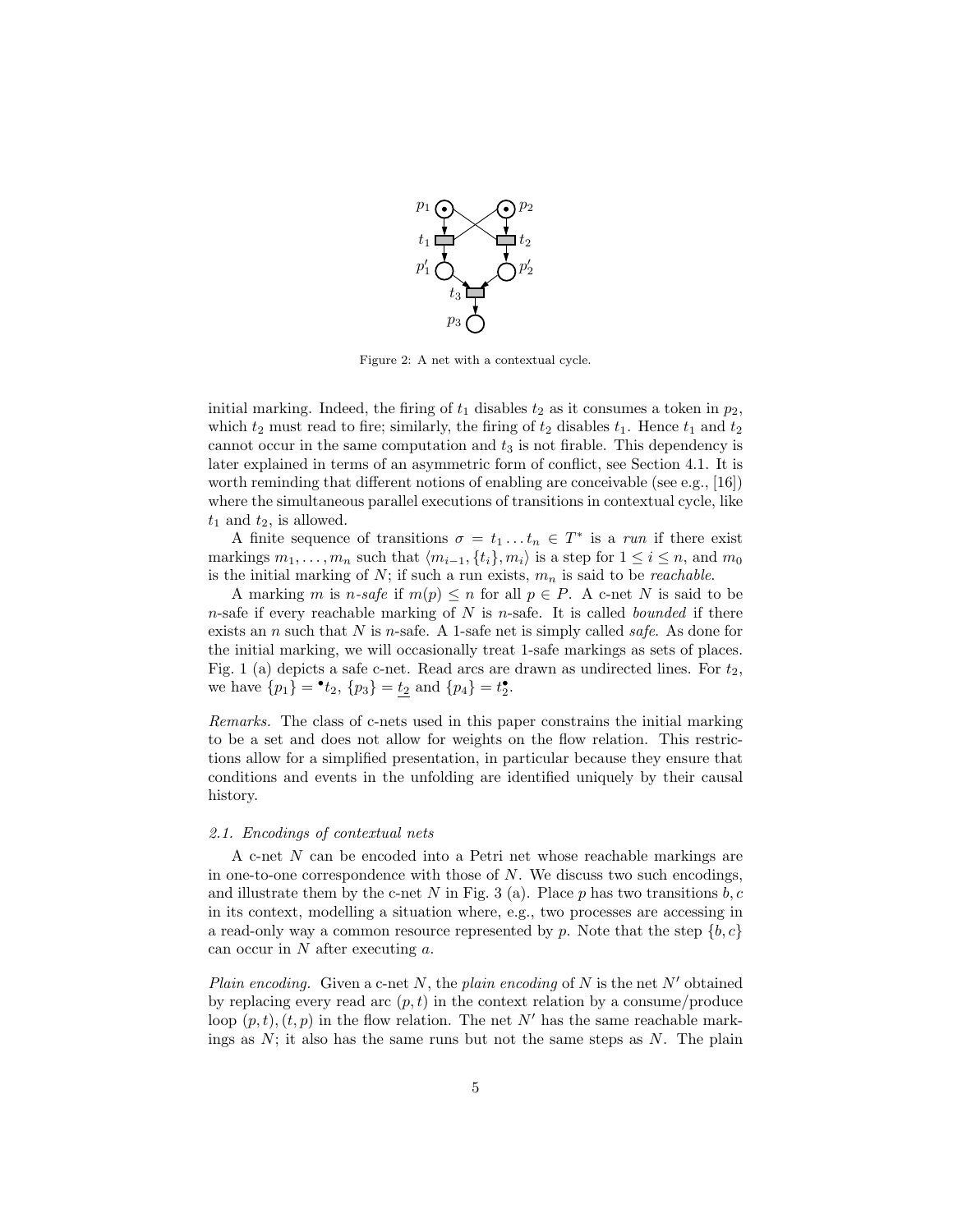

Figure 3: C-net N, its plain encoding  $N'$  and its Place-Replication encoding  $N''$ .

encoding of the net  $N$  in Fig. 3 (a) is the net  $N'$  in Fig. 3 (b). Observe that in  $N'$  the firings of  ${b}$  and  ${c}$  are sequentialised, hence, after executing a, the step  $\{b, c\}$  can no longer occur.

 $PR\text{-}encoding$ . The place-replication (PR-) encoding [3] of a c-net N is a Petri net N<sup>n</sup> in which we substitute every place p in the context of  $n \geq 1$  transitions  $t_1, \ldots, t_n$  by places  $p_1, \ldots, p_n$  and update the flow relation of  $N''$  as follows. For all  $i \in \{1, ..., n\},\$ 

- 1. transition  $t_i$  consumes and produces place  $p_i$ , i.e.,  $p_i \in \cdot t_i$  and  $p_i \in t_i^{\bullet}$ ;
- 2. any transition t producing p in N produces  $p_i$  in  $N''$ , i.e.,  $p_i \in t^{\bullet}$ ;
- 3. any transition t consuming p in N consumes  $p_i$  in  $N''$ , i.e.,  $p_i \in \cdot t$ .

The PR-encoding of the net  $N$  in Fig. 3 (a) is the net  $N''$  depicted in Fig. 3 (c). Reachable markings, runs, and steps of  $N''$  are in one-to-one correspondence to those of N.

## 3. Contextual unfoldings and their prefixes

In this section, we mostly recall basic definitions from [9] concerning unfoldings. We fix a c-net  $N = \langle P, T, F, C, m_0 \rangle$  for the rest of the section. Intuitively, the unfolding of  $N$  is a safe acyclic c-net where loops of  $N$  are "unrolled"; in general, the unfolding is infinite.

**Definition 1 (unfolding).** The unfolding of N, denoted by  $U_N$ , is a c-net  $(B, E, G, D, \hat{m}_0)$  equipped with a mapping  $f : (B \cup E) \rightarrow (P \cup T)$ . We call the elements of B conditions, and those of E events; f maps conditions to places and events to transitions. We extend f to sets, multisets, and sequences in the usual way; f applied to a marking of  $U_N$  (a set) will yield a marking of N (a multiset).

Conditions will take the form  $\langle p, e' \rangle$ , where  $p \in P$  and  $e' \in E \cup \{\perp\}$ , and events will take the form  $\langle t, M \rangle$ , where  $t \in T$  and  $M \subseteq B$ . We shall assume  $f(\langle p, e' \rangle) = p$  and  $f(\langle t, M \rangle) = t$ , respectively. A set M of conditions is called concurrent, written conc $(M)$ , when  $\mathcal{U}_N$  has a reachable marking M' s.t.  $M' \supseteq$ M.

Then  $U_N$  is the smallest net containing the following elements: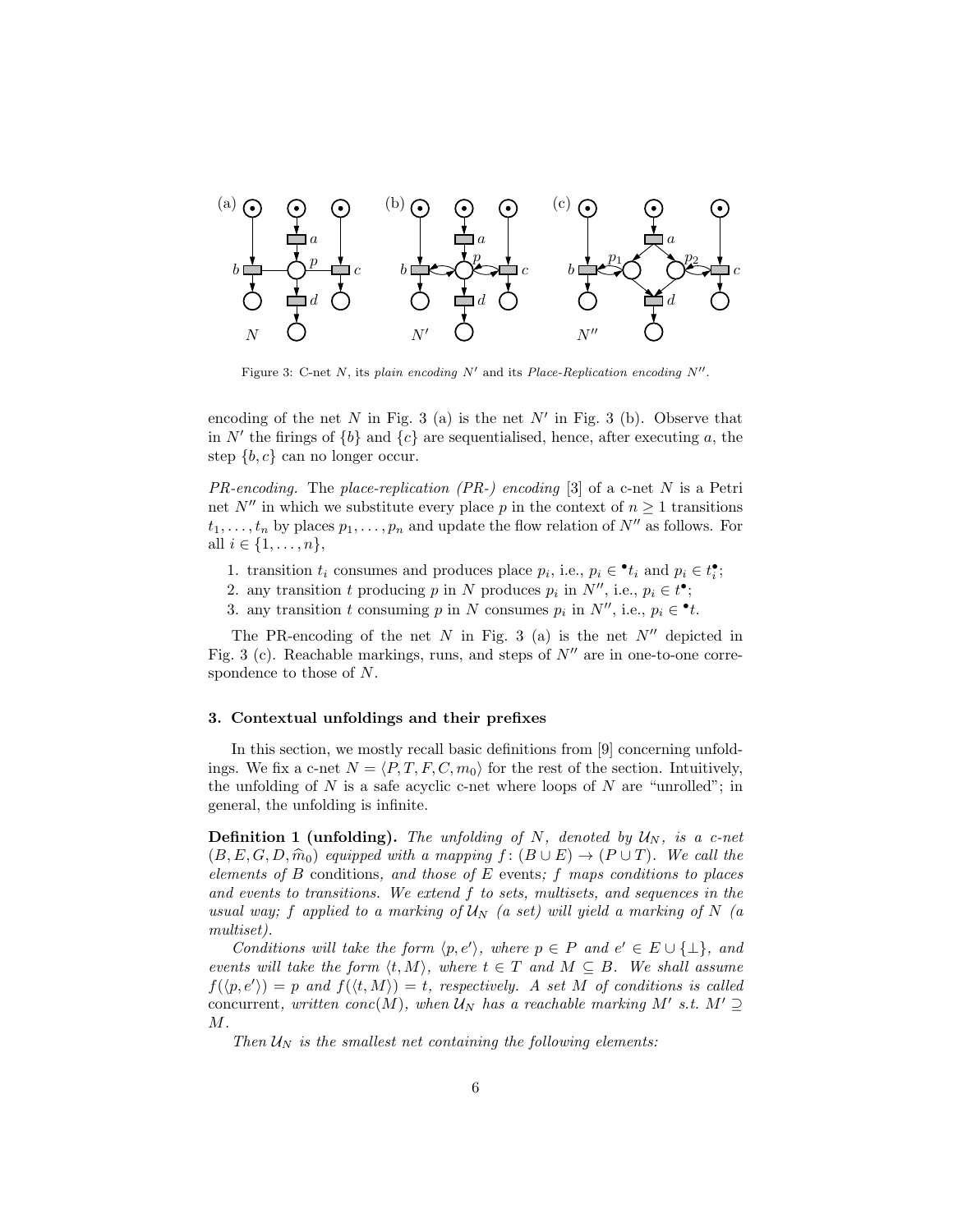

Figure 4: Unfoldings of  $N, N',$  and  $N''$  from Fig. 3

- if  $p \in m_0$ , then  $\langle p, \perp \rangle \in B$  and  $\langle p, \perp \rangle \in \hat{m}_0$ ;
- for any  $t \in T$  and disjoint pair of sets  $M_1, M_2 \subseteq B$  such that conc $(M_1 \cup$  $(M_2)$ ,  $f(M_1) = \cdot t$ ,  $f(M_2) = \underline{t}$ , we have  $e := \langle t, M_1 \cup M_2 \rangle \in E$ , and for all  $p \in t^{\bullet}$ , we have  $\langle p, e \rangle \in B$ . Moreover, G and D are such that  $\bullet e = M_1$ ,  $\underline{e} = M_2$ , and  $e^{\bullet} = \{ \langle p, e \rangle \mid p \in t^{\bullet} \}.$

Note that in some previous works on unfoldings the intial marking is omitted from the unfolding because it is determined as their minimal set of places. Here we include the initial marking explicitly to be consistent with the definition of unfoldings as special c-nets.

Fig. 4 shows the unfoldings of the nets from Fig. 3, where  $f$  is implicitly indicated by the labels of conditions and events. Note that in this case, the cnet  $N$  is isomorphic to its unfolding; crucially, it is smaller than the unfoldings of its two encodings. Call events labelled by b and c "readers", and events labelled by d "consumers". Suppose that we were to replace b and c in Fig. 3 with n transitions reading from  $p$ . Then there would be  $n$  readers and one consumer in the contextual unfolding;  $\mathcal{O}(n!)$  readers and consumers in the plain unfolding; and  $n$  readers but  $2^n$  consumers in the PR-unfolding.

The net  $\mathcal{U}_N$  represents all possible behaviours of N, and in particular a marking m is reachable in N iff some  $\hat{m}$  with  $f(\hat{m}) = m$  is reachable in  $\mathcal{U}_N$ . Intuitively, the plain unfolding explodes because it represents the step  ${b, c}$  of the c-net by two runs (in general, by its possible sequentialisations). Instead, in the PR-encoding the consume/produce loops lead to more consuming events in the unfolding.

**Definition 2 (causality).** The causality relation on  $U_N$ , denoted  $\lt$ , is the transitive closure of  $G \cup \{ (e, e') \in E \times E \mid e^{\bullet} \cap \underline{e'} \neq \emptyset \}$ . For  $x \in B \cup E$ , we write [x] for the set of causes of x, defined as  $\{e \in E \mid e \leq x\}$ , where  $\leq$  is the reflexive closure of  $\lt$ . A set  $X \subseteq E$  is called causally closed if  $[e] \subseteq X$  for all  $e \in X$ .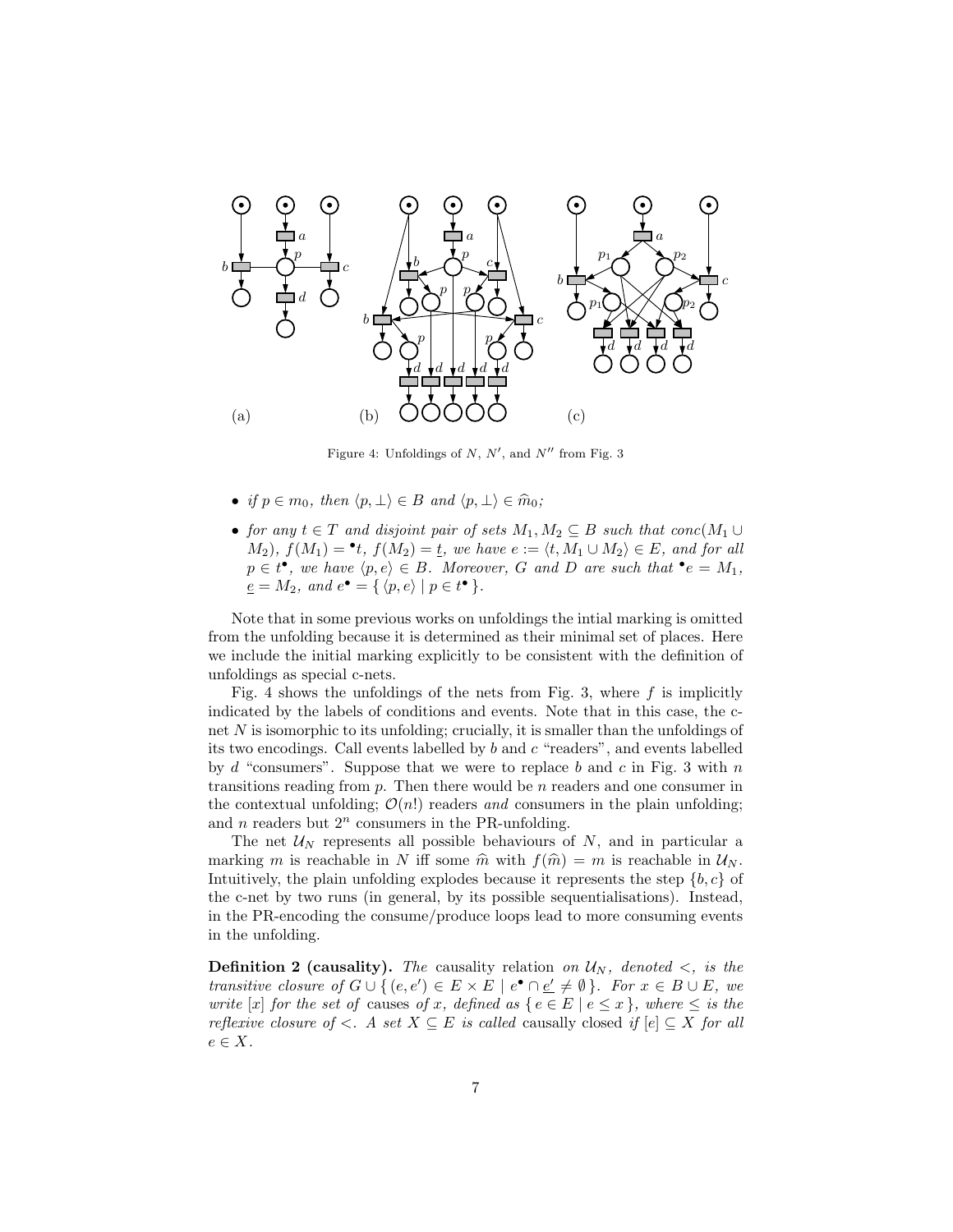In Fig. 1 (b), we have, e.g.,  $c_2 < e_1, e_1 < e_2$ , and  $c_2 < e_2$ . The causality relation between a pair of events  $e < e'$  captures the intuition that e must occur before  $e'$  in any run that fires  $e'$ .

**Definition 3 (prefix).** A prefix of  $U_N$  is a net  $\mathcal{P} = \langle B', E', G', D', \hat{m}_0 \rangle$  such that  $F' \subset F$  is causally closed.  $B' = \hat{m}_{\text{old}} + (F') \bullet$  and  $G' \subset D'$  are the restrictions that  $E' \subseteq E$  is causally closed,  $B' = \widehat{m}_0 \cup (E')^{\bullet}$ , and  $G', D'$  are the restrictions of  $G, D \nmid_{D} (B' \cup F')$ of  $G, D$  to  $(B' \cup E')$ .

In other words, a prefix is a causally closed subnet of  $\mathcal{U}_N$ . Surely, if  $\mathcal P$  is a prefix and  $\hat{m}$  a marking reachable in it, then  $f(\hat{m})$  is reachable in N. We are interested in computing a prefix for which the inverse also holds.

**Definition 4 (finite, complete prefix).** A prefix  $P$  is called finite if it contains finitely many events. It is called complete if for all markings m of  $N$ , m is reachable in N iff there exists a marking  $\widehat{m}$  reachable in P such that  $f(\widehat{m}) = m$ .

A finite complete prefix thus preserves all behavioural information about N, while being typically smaller than its reachability graph; its acyclic structure makes the reachability problem easier than for  $N$  itself [17]. Moreover, as we saw in Fig. 4, a contextual unfolding is more succinct than its corresponding Petri net unfolding. (In fact, readers familiar with unfoldings may note that in Fig. 4 there exists a complete prefix of the plain unfolding with  $2^n$  rather than  $\mathcal{O}(n!)$  reading and consuming events; but this still makes them the largest of the three unfolding types.)

Other papers consider different notions of completeness, requiring e.g. that not only reachable markings, but also the fireability of transitions is preserved (see, e.g., [18]). Roughly, this means that if a cut-off free configuration of the prefix enables a transition, then a representative of that transition should be included in the prefix. This is useful for certain deadlock checking algorithms, and it can be ensured by inserting cut-off events into the prefix. The results presented in the following could be easily adapted accordingly. See our experimental data in Section 7 for another discussion of this issue.

# 4. Constructing finite complete prefixes

In this section, we study the construction of a finite and complete prefix for a c-net. In Section 4.1, which mostly recalls elements from [9] with minor modifications, we develop a generic algorithm for constructing prefixes. In Section 4.2, we then turn to the question of ensuring that the resulting prefix is complete.

For the rest of the section, we fix a finite c-net N and its unfolding  $\mathcal{U}_N$  as in Section 3.

# 4.1. On finite prefixes

Consider events  $e_2$  and  $e_3$  in Fig. 1 (b). Clearly,  $e_2 < e_3$  does not hold. However, any run that fires *both*  $e_2$  and  $e_3$  will fire  $e_2$  before  $e_3$  (since  $e_3$  consumes  $c_3$ ). This situation arises due to read arcs and motivates the next definition.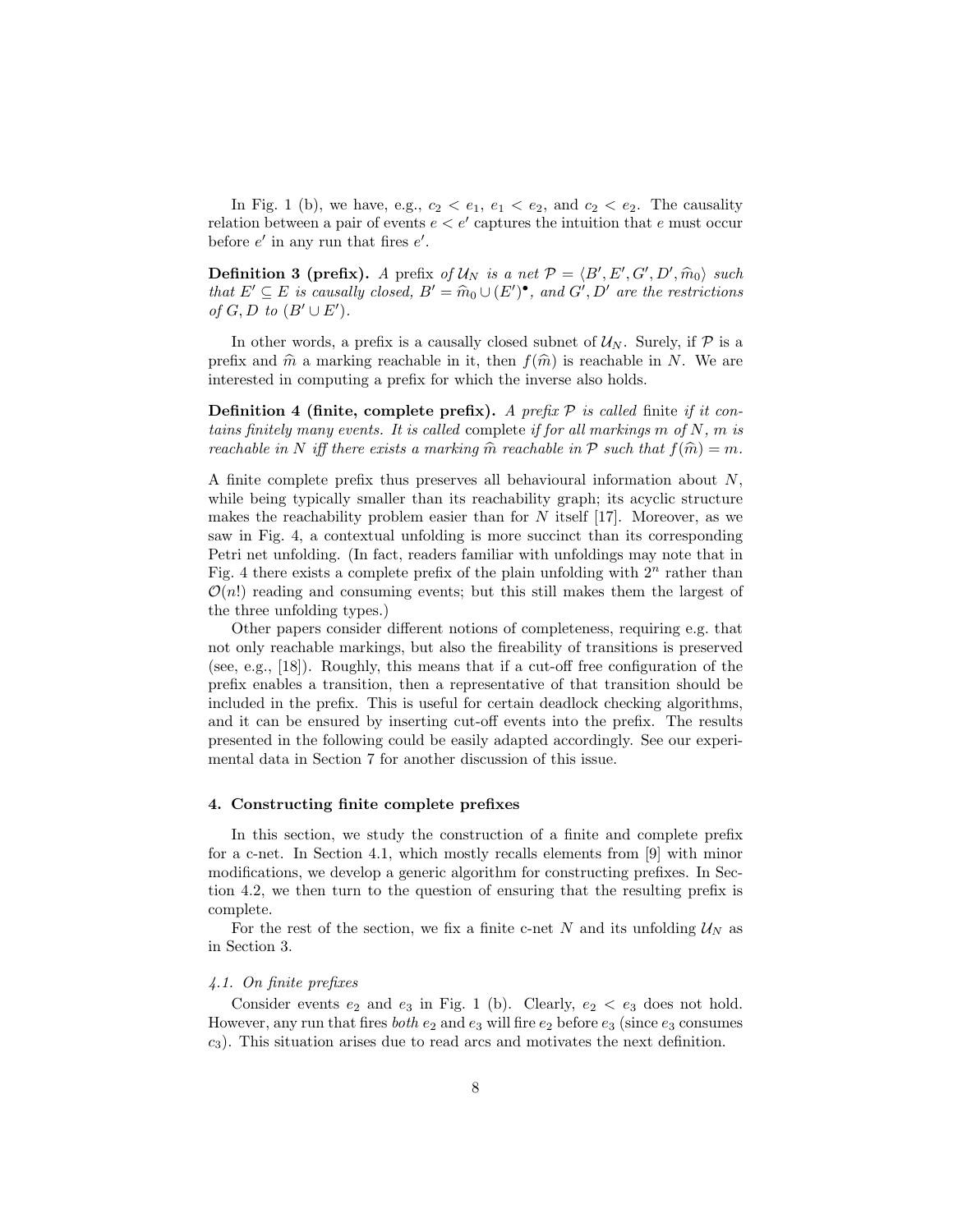**Definition 5 (asymmetric conflict).** Two events  $e, e' \in E$  are in asymmetric conflict, written  $e \nearrow e'$ , iff  $(i) e < e'$ , or  $(ii) e \cap \bullet e' \neq \emptyset$ , or  $(iii) e \neq e'$  and •e ∩•e'  $\neq \emptyset$ . For a set of events  $X \subseteq E$ , we write  $\nearrow_X$  to denote the relation  $\nearrow \cap (X \times X).$ 

Note that the asymmetric-conflict relation  $\nearrow$  gives rise to a digraph  $(E, \nearrow)$ , which we henceforth identify with  $\nearrow$  itself.

An asymmetric conflict can be thought of as a scheduling constraint: if both  $e, e'$  occur in a run, then e must occur first. Note that in case (iii) this is vacuously true, as  $e, e'$  cannot both occur. Thus, by condition (iii)  $\nearrow$  subsumes the symmetric conflicts known from Petri net unfoldings as cycles of length two.

**Definition 6 (configuration).** A configuration of the unfolding  $U_N$  is a finite, causally closed set of events  $C$  such that  $\bigwedge_{\mathcal{C}}$  is acyclic. Conf( $\mathcal{U}_N$ ) denotes the set of all such configurations.

Thus a set of events is a configuration iff all its events can be ordered to form a run that respects the scheduling constraints given by  $\nearrow$ .

Definition 7 (order and conflict on configurations). We say that configuration C evolves to configuration C', written  $\mathcal{C} \subseteq \mathcal{C}'$ , iff  $\mathcal{C} \subseteq \mathcal{C}'$  and  $\neg(e' \nearrow e)$ for all  $e \in \mathcal{C}$  and  $e' \in \mathcal{C}' \setminus \mathcal{C}$ . By  $\mathcal{C} \sqsubset \mathcal{C}'$  we denote  $\mathcal{C} \sqsubseteq \mathcal{C}'$  and  $\mathcal{C} \neq \mathcal{C}'$ .

Configurations C, C' are said to be in conflict, written  $C \# C'$ , when there is no configuration  $\mathcal{C}''$  satisfying  $\mathcal{C} \subseteq \mathcal{C}''$  and  $\mathcal{C}' \subseteq \mathcal{C}''$ .

Note that  $\subseteq$  is not merely the subset relation between configurations. Intuitively,  $C \sqsubseteq C'$  when a run of C can be extended into a run of C'. Instead,  $C \# C'$ when they cannot evolve to a common future configuration. For instance, in Fig. 1 (b) we have  ${e_1, e_3} \not\sqsubseteq {e_1, e_2, e_3}$  (and actually  ${e_1, e_3} \not\equiv {e_1, e_2, e_3}$ ) because  $e_2$  would have to fire before  $e_3$ . However, if two configurations are *not* in conflict, then their union is a configuration.

**Remark 1.** [9] For two configurations  $C_1, C_2$ , we have  $C_1 \# C_2$  iff there exists  $e_1 \in C_1$  and  $e_2 \in C_2 \setminus C_1$  such that  $e_2 \nearrow e_1$ , or the symmetric condition holds.

The cut of a configuration C is the marking reached in  $\mathcal{U}_N$  by a run of C. We define  $\text{Cut}(\mathcal{C}) := (\widehat{m}_0 \cup \mathcal{C}^{\bullet}) \setminus {}^{\bullet}\mathcal{C}$ . The *marking* of  $\mathcal{C}$  is its image through  $f: \text{Mark}(\mathcal{C}) := f(\text{Cut}(\mathcal{C}))$  $Mark(\mathcal{C}) := f(Cut(\mathcal{C})).$ 

**Definition 8 (history).** Let e be an event and C a configuration with  $e \in \mathcal{C}$ . We call the configuration  $\mathcal{C}[[e]] := \{ e' \in \mathcal{C} \mid e'(\mathcal{N}_c)^* e \}$  the history of e in  $\mathcal{C}$ . Moreover,  $Hist(e) := \{ \mathcal{C}[\![e]\!] \mid \mathcal{C} \in Conf(\mathcal{U}_N) \land e \in \mathcal{C} \}$  is the set of histories of e.

**Remark 2.** Let C be a configuration, and  $e \in \mathcal{C}$ . Then  $\mathcal{C}[\![e]\!] \sqsubseteq \mathcal{C}$ .

While in Petri net unfoldings each event has exactly one history, a contextual unfolding may have multiple (even infinitely many) histories per event. For instance, in Fig. 1 (b)  $Hist(e_3) = \{\{e_1, e_3\}, \{e_1, e_2, e_3\}\}\.$  To compute a complete prefix, one annotates events with a finite subset of their histories.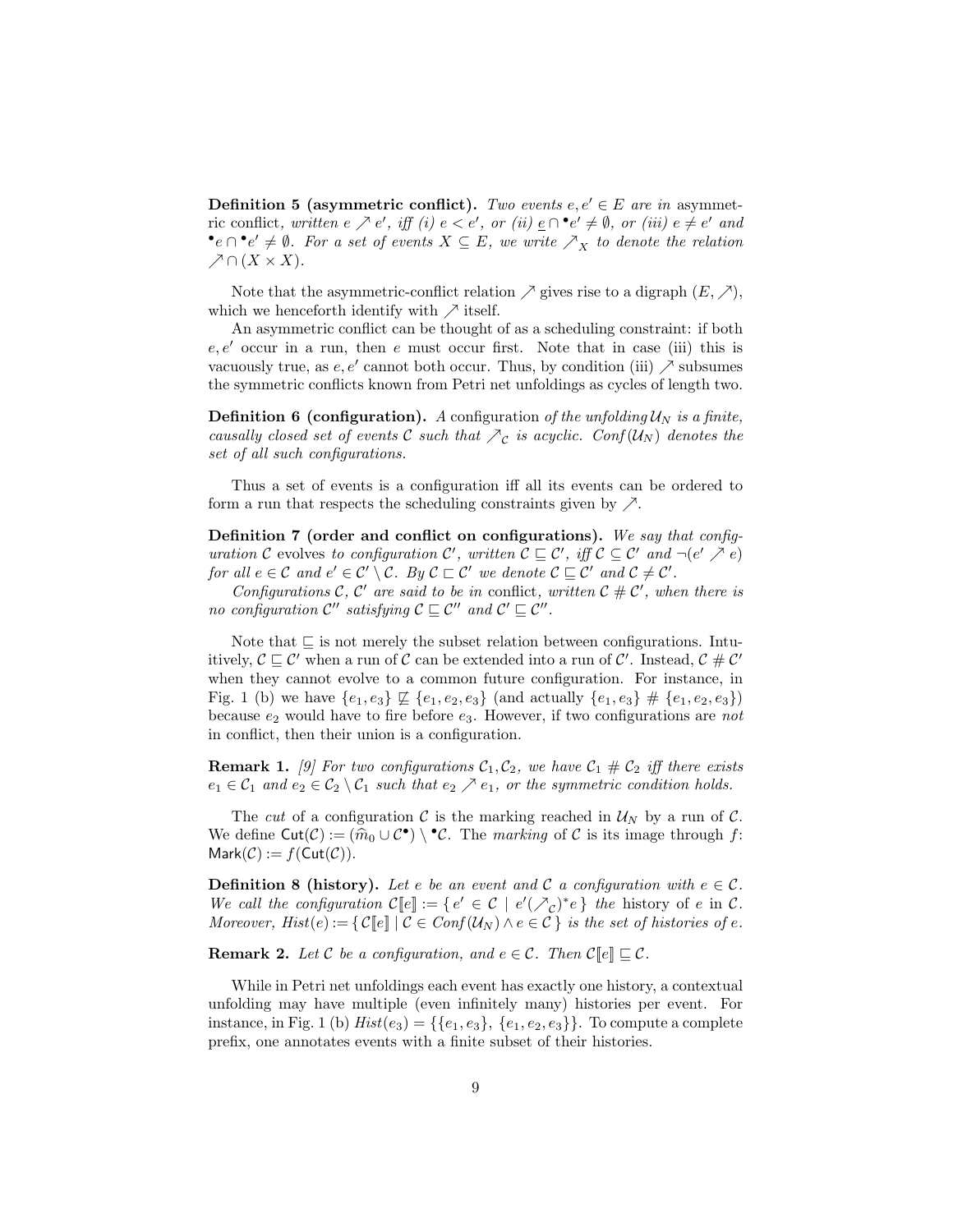**Definition 9 (enriched prefix).** An enriched event is a pair  $\langle e, H \rangle$  where  $e \in$ E and  $H \in Hist(e)$ . An enriched prefix (EP) of  $\mathcal{U}_N$  is a pair  $\mathcal{E} = \langle \mathcal{P}, \chi \rangle$  such that  $\mathcal{P} = \langle B', E', G', D', \hat{m}_0 \rangle$  is a prefix and  $\chi: E' \to 2^{2^E}$  satisfies for all  $e \in E'$ <br>(i)  $\emptyset \neq \chi(e) \subset$  Hiet $(e)$  and (ii)  $H \in \chi(e)$  and  $e' \in H$  imply  $H[[e']] \in \chi(e')$  For (i)  $\emptyset \neq \chi(e) \subseteq Hist(e)$ , and (ii)  $H \in \chi(e)$  and  $e' \in H$  imply  $H[[e']] \in \chi(e')$ . For an enriched event  $\langle e, H \rangle$ , we write  $\langle e, H \rangle \in \mathcal{E}$  if  $e \in E'$  and  $H \in \chi(e)$ .

In [9], a complete prefix of  $\mathcal{U}_N$  is constructed by a saturation procedure that adds one enriched event at a time until there remains no addition that would "contribute" new markings. We make this idea concrete in the following:

**Definition 10 (possible extension).** An enriched event  $\langle e, H \rangle$  is a possible extension of an EP  $\mathcal{E}$  if  $\langle e', H[[e']] \rangle \in \mathcal{E}$  for all  $e' \in H \setminus \{e\}$  and  $\langle e, H \rangle \notin \mathcal{E}$ .

The algorithm will take into account possible extensions in some suitable order. Let  $\prec$  be an order on configurations. If  $\prec$  satisfies that  $\mathcal{C} \prec \mathcal{C}'$  for any  $\mathcal{C}, \mathcal{C}'$  such that  $\mathcal{C} \subset \mathcal{C}'$ , then we call  $\prec$  basic. We extend  $\prec$  to enriched events by  $\langle e, H \rangle \prec \langle e', H' \rangle$  if  $H \prec H'$ . For a fixed  $\prec$ , a tuple  $\langle e, H \rangle$  is called cutoff iff there exists an enriched event  $\langle e', H' \rangle$  such that  $\mathsf{Mark}(H') = \mathsf{Mark}(H)$ and  $\langle e', H' \rangle \prec \langle e, H \rangle$ . Any basic order  $\prec$  parametrises the following informal algorithm for constructing an EP of  $\mathcal{U}_N$ .

## Algorithm 1.

- Start with the EP that contains just  $\hat{m}_0$ ;
- Then, in each iteration, add a non-cutoff ≺-minimal possible extension.
- If no non-cutoff possible extensions remain, terminate.

Remark 3. Notice that Algorithm 1 maintains condition (ii) of Definition 9, due to the choice of possible extensions in Definition 10: condition (ii) is clearly satisfied initially, where there are no events; and every addition of a possible extension maintains this invariant. The EP is thus closed in the sense of  $[9]$ , Definition 13.

Algorithm 1 terminates if  $N$  is bounded. The size and shape of the produced prefix depends on the choice of ≺. In particular, the resulting prefix may be complete or not. In Section 4.2, we discuss how to choose  $\prec$  so that the prefix is guaranteed to be both complete and not larger than the size of the reachability graph. Later, in Section 5 and Section 6 we will discuss how to implement Algorithm 1 efficiently.

# 4.2. On complete prefixes

Algorithm 1 was first introduced in [9], where it was shown that the resulting prefix is complete when  $\prec$  is following partial order:

$$
\mathcal{C} \prec \mathcal{C}' \quad \text{iff} \quad |\mathcal{C}| < |\mathcal{C}'| \tag{1}
$$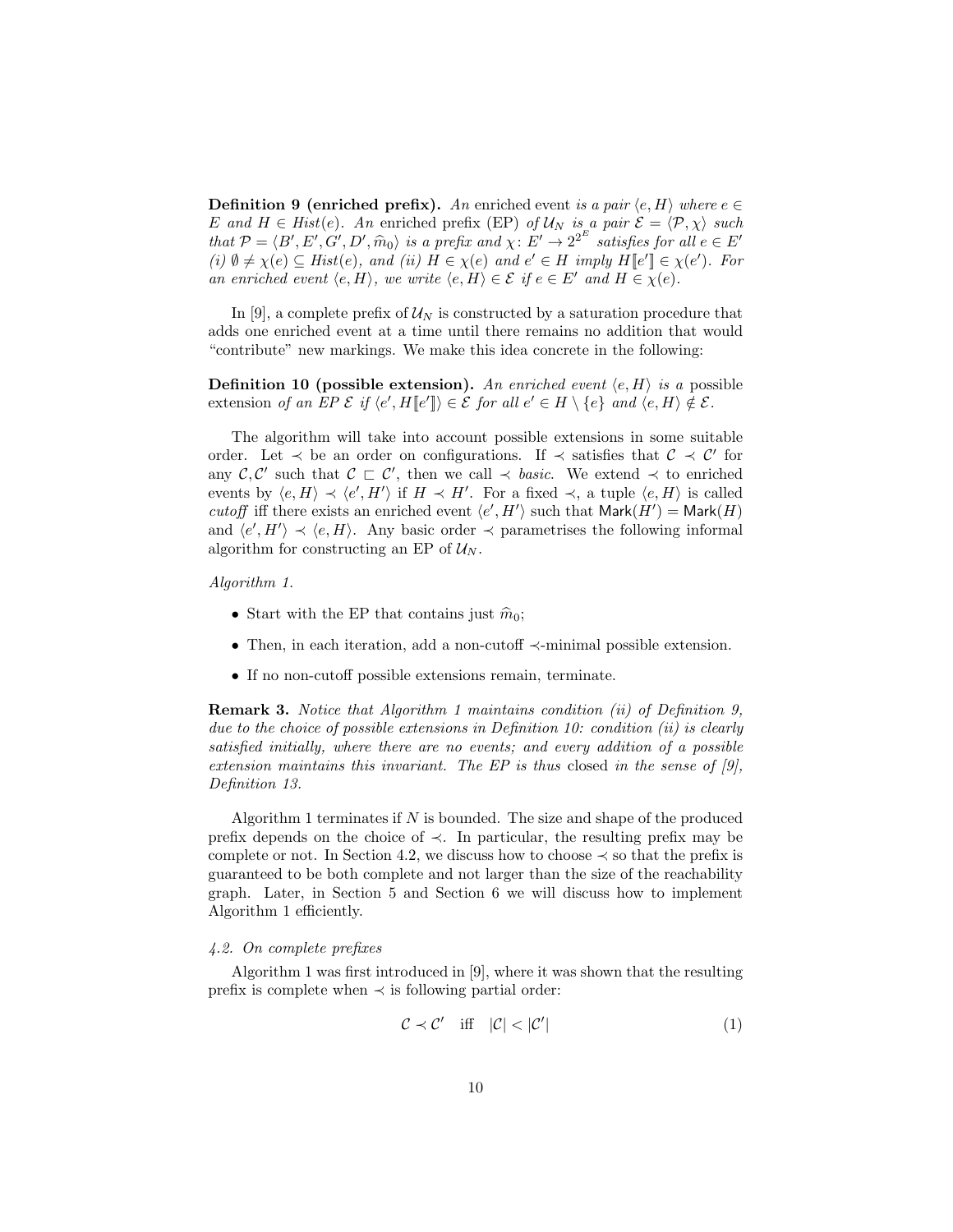This condition was originally introduced by McMillan [17] in his seminal paper on Petri net unfoldings. However, it is known that McMillan's order may create complete prefixes that are up to exponentially larger than the reachability graph [10]. This is because  $\prec$  is a partial order: multiple enriched events may lead to the same marking, but if they are incomparable (because their histories have the same size), then none of them is a cutoff. It is therefore preferable to replace McMillan's order by a suitable finer order, ideally a total order, in which case the resulting prefix will have at most as many events as there are reachable markings in the net (and usually far fewer).

For Petri nets, this problem was resolved in [10], which introduces *adequate* orders. Any adequate order will yield a complete prefix, and [10] exhibits an adequate order that is total for safe nets. Below, in Definition 11, we present a slight generalisation of the adequate orders from [10] that is more suitable for c-nets. We then show that these orders also yield complete prefixes.

We first adapt the notion of extension for a configuration. Given a configuration C, one calls a set of events X an extension of C if  $\mathcal{C} \cap \mathcal{X} = \emptyset$  and  $\mathcal{C} \cup \mathcal{X}$  is a configuration such that  $\mathcal{C} \subseteq \mathcal{C} \cup \mathcal{X}$ . We call two extensions  $\mathcal{X}_1, \mathcal{X}_2$  (of different configurations) *isomorphic* if the subnets labelled by  $f$  and consisting of the events  $\mathcal{X}_1$ , conditions  $\cdot \mathcal{X}_1 \cup \mathcal{X}_1 \cup \underline{\mathcal{X}}_1$  (resp.  $\mathcal{X}_2$ ) and  $G, D$  restricted to these events and conditions are isomorphic. It is evident that two configurations with the same associated markings have the same extensions, modulo isomorphism.

Definition 11 (adequate order). Given a partial order  $\prec$  on configurations, we call it adequate iff it satisfies the following properties:

- 1.  $\prec$  is well founded;
- 2.  $C_1 \sqsubset C_2$  implies  $C_1 \prec C_2$ ;
- 3.  $\prec$  is preserved by finite extensions, that is, if  $C_1 \prec C_2$ , and Mark $(C_1)$  = Mark( $C_2$ ), for any extension  $X$  of  $C_1$  there exists some extension  $X'$  of  $C_2$ isomorphic to  $\mathcal X$  such that  $\mathcal C_1 \cup \mathcal X \prec \mathcal C_2 \cup \mathcal X'$ .

The above notion of adequate order differs from the one in [10] for condition 2, which is  $C_1 \subset C_2$  there. Note that for Petri net unfoldings  $C_1 \subset C_2$ implies  $C_1 \subset C_2$ , hence the two notions coincide. However, for contextual unfoldings this is not the case; for instance, in Fig. 1  $\{e_1, e_3\} \not\sqsubset \{e_1, e_2, e_3\}$ . For c-nets therefore, Definition 11 is a slight generalisation of [10].

**Proposition 1 (completeness of the prefix).** Let  $N$  be a finite bounded cnet. If  $\prec$  is adequate, then Algorithm 1 terminates with an EP  $\mathcal{E} = \langle \mathcal{P}, \chi \rangle$  such that  $P$  is a complete prefix of  $\mathcal{U}_N$ .

Proof The proof consists of two parts: first one shows that the algorithm terminates, then one shows that the result is complete. The structure of the proof mimics the proof from [10], except that it has to be lifted to enriched events.

To prove that the algorithm terminates, one exploits that  $N$  is bounded, therefore the number of reachable markings is bounded; this ensures that along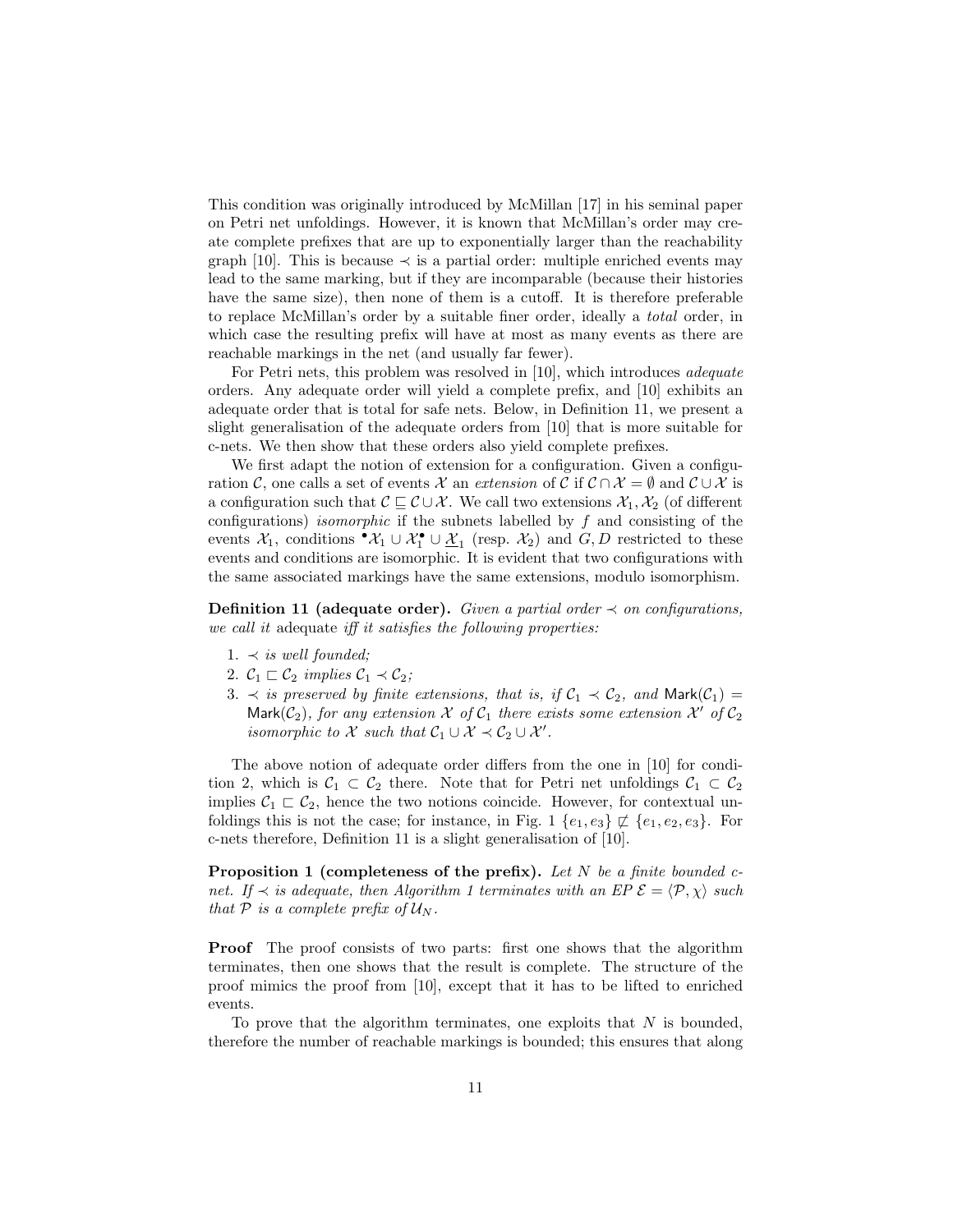any infinite chain  $C_1 \subset C_2 \subset \cdots$  there are two configurations  $C_1, C_2$  with  $Mark(\mathcal{C}_1) = Mark(\mathcal{C}_2)$  and hence a cutoff.

To show that the resulting prefix is complete, let us say that  $\mathcal E$  contains a configuration C of  $U_N$  if all events of C are in E and  $\langle e, C\llbracket e \rrbracket \rangle \in \mathcal{E}$  for all  $e \in \mathcal{C}$ . Let  $m$  be a reachable marking in  $N$ . Then there exists a configuration  $C$  of  $U_N$  such that Mark $(\mathcal{C}) = m$ . Either C is contained in E (and we are done), or C contains an enriched cutoff event  $\langle e, \mathcal{C}[\![e]\!] \rangle$ . In the latter case, there exists a ≺-smaller enriched event  $\langle e', C' \rangle \in \mathcal{U}_N$  with Mark $(\langle e', C' \rangle) =$  Mark $(\langle e, \mathcal{C}[[e]] \rangle)$ . We can then construct isomorphic extensions  $\mathcal{X}, \mathcal{X}'$  of  $\mathcal{C}[\![e]\!]$  and  $\mathcal{C}'$  and thus obtain (thanks to condition 3 of Definition 11) a  $\prec$ -smaller configuration with marking m. Since  $\prec$  is well-founded, this argument can be iterated only finitely many times, thus resulting eventually in a configuration contained in  $\mathcal{E}$ .

#### 5. Two approaches to possible extensions and concurrency

We now turn to the question of how to implement Algorithm 1 efficiently, for constructing unfoldings in practice. Notice that Algorithm 1 is parametrised by an ordering ≺ on enriched events. While that order needs to be adequate to obtain complete prefixes (see Section 4.2), the results in this section require only that  $\prec$  be basic.

Let  $N$  and  $U_N$  be, as in the previous sections, a fixed finite c-net and its unfolding. The main computational problem of Algorithm 1 is to identify the possible extensions in each iteration. For Petri net unfolders (which do not deal with histories) this involves identifying sets M of conditions such that  $conc(M)$ and  $f(M) = \cdot t$  for some  $t \in T$  (compare Definition 1). For Petri nets, it is known that  $conc(M)$  holds iff  $conc({c_1, c_2})$  for all pairs  $c_1, c_2 \in M$ . Possible extensions can therefore be identified by repeatedly consulting a binary relation on conditions. Moreover, this binary relation can be computed efficiently and incrementally during prefix construction. This idea is exploited by existing tools such as Mole [12] or Punf [19].



Figure 5: A net showing that concurrency is not a binary relation for c-net unfoldings.

The above statement about  $conc(\cdot)$  is invalid for contextual unfoldings. Consider the net in Figure 5, which is identical to its unfolding, and the set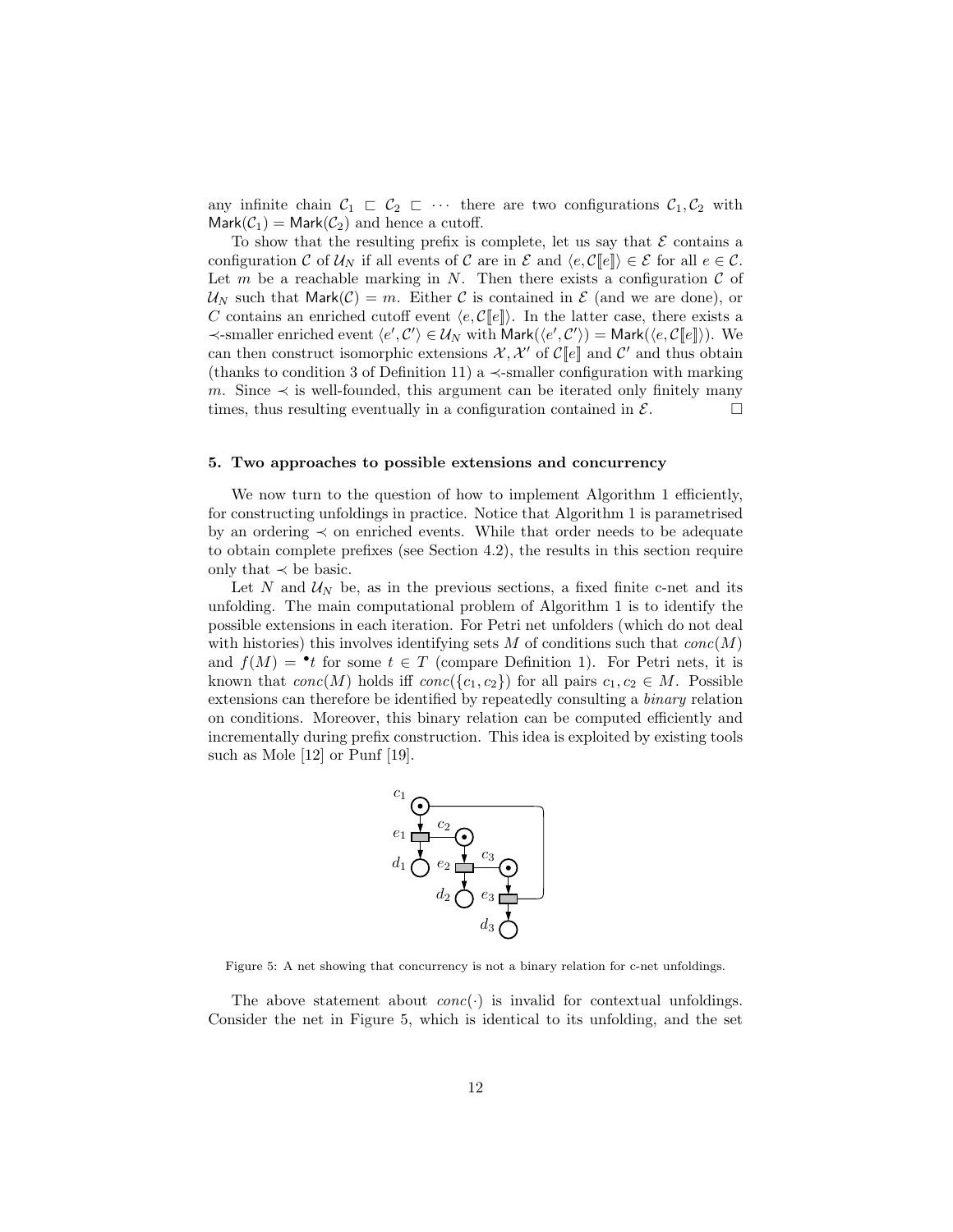$M = \{d_1, d_2, d_3\}.$  Clearly, the elements of M are pairwise concurrent, for instance  $d_1, d_2$  may be covered by firing  $e_1$ , then  $e_2$ . However,  $conc(M)$  does not hold. In fact,  $[\{d_1, d_2, d_3\}] = \{e_1, e_2, e_3\}$  cannot be fired in the same run as  $e_1 \nearrow e_2 \nearrow e_3 \nearrow e_1$ , i.e., it includes an asymmetric-conflict cycle and thus it is not a configuration.

In the following, we introduce a binary relation for c-net unfoldings in which pairwise concurrency does imply reachability of the whole set. This relation is defined on conditions enriched with histories.

**Definition 12** (histories for conditions). Let c be a condition. A generating history of c is Ø if  $c \in \widehat{m}_0$ , or  $H \in Hist(e)$ , where  $\{e\} = \bullet c$ . A reading<br>bistory of c is any  $H \subseteq Hist(e)$  such that  $e \subseteq c$ , A bistory of c is any of its history of c is any  $H \in Hist(e)$  such that  $e \in \underline{c}$ . A history of c is any of its generating or reading histories or  $H_1 \cup H_2$ , where  $H_1$  and  $H_2$  are histories of c verifying  $\neg(H_1 \# H_2)$ . In the latter case, the history is called compound.

In words, for a condition c, not belonging to the initial marking, a generating history is any history of the unique event producing of  $c$ . When  $c$  is in the initial marking it has only an empty generating history. A reading history is any history of the events reading c. Compound histories are combinations of generating and (possibly multiple) reading histories.

If H is a history of c, we call  $\langle c, H \rangle$  an enriched condition, referred to as generating, reading, or compound condition, according to H. For an EP  $\mathcal{E} =$  $\langle \mathcal{P}, \chi \rangle$ , we say  $\langle c, H \rangle \in \mathcal{E}$  if for all  $e \in \{c \cup \underline{c} \text{ it holds } C[\![e]\!] \in \chi(e), \text{ i.e., } H \text{ is }$ built from histories in  $\chi$ . The mapping f is extended to enriched events and conditions by  $f(\langle e, H \rangle) = f(e)$  and  $f(\langle c, H \rangle) = f(c)$ .

Definition 13 (concurrency for enriched conditions). Two enriched conditions  $\langle c, H \rangle$ ,  $\langle c', H' \rangle$  are called concurrent, written  $\langle c, H \rangle \parallel \langle c', H' \rangle$ , iff  $\neg(H \#$  $H'$ ) and  $c, c' \in \text{Cut}(H \cup H')$ .

To illustrate the definition, we give some examples from Fig. 5.

- $\langle c_1, \emptyset \rangle \nparallel \langle d_1, \{e_1\} \rangle$  because  $c_1 \notin \text{Cut}(\{e_1\});$
- $\langle d_1, \{e_1\}\rangle \nparallel \langle d_2, \{e_2\}\rangle$  because  $\{e_1\} \nparallel \{e_2\};$
- $\langle c_1, \emptyset \rangle \parallel \langle d_3, \{e_3\} \rangle;$
- $\langle d_1, \{e_1\}\rangle \parallel \langle d_2, \{e_1, e_2\}\rangle.$

**Remark 4.** Given enriched conditions  $\rho = \langle c, H \rangle$  and  $\rho' = \langle c', H' \rangle$  the statement  $\rho \parallel \rho'$  is equivalent to the conjunction of the next four statements:

1.  $\neg(\exists e_1 \in H, \exists e_2 \in H' \setminus H, e_2 \nearrow e_1)$ 2.  $\neg(\exists e_1 \in H', \exists e_2 \in H \setminus H', e_2 \nearrow e_1)$ 3.  $\neg(\exists e \in H, c' \in \bullet e)$ 4.  $\neg(\exists e \in H', c \in \bullet e)$ 

The following facts will be useful in the subsequent proofs.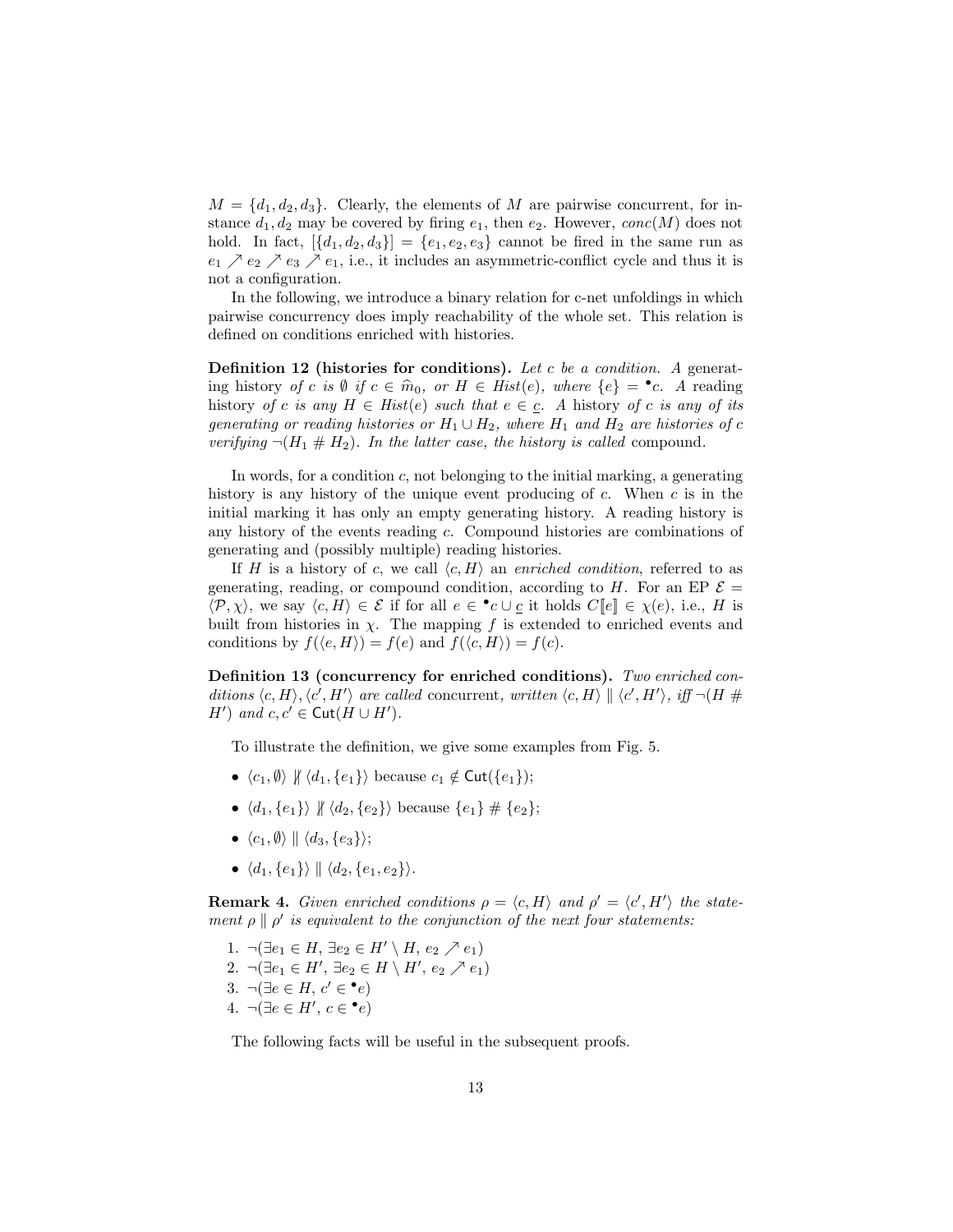**Remark 5.** Let H, H' be two histories of the same event e. Then  $\neg(H \# H')$ if and only if  $H = H'$ . In fact,  $\neg(H \# H')$  iff there exists a configuration C such that  $H, H' \sqsubseteq \mathcal{C}$  iff  $H = C[[e]] = H'.$ 

Similarly, if  $\rho = \langle c, H \rangle$  and  $\rho' = \langle c, H' \rangle$  are two generating conditions for the same c, then  $\rho \parallel \rho'$  if and only if  $H = H'$ . In fact,  $\neg (H \# H')$  if and only if  $H = H'$ . To see this, note that either  $c \in \hat{m}_0$ , then  $H = H' = \emptyset$ . Or  $\bullet c = \{e\}$ , in which gase the gasel<sup>t</sup> follows from the ghove observation in which case the result follows from the above observation.

We introduce another notion, that of an ancestor:

**Definition 14 (ancestor).** Let  $\rho = \langle c, H \rangle$  be a reading history. The ancestor of  $\rho$ , denoted  $\rho^{\uparrow}$ , is the unique generating condition  $\langle c, H' \rangle$  such that  $H' \sqsubseteq H$ .

Note that indeed  $H'$  is uniquely determined due to Remark 5.

In Section 5.1, we discuss how relation  $\parallel$  helps to compute possible extensions. For this purpose, we propose two methods that we call *lazy* and *eager*. In Section 5.2 we then discuss how to update  $\parallel$  during the unfolding construction. In Section 5.3 we show how to obtain a unique decomposition for each possible extension, and in Section 5.4 we compare the lazy and the eager approaches from a theoretical point of view.

## 5.1. Computing possible extensions

We discuss two ways of computing possible extensions. The first, called "lazy", avoids constructing compound conditions (see Definition 12), reducing the number of enriched conditions considered. The second, "eager" approach does use compound conditions, saving work when computing possible extensions instead.



Figure 6: Predecessors w.r.t. asymmetric conflict of an event e.

Lazy Approach. The lazy approach is based on the observation that the history associated with an event can be constructed by taking generating and reading histories for places in the pre-set and generating histories for places in the context. This is stated by the following proposition:

**Proposition 2** (possible extensions - lazy). The pair  $\langle e, H \rangle$  with  $f(e) = t$ is an enriched event iff there exist sets  $X_p, X_c$  of enriched conditions such that

1. 
$$
f(X_p) = \bullet t
$$
 and  $f(X_c) = \underline{t}$ ;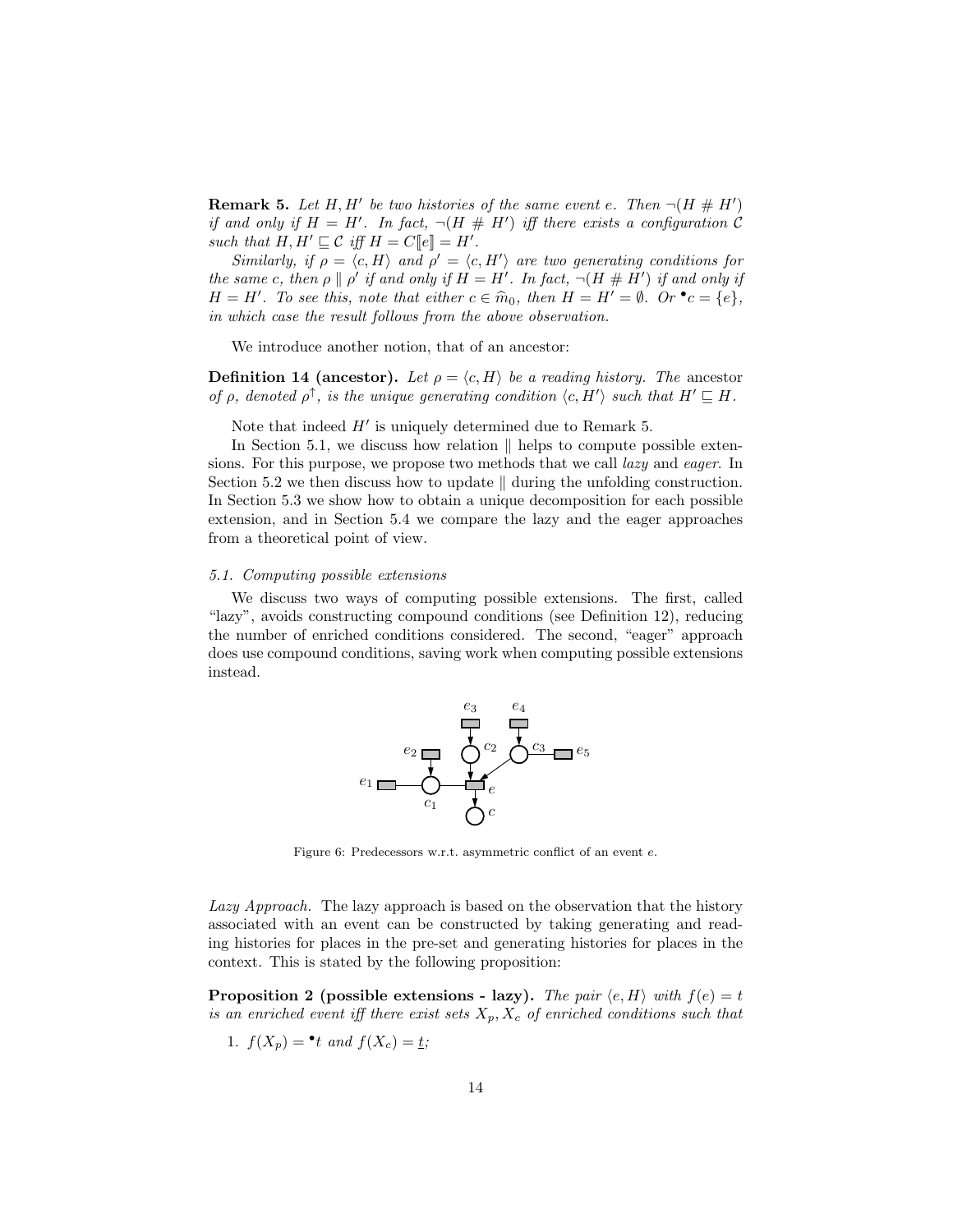- 2.  $X_p$  contains generating or reading conditions,  $X_c$  generating conditions;
- 3.  $X_p \cup X_c$  contains exactly one generating condition for every  $c \in (\bullet e \cup \underline{e});$
- 4. for all  $\rho, \rho' \in X_p \cup X_c$  we have  $\rho \parallel \rho'$ ;
- 5. finally,  $H = \{e\} \cup \bigcup_{\langle c, H' \rangle \in X_p \cup X_c} H'.$

Proposition 2 allows to identify new possible extensions whenever a prefix is extended with new enriched conditions. Compound conditions are avoided at the price of allowing  $X_p$  to contain, for every  $c \in \bullet e$ , an arbitrary number of reading conditions.

To illustrate the meaning of  $X_p$  and  $X_c$  in Proposition 2, consider Fig. 6. To create a history for event e,  $X_p$  must contain generating histories for  $c_2$  and  $c_3$ , i.e. histories of events  $e_3$  and  $e_4$ . Optionally,  $X_p$  may contain a reading history of  $c_3$  coming from  $e_5$ . As for  $X_c$ , it must contain a generating history of  $c_1$ (coming from  $e_2$ ) but it must not contain a reading history of  $c_1$ . In fact, note that  $e_1$  is not an asymmetric-conflict predecessor of  $e$ , hence it is not included in any history of e.

### Proof

Left-to-right.

Assume that  $\langle e, H \rangle$  is an enriched event. We define  $X_p := X_1 \cup X_2$ , where  $X_1$  (resp.  $X_2$ ) are sets of generating (resp. reading) conditions obtained from the generating (resp. reading) histories of  $\bullet$ e that extend to H:

$$
X_1 = \{ \langle c, \emptyset \rangle \mid c \in \mathbf{e} \cap \hat{m}_0 \} \cup \{ \langle c, H[\![e']\!] \rangle \mid c \in \mathbf{e} \setminus \hat{m}_0 \land \{e'\} = \mathbf{e} \} X_2 = \{ \langle c, H[\![e']\!] \rangle \mid c \in \mathbf{e} \land e' \in \underline{c} \cap H \}
$$

For  $X_c$ , we take the generating histories of conditions in  $\epsilon$ .

$$
X_c = \{ \langle c, \emptyset \rangle \mid c \in \underline{e} \cap \widehat{m}_0 \} \cup \{ \langle c, H[\![e']\!] \rangle \mid c \in \underline{e} \setminus \widehat{m}_0 \wedge \{e'\} = \bullet c \}
$$

This choice of  $X_p$  and  $X_c$  evidently satisfies properties 1, 2, and 3 of Proposition 2. As for the rest:

- *Property 4.* Let  $\langle c_1, H_1 \rangle, \langle c_2, H_2 \rangle \in X_p \cup X_c$ . Then  $H_1 \sqsubseteq H$  and  $H_2 \sqsubseteq H$ , so  $\neg(H_1 \# H_2)$ . Moreover,  $c_1 \in \text{Cut}(H_1)$  and  $c_2 \in \text{Cut}(H_2)$ . Assume w.l.o.g. that  $c_1 \notin \text{Cut}(H_1 \cup H_2)$ . Then there exists  $e' \in H_2$  such that  $c_1 \in \text{P}e'.$ Since  $c_1 \in \bullet e \cup \underline{e}$ , we have  $e \nearrow e'$ . Moreover,  $e' \in H_2 \sqsubseteq H$ , where the configuration H is a history of e, therefore by definition  $e' \nearrow_H^* e$ . This is a contradiction because  $H$  may not contain asymmetric conflict cycles.
- Property 5. Recall that any  $e' \in H$  satisfies  $e' \nearrow_H^* e$ . So either  $e' = e$  or there exists  $e'' \in H$  such that  $e' \nearrow_H^* e''$  and  $e'' \nearrow e$ . From all such  $e''$ , pick one that is maximal w.r.t.  $\lt$ . According to Definition 2 and Definition 5, this leaves three cases: there is c such that either (i)  $c \in \cdot e$  and  $e'' \in \cdot c$ , or (ii)  $c \in \bullet e$  and  $e'' \in \underline{c}$ , or (iii)  $c \in \underline{e}$  and  $e'' \in \bullet c$ . Moreover, since  $e'' \in H$ , we conclude that  $H'' := H[[e'']]$  is a history such that  $H'' \subseteq H$ . Thus, in cases (i) and (ii),  $\langle c, H'' \rangle \in X_p$ , and in case (iii),  $\langle c, H'' \rangle \in X_c$ . Finally,  $e' \in H''$  because  $e' \in H$  and  $e' \nearrow_H^* e''$ .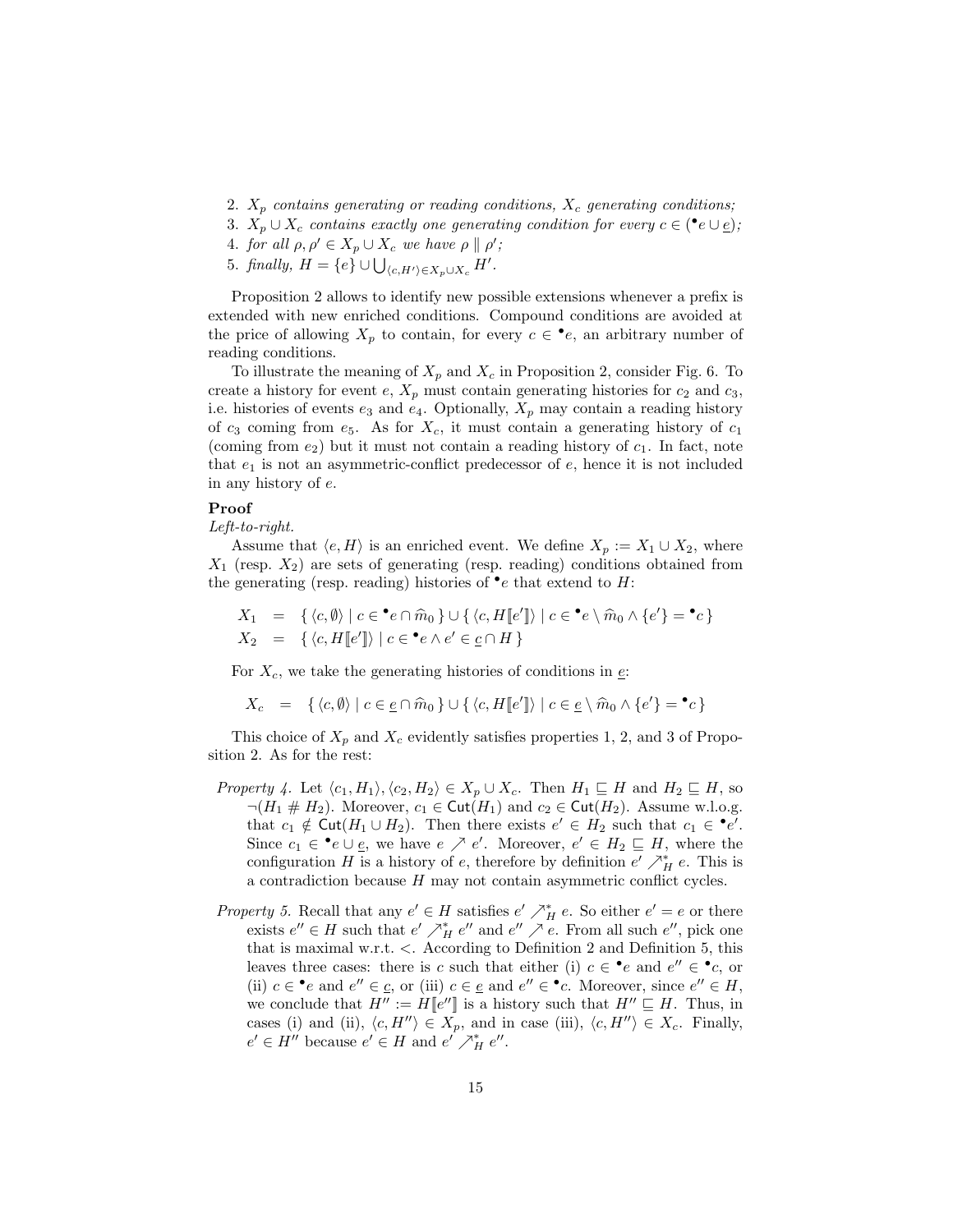Right-to-left.

Suppose that there exist  $X_p$ ,  $X_c$ , and H fulfilling properties 1–5. We have to show that  $H$  is a history of  $e$ . To see this, it suffices to see that  $H$  is a configuration and that  $H\llbracket e \rrbracket$  equals H.

- H is causally closed. Any H' such that  $\langle e', H' \rangle \in X_p \cup X_c$  is causally closed. Moreover, the choice of  $X_p$  ensures that all causal predecessors of e are contained in H.
- $\mathcal{N}_H$  is acyclic. By contradiction, assume that there exists a simple cycle  $e_1 \nearrow_H e_2 \nearrow_H \cdots \nearrow_H e_n \nearrow_H e_1$ , for some  $n \geq 2$ .

Either e appears in the cycle, then w.l.o.g.  $e_1 = e$  and  $e_2 \in H_2$ , for some  $\langle c_2, H_2 \rangle \in X_p \cup X_c$ . Now,  $e \nearrow e_2$  implies (see Definition 5) either  $e < e_2$ ,  $e \cap \bullet e_2 \neq \emptyset$ , or  $\bullet e \cap \bullet e_2 \neq \emptyset$ . In all cases,  $H_2$  consumes a token from some  $c_1 \in \cdot^{\bullet}e \cup \underline{e}$ . Due to property 3,  $X_p \cup X_c$  contains some tuple  $\langle c_1, H_1 \rangle$ , but  $\langle c_1, H_1 \rangle \nparallel \langle c_2, H_2 \rangle$ , violating property 4.

Or e does not appear in the cycle, then w.l.o.g.  $e_2 \in H_2$  and  $e_1 \in H_1 \setminus H_2$ for some  $\langle c_1, H_1 \rangle, \langle c_2, H_2 \rangle \in X_p \cup X_c$ , where  $H_1 \neq H_2$ . Thus,  $H_1 \# H_2$ , violating property 4.

 $H[\![e]\!] = H$ . We need to show that  $e' \nearrow_H^* e$  holds for each  $e' \in H$ . Recall that the elements  $\langle c', H' \rangle \in X_p \cup X_c$  are chosen such that H' is either empty or a history of some  $e''$  such that  $e'' \nearrow e$ . Thus, if  $e' \neq e$ , we have  $e' \nearrow_H^* e'' \nearrow e$  for some suitable  $e''$ , and for  $e' = e$  the condition holds trivially.  $\Box$ 

Eager approach. The eager approach, instead of attempting to combine generating and reading histories when computing a possible extension, explicitly produces all types of enriched conditions, including compound ones. This means more enriched conditions, but on the other hand less work when computing possible extensions.

**Proposition 3 (possible extensions - eager).** The pair  $\langle e, H \rangle$  with  $f(e) =$ t is an enriched event iff there exist sets  $X_p, X_c$  of enriched conditions such that

- 1.  $f(X_p) = \bullet t$  and  $f(X_c) = \underline{t}$ ;
- 2.  $X_p$  contains arbitrary enriched conditions,  $X_c$  generating conditions;
- 3.  $X_p \cup X_c$  contains exactly one enriched condition for every  $c \in (\bullet e \cup \underline{e});$
- 4. for all  $\rho, \rho' \in X_p \cup X_c$  we have  $\rho \parallel \rho'$ ;
- 5. finally,  $H = \{e\} \cup \bigcup_{\langle c, H' \rangle \in X_p \cup X_c} H'.$

Before we proceed with the proof, let us make some remarks. First, notice that  $|X_p| = |\cdot t|$  by properties 1 and 3 in Proposition 3 whereas no such bound exists in Proposition 2. Like the latter, Proposition 3 allows to identify new possible extensions upon addition of new enriched conditions.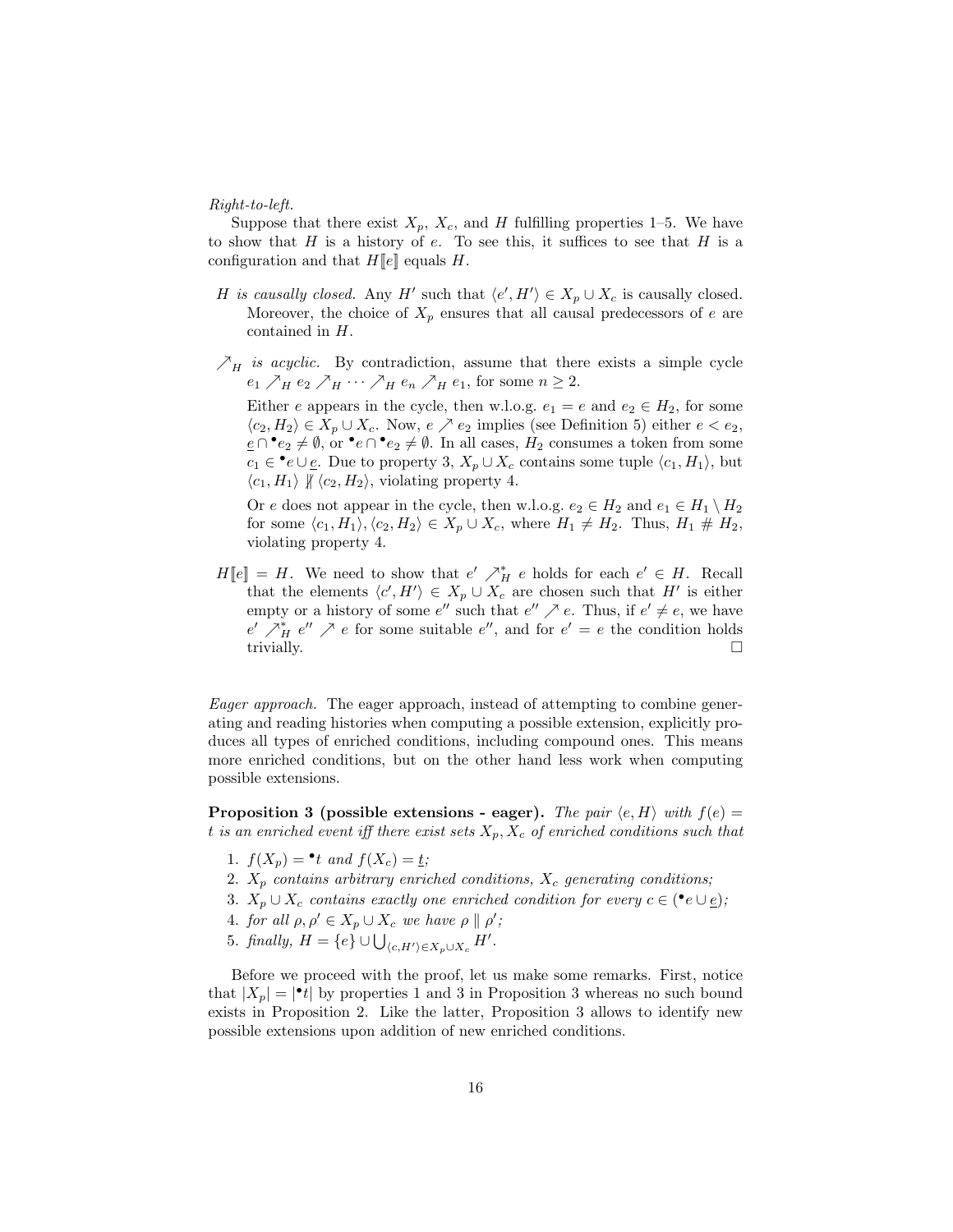As an example, consider again Fig. 6. The set  $X_p$  must contain an arbitrary history for  $c_2$  and  $c_3$ . Concretely, for  $c_2$  we can take only a generating history (coming from  $e_3$ ), while for  $c_3$  we can use a generating history (coming from  $e_4$ ) or a compound history (combining histories of  $e_4$  and  $e_5$ ). Instead,  $X_c$  is still restricted to include generating histories only, in this case of  $c_1$ .

Second, one can establish a relation between possible extensions according to Proposition 2 and Proposition 3. Let  $X_p$  be a set as in Proposition 2. We define

Eager
$$
(X_p) := \{ \langle c, \bigcup_{\langle c, H \rangle \in X_p} H \rangle \mid c \in \bullet e \}.
$$

On the other hand, if  $X_p$  is a set as in Proposition 3, let

$$
\mathsf{Lazy}(X_p) := \{ \langle c, H \llbracket e' \rrbracket \rangle \mid \langle c, H \rangle \in X_p \land e' \in (\mathbf{C} \cup \underline{c}) \cap H \} \cup \{ \langle c, \emptyset \rangle \mid c \in \mathbf{C} \cap \widehat{m}_0 \}.
$$

We are now ready to state the proof of Proposition 3.

Proof (of Proposition 3) We shall prove that a collection of enriched conditions satisfying properties 1–5 in Proposition 2 exists if and only if such a collection exists for properties 1–5 in Proposition 3.

#### Left-to-right.

Let  $X_p, X_c$  be a pair of sets as per Proposition 2. We define  $X_p' := \mathsf{Eager}(X_p)$ and prove that  $X'_p$ ,  $X_c$  satisfy properties 1–5 of Proposition 3.

Properties 1 and 5 are immediate. For properties 2 and 3 it suffices to realise that the elements of  $X_p$  are concurrent, therefore their union forms a valid compound history according to Definition 12.

For property 4, let  $\rho = \langle c, H_1 \cup \cdots \cup H_m \rangle, \rho' = \langle c', H_{m+1}, \cup \cdots \cup H_n \rangle \in X'_{p} \cup X_{c}$ such that  $\langle c, H_i \rangle, \langle c', H_j \rangle \in X_p \cup X_c$  for  $1 \leq i \leq m$  and  $m < j \leq n$ . The elements of  $X_p \cup X_c$  are concurrent, so  $c, c' \in \text{Cut}(H_1 \cup \cdots \cup H_n)$ . Moreover, if  $(H_1\cup\cdots\cup H_m)\# (H_{m+1}\cup\cdots\cup H_n)$ , then  $H_i\# H_j$  for some  $1\leq i\leq m < j\leq n$ , which contradicts the assumption that  $X_p \cup X_c$  are pairwise concurrent. Thus,  $\rho \parallel \rho'$  holds.

## Right-to-left.

Let  $X_p, X_c$  be a pair of sets as per Proposition 3. We define  $X'_p := \text{Lazy}(X_p)$ . Now we show that  $X'_p, X_c$  satisfy properties 1–5 of Proposition 2.

Properties 1, 2, and 3 are immediate from the definition of  $X_p', X_c$ . Property 4 follows from pairwise concurrency in  $X_p, X_c$ . For property 5, we need to show that every event  $e' \in H$  is included in one of the elements of  $X'_{p} \cup X_{c}$ . For  $e' = e$ , this is immediate. Otherwise there exists a chain  $e' \nearrow_H \cdots \nearrow_H e'' \nearrow_H e$ such that  $e'' \in \bullet(\bullet e) \cup \bullet e \cup \bullet(\bullet)$ . The definition of  $X'_{p}$  and  $X_{c}$  implies that their union contains at least one tuple  $\langle c, H[[e'']]\rangle$ , where  $e' \in H[[e']']$  $\mathbb{Z}$ ].

## 5.2. Updating the concurrency relation

Propositions 2 and 3 tell us how to identify possible extensions: it suffices to identify a set of concurrent enriched conditions satisfying suitable side conditions. We thus need a technique for efficiently computing the binary concurrency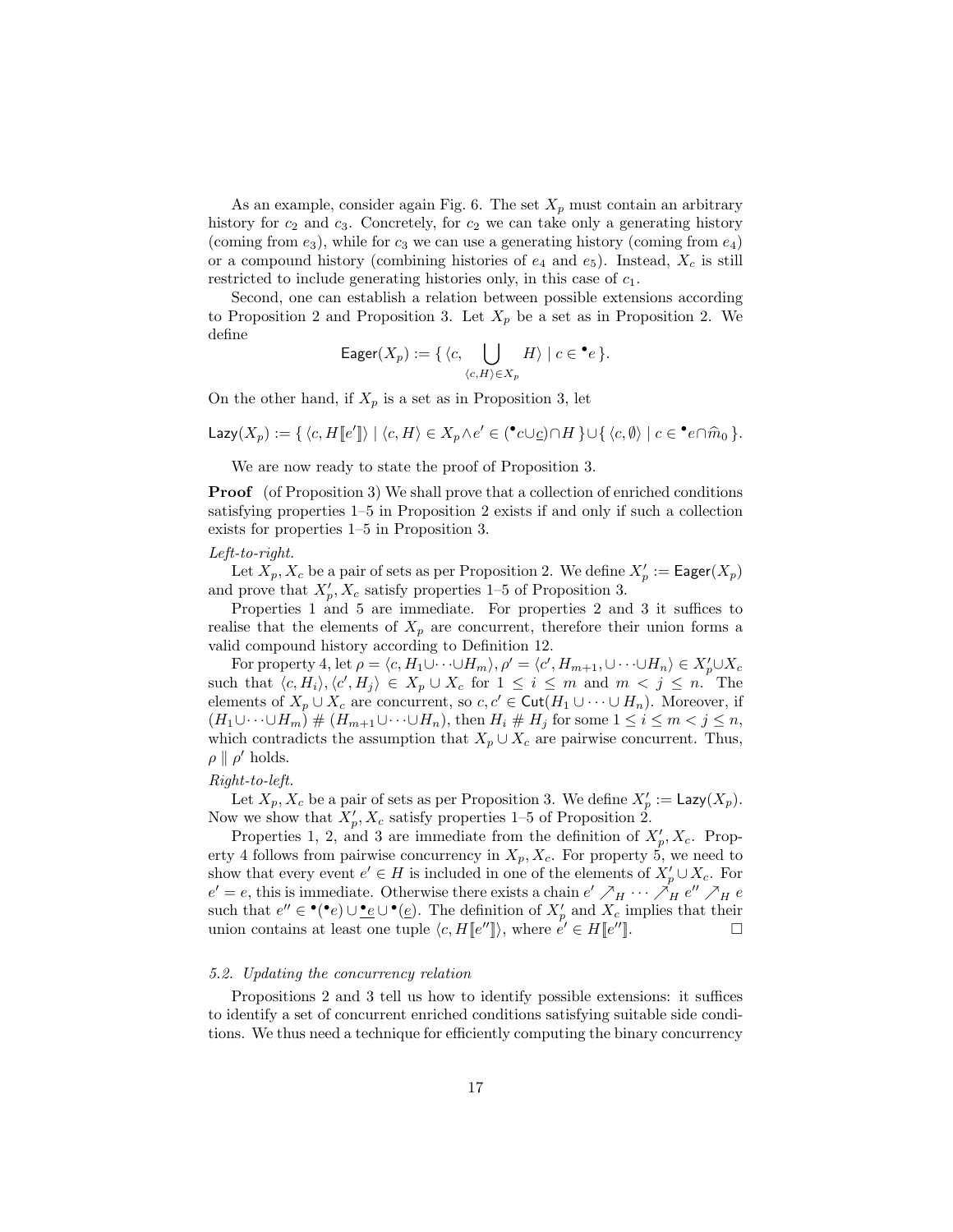relation  $\parallel$  on enriched conditions. In the following, we discuss methods that allow to do this incrementally, i.e., by extending  $\parallel$  whenever the unfolding grows by the insertion of new enriched events.

Again, it shall be useful to contrast our approach with that for Petri nets. There, when an event  $e$  is created with concurrent preset  $M$ , a condition  $c$  in  $e^{\bullet}$  is concurrent with other conditions in  $e^{\bullet}$ , non-concurrent with the elements of M, and for any other condition c' we have  $conc({c, c'})$  iff  $conc({c, c'})$  for all  $c_i \in M$ .

This principle is not correct for c-nets, even when lifted to enriched conditions. Consider Fig. 1 (b). Let us consider the enriched conditions  $\rho_1 =$  $\langle c_3, \{e_1\} \rangle$ ,  $\rho = \langle c_2', \{e_1, e_3\} \rangle$ , and  $\rho' = \langle c_4, \{e_1, e_2\} \rangle$ . Now,  $\rho_1$  is used to create the possible extension  $\langle e_3, \{e_1, e_3\} \rangle$ , which gives rise to the enriched condition ρ. Observe that  $\rho_1 \parallel \rho'$  holds but  $\rho \parallel \rho'$  does not. Intuitively, this is because  $\rho'$ contains an event  $(e_2)$  that reads, without consuming, a condition  $(c_3)$  in  $\bullet e_3$ , and such event is not included in  $\rho_1$ . For computing the concurrency relation  $\parallel$ , we must therefore introduce an additional condition ensuring that such events are taken into account correctly.

The following two results show how to achieve this. Proposition 4 deals with generating and reading conditions, and Proposition 5 with compound conditions.

**Proposition 4 (updating concurrency).** In Algorithm 1, let  $\mathcal{E}$  be the current EP, where  $\langle e, H \rangle$  is the last addition thanks to sets  $X_p, X_c$  as per Proposition 2 or Proposition 3. We denote by  $Y_p = e^{\bullet} \times \{H\}$  and  $Y_c = \underline{e} \times \{H\}$ the generating and reading conditions created by the addition of  $\langle e, H \rangle$ . Let  $\rho = \langle c, H \rangle \in Y_p \cup Y_c$ , and let  $\rho' = \langle c', H' \rangle \in \mathcal{E}$  be any other enriched condition. Then  $\rho \parallel \rho'$  iff

$$
\rho' \in Y_p \cup Y_c \ \lor \ (c' \notin \bullet e \ \land \ \bullet e \cap H' \subseteq H \ \land \ \forall \rho_i \in X_p \cup X_c : (\rho_i \parallel \rho'))
$$

# Proof

Left-to-right.

Assume  $\rho \parallel \rho'$  and  $\rho' \notin Y_p \cup Y_c$ . Since  $\neg(H \# H')$ , there exists a configuration C such that  $H \sqsubseteq \mathcal{C}$  and  $H' \sqsubseteq \mathcal{C}$ .

- 1. Clearly,  $c' \notin \bullet e$  is implied by  $c' \in \text{Cut}(H \cup H')$ .
- 2. Let e' be an event in  $\underline{\bullet} \in \cap H'$ . Then  $e' \nearrow e$ . Since  $\neg(H \# H')$ , and due to Remark 1, e' cannot be in  $H' \setminus H$ , so  $e' \in H$ .
- 3. Let  $\rho_i = \langle c_i, H_i \rangle \in X_p \cup X_c$ . Then  $H_i \sqsubseteq H \sqsubseteq \mathcal{C}$ , therefore  $\neg(H_i \# H')$ . Moreover  $c' \in \text{Cut}(H_i \cup H')$ . In fact, otherwise there would exist  $e_1 \in H_i$ that consumes c' and this would contradict  $c' \in \text{Cut}(H \cup H')$ . It remains to show that  $c_i \in \text{Cut}(H_i \cup H')$ . Assume that there is  $e'' \in H'$ such that  $c_i \in \bullet e''$ . Since  $e \nearrow e'' \nearrow e'$  and  $\neg(H \# H')$ , necessarily  $e \in H'$ ,  $e \neq e'$ , and  $H = H'[[e]] \sqsubseteq H'$ . Due to condition (ii) of Definition 9 (cf. also Remark 3)  $\langle e', H' \rangle \in \mathcal{E}$  implies  $\langle e, H \rangle \in \mathcal{E}$ . But then,  $\langle e, H \rangle$ cannot be a possible extension.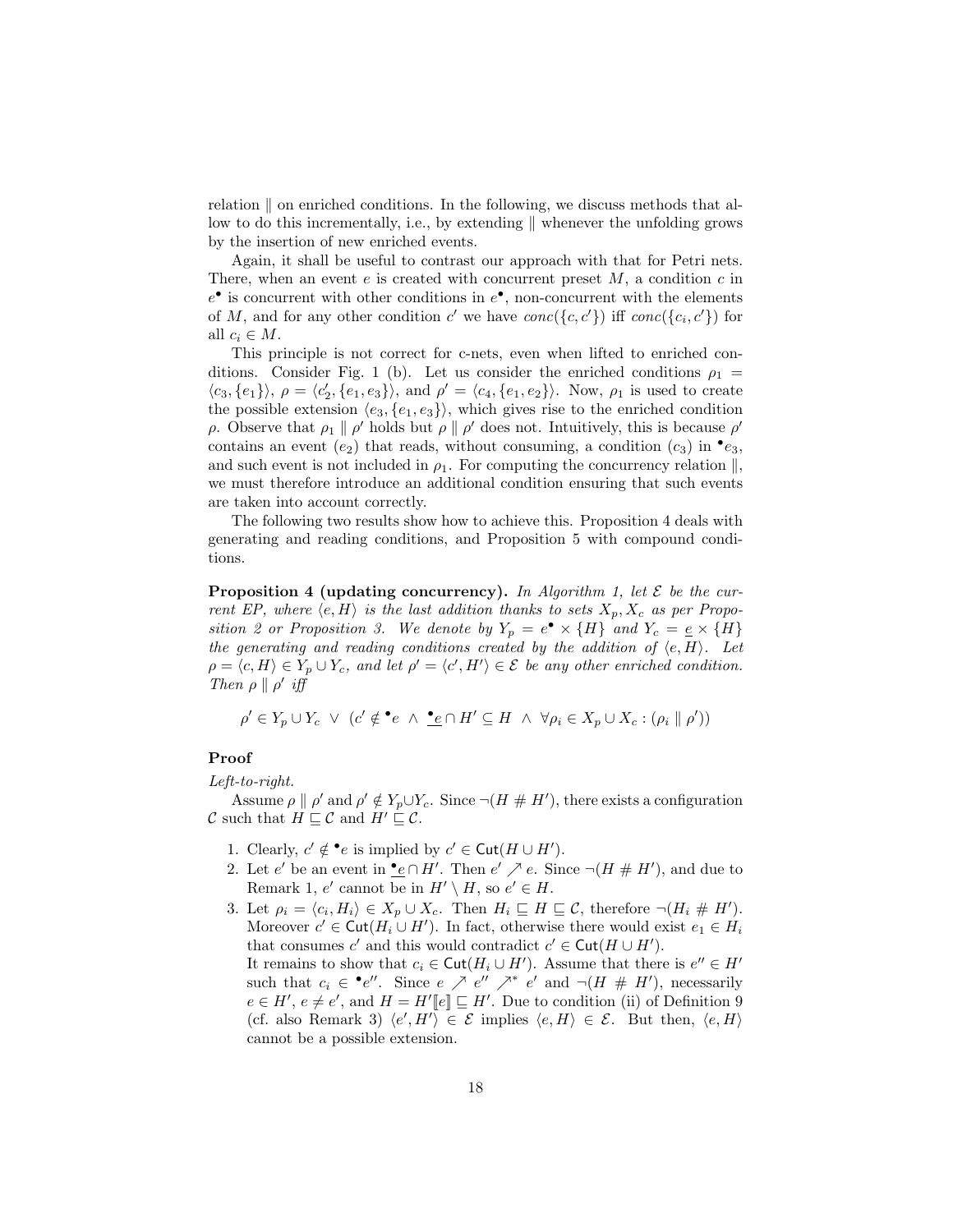Right-to-left.

We shall show that if the right-hand side of Proposition 4 holds, then  $\rho \parallel \rho'$ . Suppose  $\rho' \in Y_p \cup Y_c$ . Then  $H' = H$ , so  $\neg(H \# H')$ . Moreover, since  $c, c' \in \underline{e} \cup \bullet e$ , and H is a history for e, we have  $c, c' \in \text{Cut}(H)$ . Therefore,  $\rho \parallel \rho'$ as desired.

Let us now assume that the right-hand part of the disjunction holds, and assume by contradiction that  $\neg(\rho \parallel \rho')$ . Then either  $H \# H'$  or  $c, c' \notin$  $Cut(H \cup H')$ .

- 1. If  $H \# H'$ , then (i) either there exists  $e_1 \in H$ ,  $e_2 \in H' \setminus H$  with  $e_2 \nearrow e_1$ or (ii)  $e_1 \in H \setminus H'$ ,  $e_2 \in H'$  with  $e_1 \nearrow e_2$ . In either case,  $e_1 = e$  must hold; in fact, if  $e_1$  were in  $H \setminus \{e\}$ , then  $\rho_i \not\parallel \rho'$  for some  $\rho_i \in X_p \cup X_c$ .
	- (i) There are three cases for  $e_2 \nearrow e$ .
		- If  $e_2 < e$ , then  $e_2 \in H$  because H is causally closed, which contradicts  $e_2 \in H' \setminus H$ .
		- If  $e_2 \cap e \neq \emptyset$ , then again  $e_2 \in H$  because  $\mathcal{L}_e \cap H' \subseteq H$ .
		- If  $\bullet e_2 \cap \bullet e \neq \emptyset$ , then clearly  $\rho' \nparallel \rho_i$  for some  $\rho_i \in X_p$ .
	- (ii) There are three cases for  $e \nearrow e_2$ .
		- If  $e < e_2$ , then H' consumes all tokens from •e, so  $\rho'$  is not concurrent with any element of  $X_p$ .
		- If  $\underline{e} \cap \cdot e_2 \neq \emptyset$ , then  $\rho'$  is not concurrent with some element of  $X_c$ .
		- If  $\bullet e \cap \bullet e_2 \neq \emptyset$ , see (i).
- 2. If  $c' \notin \text{Cut}(H \cup H')$ , then there exists  $e_1 \in H$  with  $c' \in \bullet e_1$ . If  $e_1 \neq e$ , we would get  $\rho_i \nparallel \rho'$  for some  $\rho_i \in X_p \cup X_c$ . But if  $e_1 = e$ , then  $c' \in \bullet e$ , contradicting our assumption.
- 3. If  $c \notin \text{Cut}(H \cup H')$ , then there exists  $e_1 \in H'$  with  $c \in \bullet e_1$ . If  $\rho \in Y_p$ , then  $H'$  consumes all of  $\bullet e$ ; if  $\rho \in Y_c$ , then  $H'$  consumes some element of  $e$ . In either case, we get non-concurrency between  $\rho'$  and some element of  $X_p \cup X_c$ .

As a complement to Proposition 4, the following result allows to compute the concurrency relation for compound conditions.

**Proposition 5 (updating concurrency - compound).** Let  $\rho = \langle c, H_1 \cup H_2 \rangle$ be a compound condition of  $\mathcal{E}$ , where  $\rho_1 = \langle c, H_1 \rangle$ ,  $\rho_2 = \langle c, H_2 \rangle$  are enriched conditions verifying  $\neg(H_1 \# H_2)$ . Let  $\rho' = \langle c', H' \rangle \in \mathcal{E}$  be any enriched condition. Then

$$
\rho \parallel \rho' \iff \rho_1 \parallel \rho' \land \rho_2 \parallel \rho'
$$

**Proof** Let  $H = H_1 \cup H_2$ .

Left-to-right.

By contradiction, assume  $\rho \parallel \rho'$  and w.l.o.g.  $\rho_1 \parallel \rho'$ . Then one of the four statements in Remark 4 must be false:

1. There exist  $e_1 \in H'$  and  $e_2 \in H_1 \setminus H'$  verifying  $e_2 \nearrow e_1$ . As  $e_2 \in H \setminus H'$ , we have  $H \# H'$ , a contradiction to  $\rho \parallel \rho'$ .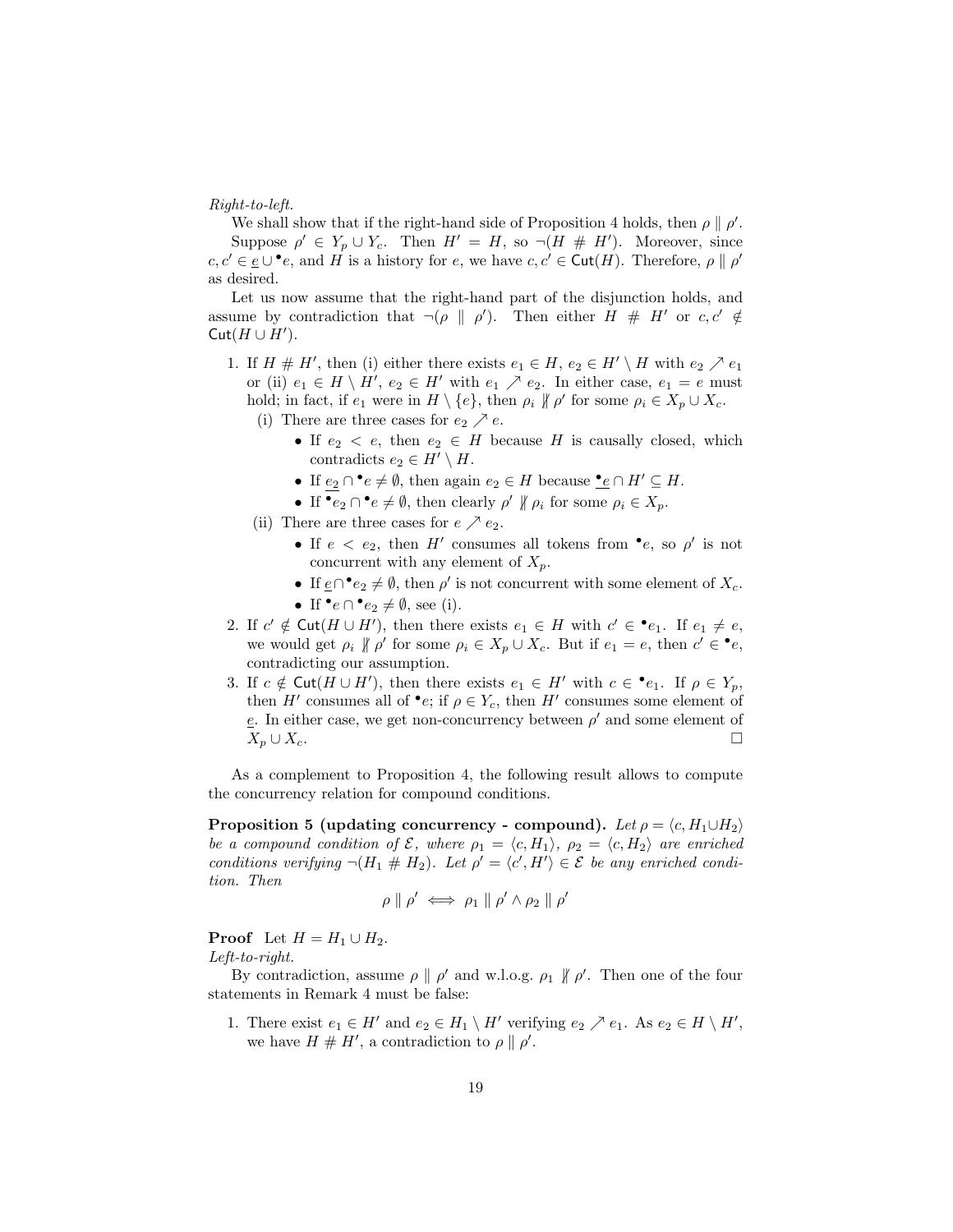- 2. There exist  $e_1 \in H_1$  and  $e_2 \in H' \setminus H_1$  verifying  $e_2 \nearrow e_1$ . As  $H_1 \subseteq H$ , we have  $e_1 \in H$ . Regarding  $e_2$ , we have two cases: either  $e_2 \notin H$  or  $e_2 \in H$ . Assuming the former immediately leads us to the contradiction  $H \# H'$ . Assuming  $e_2 \in H = H_1 \cup H_2$  leads to  $e_2 \in H_2 \setminus H_1$ . In turn, this implies  $H_1 \# H_2$ , a contradiction to our hypothesis.
- 3. There exists  $e \in H_1$  such that  $c' \in \bullet e$ . Then  $e \in H$  and H also consumes c', a contradiction to  $\rho \parallel \rho'$ .
- 4. There exists  $e \in H'$  such that  $c \in \bullet e$ . This is a contradiction to  $\rho \parallel \rho'$ .

Right-to-left. Assume  $\rho_1 \parallel \rho', \rho_2 \parallel \rho',$  and by contradiction  $\rho \parallel \rho'$ . We consider the four cases of Remark 4:

- 1. There exist  $e_1 \in H$  and  $e_2 \in H' \setminus H$  verifying  $e_2 \nearrow e_1$ . Then either  $e_1 \in H_1$ , and  $H_1 \# H'$  holds, or  $e_1 \in H_2$  and  $H_2 \# H'$  holds. In any case we reach a contradiction to our hypothesis.
- 2. There exist  $e_1 \in H'$  and  $e_2 \in H \setminus H'$  verifying  $e_2 \nearrow e_1$ . Same argument as before, regarding  $e_2$  instead of  $e_1$ .
- 3. There exists  $e \in H$  such that  $c' \in \bullet e$ . Either  $e \in H_1$  and  $\neg(\rho_1 \parallel \rho')$ or  $e \in H_2$  and  $\neg(\rho_2 \parallel \rho')$ . In any case we reach a contradiction to our hypothesis.
- 4. There exists  $e \in H'$  such that  $c \in \bullet e$ . This is a contradiction to  $\rho_1 \parallel \rho'$ .  $\Box$

#### 5.3. Unique possible extensions

Propositions 2 and 3 show how possible extensions are constructed, in both lazy and eager fashions. Essentially, a history H for an event is constructed by taking *generating* histories for the conditions in  $\epsilon$ , while for the conditions in • e one takes a generating history and optionally some reading histories. In the eager case, the latter are combined to one single compound history.

The optionality of the reading histories means that, in some cases, the same history H may be constructed in different ways, by combining different sets of enriched conditions. Consider the unfolding in Fig. 7. Condition c has  $n+1$ different reading histories:  $H_0 := \emptyset$ ,  $H_1 := \{e_1\}, \ldots, H_n := \{e_1, \ldots, e_n\}$ , while c' has one single history  $H := H_n$ . Notice that we have  $\langle c, H_i \rangle \parallel \langle c', H \rangle$  for all  $i = 0, \ldots, n$ . Thus, there exists a multitude of possibilities to construct the enriched event  $\langle e, H \cup \{e\} \rangle$ : there are  $2^{n+1}$  collections satisfying Proposition 2 and  $n+1$  collections for Proposition 3.



Figure 7: Propositions 2 and 3 allow multiple constructions of  $\langle e, \{e_1, \ldots, e_n, e\} \rangle$ .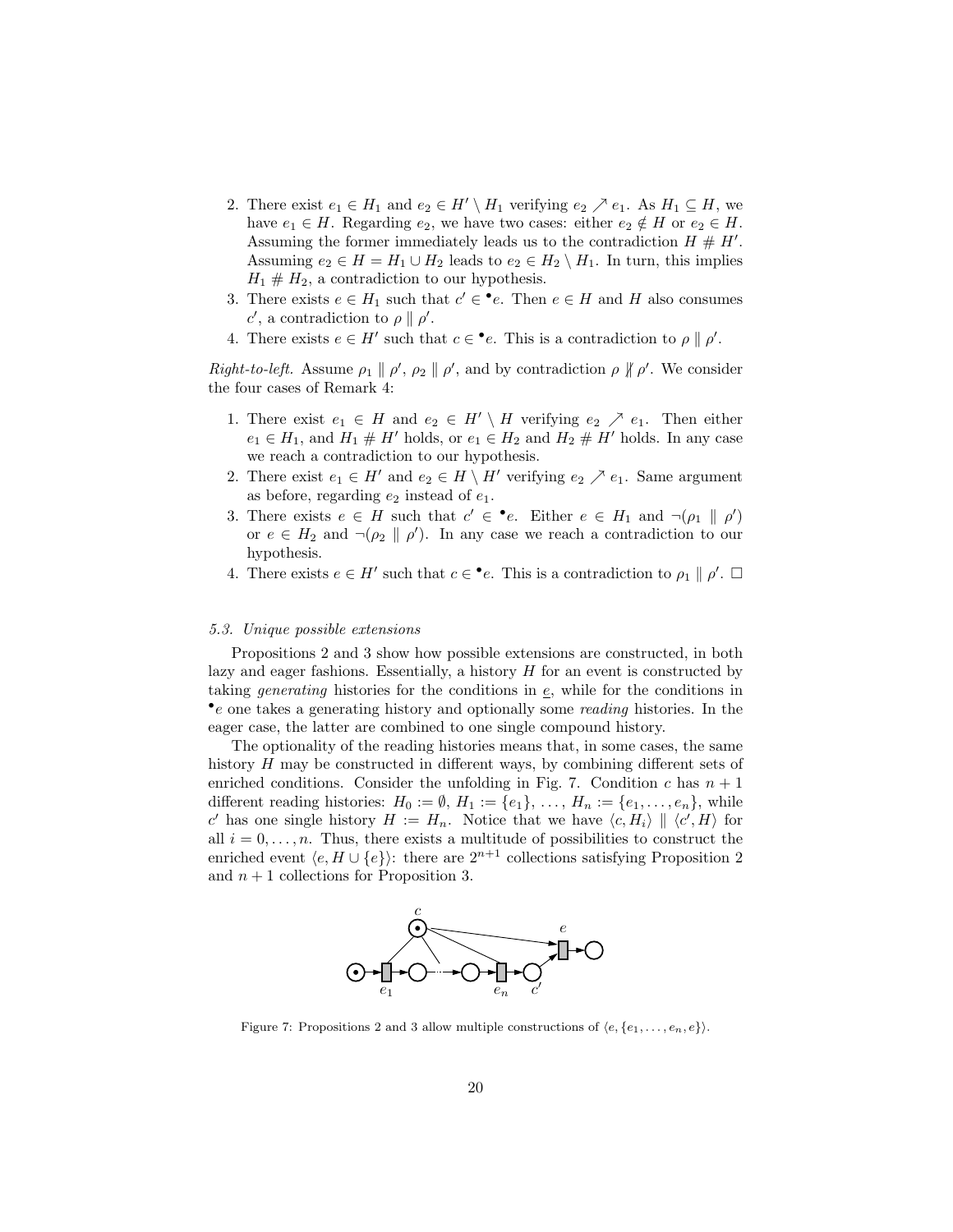In the following, we discuss how to remove this ambiguity, i.e. how additional constraints can be inserted into Propositions 2 and 3 so that every tuple  $\langle e, H \rangle$ can be obtained from a unique collection of enriched conditions. Roughly, the idea is simple: if one element of  $X_p \cup X_c$  contains an event  $e'$  that reads from  $c \in$ • e, then that event must be contained in a reading (resp. compound) condition for c included in  $X_p$ .

In both lazy and eager mode, this requires to compute an additional relationship between enriched conditions, and we propose how this can be computed.

#### 5.3.1. Lazy approach: Subsumption

For the lazy approach, which deals exclusively with generating and reading histories, we use the notion of subsumption:

**Definition 15 (subsumption).** Let  $\rho = \langle c, H \rangle$  be a generating or reading condition and  $\rho' = \langle c', H' \rangle$  be a reading condition, where H' is the history of some  $e \in \underline{c'}$ . If  $e \in H$ ,  $c' \in \text{Cut}(H)$ , and  $H' = H[[e]]$ , we say that  $\rho$  subsumes  $\rho'$ , written  $\rho \propto \rho'$ .

In other words, the subsuming condition  $\rho$  includes  $H'$  and reads but never consumes c'. For instance, in Fig. 7,  $\langle c', H \rangle \propto \langle c, H_i \rangle$ , for all  $i = 1, ..., n$ .

**Definition 16 (subsumption closure).** Let  $X_p$ ,  $X_c$  be sets of enriched conditions enjoying the properties in Proposition 2. We call  $X_p, X_c$  subsumptionclosed if additionally for any  $\rho \in X_p \cup X_c$ , if  $\rho \propto \rho'$  for some reading condition  $\rho'$  such that  $\rho'^{\uparrow} \in X_p$ , then  $\rho' \in X_p$ .

For instance, the collection  $\langle c, \emptyset \rangle$ ,  $\langle c', H \rangle$  satisfies the conditions of Proposition 2 but is not subsumption-closed since  $\langle c', H \rangle \propto \langle c, H_1 \rangle$ ,  $\langle c, H_1 \rangle^{\dagger} = \langle c, \emptyset \rangle \in$  $X_p$  but  $\langle c, H_1 \rangle \notin X_p$ . The only subsumption-closed collection to produce  $\langle e, H \cup \{e\} \rangle$  is  $\{ \langle c, H_i \rangle | i = 0, \ldots, n \} \cup \{ \langle c', H \rangle \}.$ 

We now show how, for subsumption-closed collections  $X_p, X_c$ , knowledge of the relation  $\propto$  can be used for computing concurrency.

**Proposition 6 (concurrency vs. subsumption).** In Algorithm 1, let  $\mathcal{E}$  be the current EP, where  $\langle e, H \rangle$  is the last addition thanks to sets  $X_p, X_c$  as per Proposition 2 and assume  $X_p, X_c$  subsumption-closed. We denote by  $Y_p =$  $e^{\bullet} \times \{H\}$  and  $Y_c = \underline{e} \times \{H\}$  the generating and reading conditions created by the addition of  $\langle e, H \rangle$ . Let  $\rho' = \langle c', H' \rangle$  be any enriched condition such that  $\rho' \notin Y_p \cup Y_c$ ,  $c' \notin \bullet e$ , and  $\forall \rho_1 \in X_p \cup X_c$ :  $(\rho_1 \parallel \rho')$ . Then the following are equivalent:

1. for all  $\rho''$  such that  $\rho' \propto \rho''$  and  ${\rho''}^{\dagger} \in X_p$  we have  $\rho'' \in X_p$ ; 2.  $\underline{\bullet} e \cap H' \subseteq H$ .

# Proof Left-to-right

Let  $e''$  be in <u>•</u> $e \cap H'$ , i.e.  $e'' \in H'$  and there is  $c_1 \in \bullet e \cap e''$ . Let  $\rho'' =$  $\langle c_1, H'[\ell''] \rangle$  and note that  $\rho'$  does not consume  $c_1$ , so by definition  $\rho' \propto \rho''$ . Let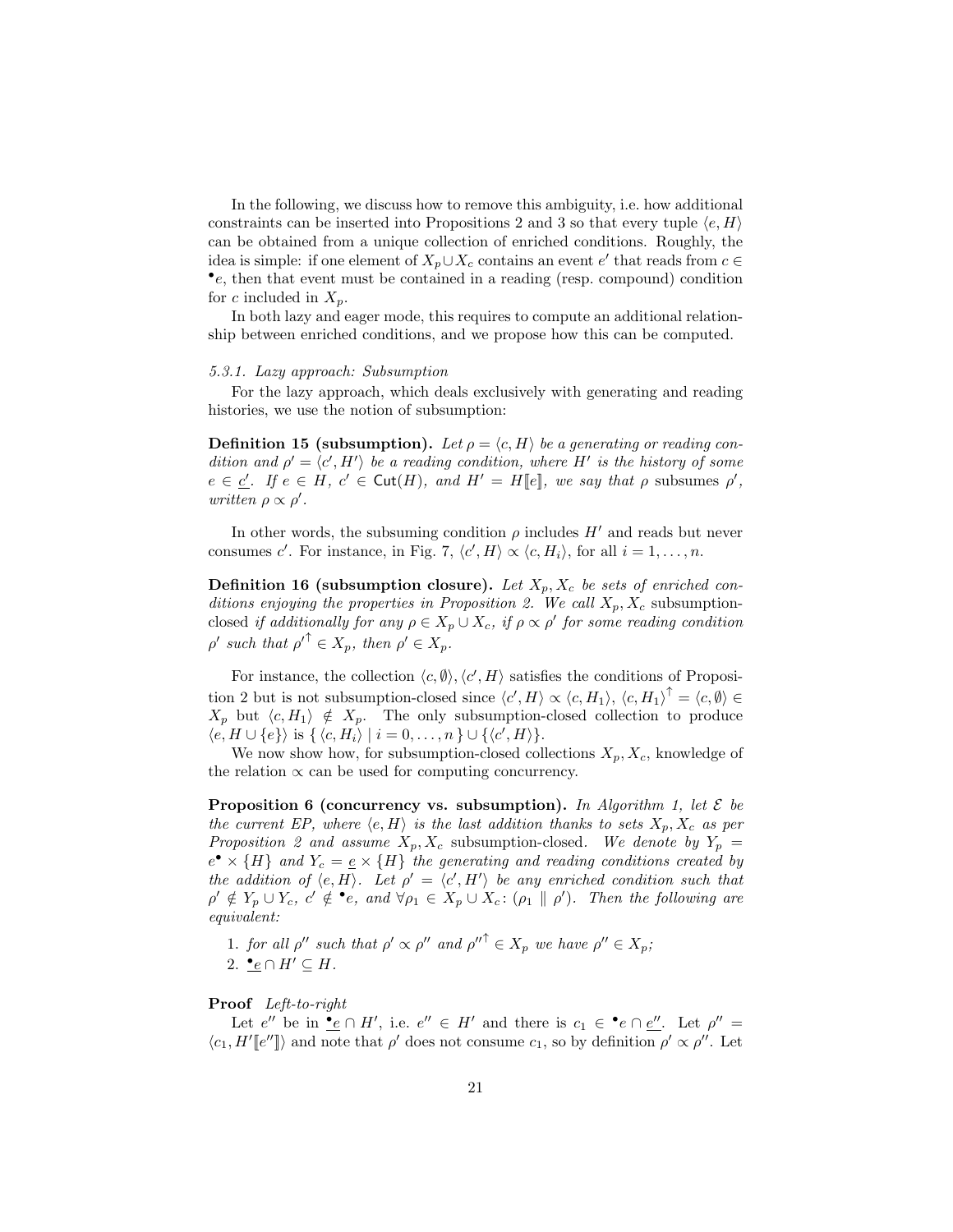$\rho_1 = \langle c_1, H_1 \rangle \in X_p$  be the generating condition associated with  $c_1$  in  $X_p$ . Denote  $\rho''^{\uparrow} = \langle c_1, H_1'' \rangle$ . Recall that  $\rho_1 \parallel \rho'$  implies the existence of a configuration C such that  $H_1 \subseteq \mathcal{C}$  and  $H''_1 \subseteq H'[e''] \subseteq H' \subseteq \mathcal{C}$ . Therefore  $\neg(H''_1 \# H_1)$ , and thus, by Remark 5,  $H_1'' = H_1$ . Therefore,  $\rho_1 = {\rho''}^{\uparrow}$  and thus, by 1. we have  $\rho'' \in X_p$  and hence  $e'' \in H$ .

# Right-to-left

Suppose that  $\rho' \propto \rho'' = \langle c_1, H_1'' \rangle$ , where  $H_1'' = H'[[e'']]$  for some  $e'' \in H'$ , and suppose  $\rho''^{\uparrow} = \rho_1 = \langle c_1, H_1 \rangle \in X_p$ . Now  $c_1 \in \cdot^e e \cap \underline{e''}$ , and since, by construction of the unfolding,  $\bullet e \cap \underline{e} = \emptyset$  (see Definition 1), we have  $e'' \neq e$ . But  $e'' \in \bullet e \cap H'$ and by 2. we get  $e'' \in H$ , so there must be some  $\rho_2 = \langle c_2, H_2 \rangle \in X_p \cup X_c$  with  $e'' \in H_2$ . By assumption,  $\rho_2 \parallel \rho'$ , so there exists some configuration C such that  $H_2\llbracket e'' \rrbracket \sqsubseteq H_2 \sqsubseteq \mathcal{C}$  and  $H_1'' = H'\llbracket e'' \rrbracket \sqsubseteq H' \sqsubseteq \mathcal{C}$ . This implies  $\neg(H_2\llbracket e'' \rrbracket \# H_1''),$ hence by Remark 5 they are equal, so by definition  $\rho_2 \propto \rho''$ . If  $X_p, X_c$  is subsumption-closed, then we have  $\rho'' \in X_p$ , as desired.

Proposition 6 shows how knowledge of the subsumption relation can be useful for updating the concurrency relation; condition 1 of Proposition 6 can be used to implement or replace the condition  $\bullet$ e ∩  $H' \subseteq H$  of Proposition 4. This, on the other hand, begs for a way to incrementally compute  $\alpha$ , too, which is done by Proposition 7.

**Proposition 7 (updating subsumption).** In Algorithm 1, let  $\mathcal{E}$  be the current EP, where  $\langle e, H \rangle$  is the last addition thanks to sets  $X_p, X_c$  as per Proposition 2. We denote by  $Y_p = e^{\bullet} \times \{H\}$  and  $Y_c = \underline{e} \times \{H\}$  the generating and reading conditions created by the addition of  $\langle e, H \rangle$ . Let  $\rho = \langle c, H \rangle \in Y_p \cup Y_c$ , and let  $\rho' = \langle c', H' \rangle \in \mathcal{E}$  be any other enriched condition. Then  $\rho \propto \rho'$  if and only if

$$
\rho' \in Y_c \ \lor \ (\exists \rho'' \in X_p \cup X_c \colon \rho'' \propto \rho' \land \rho \parallel \rho')
$$

Proof Left-to-right.

If  $\rho \propto \rho'$ , then by Definition 15 there is some  $e' \in H \cap \underline{c'}$  such that  $H' = H[[e']]$ and  $c' \in \text{Cut}(H)$ .

1. Either  $e' = e$ , then  $H' = H$  and  $\rho' \in Y_c$ .

2. Otherwise e' is contained in some H'' such that  $\rho'' = \langle c'', H'' \rangle \in X_p \cup X_c$ . Since  $c' \in \underline{e'}$ , c' must be either initial or produced by  $H''$ , and  $H''$  does not consume  $c'$  (since H does not), so  $c' \in \text{Cut}(H'')$ . We have  $H' = H[[e'] \sqsubseteq H$  and  $H''[[e'] \sqsubseteq H'' \sqsubseteq H$ . Therefore,  $\neg(H' \#$  $H''[e']$  and by Remark 5 we have  $H' = H''[e']$  and hence  $\rho'' \propto \rho'$ . Finally,  $\rho \parallel \rho'$  follows from  $\rho \propto \rho'$ : we have  $H' \sqsubseteq H$ , so clearly  $\neg (H \# H')$ , and  $c, c' \in \text{Cut}(H)$ .

Right-to-left.

1. If  $\rho' \in Y_c$ , then  $c' \in \underline{e}$  and  $H' = H = H[\underline{e}]$ , so clearly  $\rho \propto \rho'$  (and vice versa).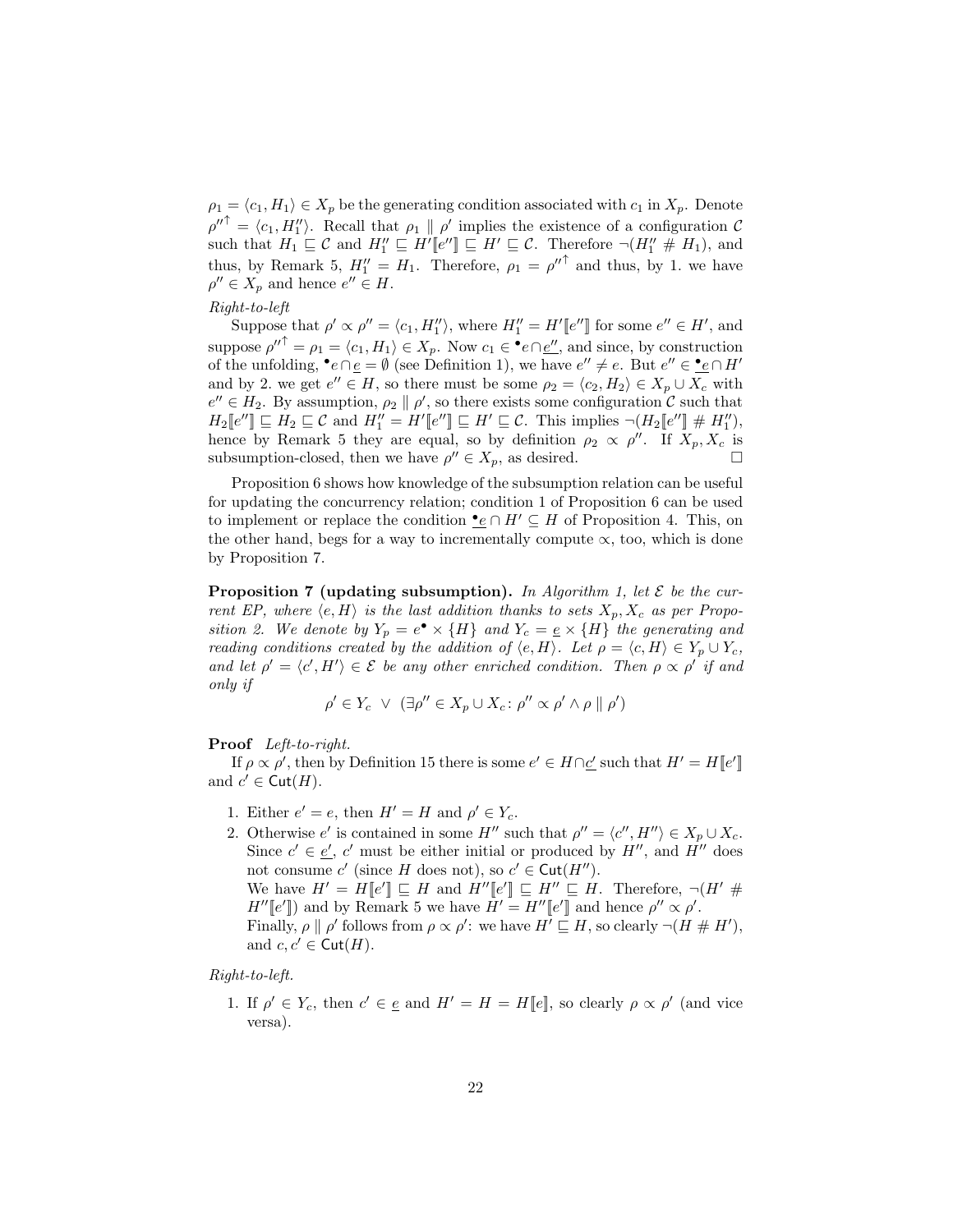2. Let  $\rho'' = \langle c'', H'' \rangle \in X_p \cup X_c$  such that  $\rho'' \propto \rho'$  and assume  $\rho \parallel \rho'$ . From the former we get  $c' \in \text{Cut}(H'')$  and from the latter  $c' \in \text{Cut}(H \cup H')$ . So  $c'$  is initial or produced by  $H'' \sqsubseteq H$  and not consumed by H, thus  $c' \in \text{Cut}(H)$ . Now,  $\rho'' \propto \rho'$  implies some  $e' \in H''$  such that  $H' = H''[e']$ . It remains to show that  $H[[e']]=H''[[e'],$  which again follows from Remark 5.  $\square$ 

The results of this section lead us to the following characterisation of unique possible extensions.

Corollary 1 (unique lazy extensions). The pair  $\langle e, H \rangle$  with  $f(e) = t$  is an enriched event iff there exist sets  $X_p, X_c$  of enriched conditions such that

- 1.  $f(X_p) = \bullet t$  and  $f(X_c) = \underline{t}$ ;
- 2.  $X_p$  contains generating or reading conditions,  $X_c$  generating conditions;
- 3.  $X_p \cup X_c$  contains exactly one generating condition for every  $c \in (\bullet e \cup \underline{e})$ ;
- 4. for all  $\rho, \rho' \in X_p \cup X_c$  we have  $\rho \parallel \rho'$ ;
- 5.  $X_p$ ,  $X_c$  are subsumption closed;
- 6. finally,  $H = \{e\} \cup \bigcup_{\langle c, H' \rangle \in X_p \cup X_c} H'.$

Moreover, for any enriched event  $\langle e, H \rangle$  there exists exactly one pair of sets  $X_p, X_c$  satisfying properties 1–6.

**Proof** The "iff" part follows almost directly from Proposition 2. We just need to observe that any collection that does not satisfy property 5 can be made subsumption-closed by adding all the  $\rho'$  according to the rule given in Definition 16.

It remains to show the uniqueness of the pair  $X_p, X_c$  w.r.t.  $\langle e, H \rangle$ . We start by observing that for any  $\rho_1 = \langle c_1, H_1 \rangle \in X_p \cup X_c$ , it holds  $H_1 \subseteq H$ . In fact, let  $e' \in H_1$  and  $e'' \in H$ , such that  $e'' \nearrow e'$ . Then  $e'' \neq e$ , otherwise  $e' \nearrow^* e \nearrow e'$  would be a cycle of asymmetric conflict in H. Hence there is some  $\rho_2 = \langle c_2, H_2 \rangle \in X_p \cup X_c$  such that  $e'' \in H_2$ . Since  $\rho_1 \parallel \rho_2$  and thus  $\neg (H_1 \# H_2)$ , we deduce  $e'' \in H_1$ , as desired.

Now, let  $X'_p, X'_c$  be another pair of sets of enriched conditions satisfying properties 1–6 above for  $\langle e, H \rangle$ . For any condition  $\rho_1 = \langle c_1, H_1 \rangle \in X_p \cup X_c$ , we distinguish two cases. First, if  $\rho_1$  is a generating condition, then by property 3 there exists  $\rho'_1 = \langle c_1, H'_1 \rangle \in X'_{p} \cup X'_{c}$ . By the observation above,  $H_1, H'_1 \sqsubseteq H$ , hence  $\rho_1 \parallel \rho'_1$  and thus, by Remark 5,  $\rho_1 = \rho'_1 \in X'_{p} \cup X'_{c}$ . The second possibility is that  $\rho_1$  is a reading condition, i.e.,  $H_1$  is the history of some  $e_1 \in \mathcal{C}$ . Since  $e_1 \in H$ , there exists  $\rho'_2 = \langle c_2, H'_2 \rangle \in X'_p \cup X'_c$  such that  $e_1 \in H'_2$ . Clearly  $c_1 \in \text{Cut}(H_2')$  and thus  $\rho_2' \propto \langle c_1, H_2' [e_1] \rangle =: \rho_1'.$  Moreover, it is easy to see that  $\rho'_1{}^{\uparrow} \in X'_p$  and thus subsumption closure of  $X'_p, X'_c$  leads us to conclude that  $\rho'_1 \in X'_{p}$ . To conclude, observe that  $H'_2[\![e_1]\!] \sqsubseteq H'_2 \sqsubseteq H$  and  $H'_1 \sqsubseteq H$ , and thus, by Remark 5,  $H'_2\llbracket e_1 \rrbracket = H_1$ , since they are both histories of event  $e_1$ . Therefore  $\rho_1 = \rho'_1 \in X'_p \cup X'_c.$ 

Therefore  $X_p \cup X_c \subseteq X'_p \cup X'_c$ . By symmetry we conclude that they must coincide.  $\Box$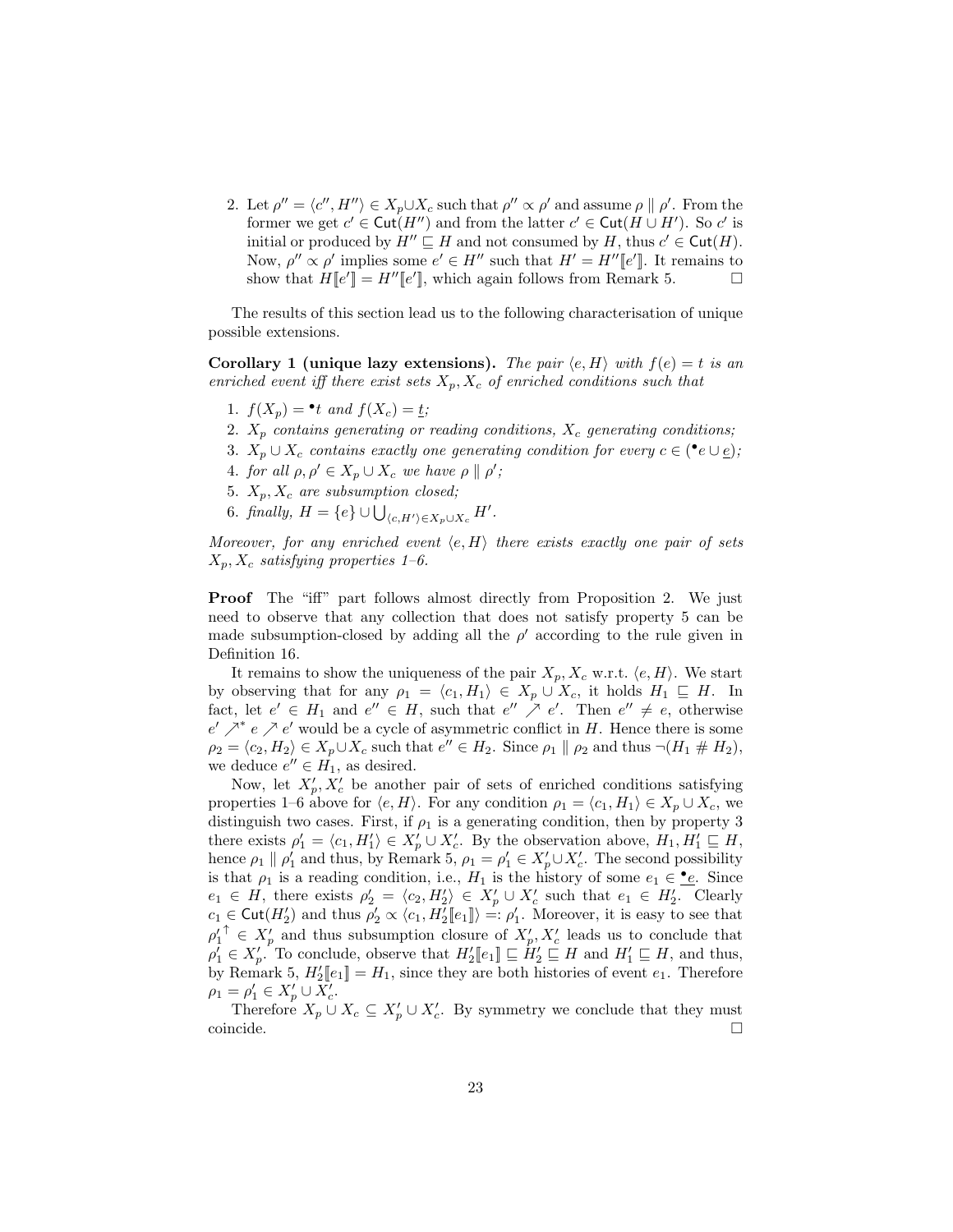5.3.2. Eager approach: Asymmetric concurrency

We now show how possible extensions can be made unique in the eager approach. In the lazy case, we used the concept of subsumption to achieve this. Recall its intuition: if one element of  $X_p \cup X_c$  contains an event e' that reads from some  $c \in \bullet e$ , then that event must be contained in a reading condition for c included in  $X_p$ . For the eager case, this idea must be adapted to compound conditions, where the history of  $c$  may be a union of several of its readers. In this case, we demand that at least those readers of c contained elsewhere in  $X_p \cup X_c$  are included in the (compound) history chosen for c in  $X_p$ .

We introduce a new relation between enriched conditions that captures this intuition. It is a refinement of  $\parallel$  that we call asymmetric concurrency (//). It turns out that unique possible extensions can be characterised using only this relation.

Definition 17 (asymmetric concurrency). Let  $\rho = \langle c, H \rangle$  and  $\rho' = \langle c', H' \rangle$ be two enriched conditions. We say that  $\rho$  is asymmetrically concurrent to  $\rho'$ , written  $\rho \, || \, \rho'$  iff  $\rho \, || \, \rho'$  and  $\underline{c} \cap H' \subseteq H$ .

Notice that  $//$  is an asymmetric relation.

The following proposition relates  $\parallel$  and  $\parallel$  for generating conditions:

Proposition 8 (concurrency vs asymmetric concurrency). Suppose that  $\rho = \langle c, H \rangle$  is a generating enriched condition and  $\rho' = \langle c', H' \rangle$  is an arbitrary enriched condition. Then  $\rho \parallel \rho'$  iff  $\rho \parallel / \rho'$  or  $\rho' \parallel / \rho$ .

**Proof** We only need to prove the direction from left to right, the other trivially follows from Definition 17. So suppose by contradiction that  $\rho \parallel \rho'$  and neither  $\rho \, \text{if} \, \rho' \text{ nor } \rho' \text{ if } \rho.$  Thus, there exist  $e_1 \in (\underline{c} \cap H') \setminus H$  and  $e_2 \in (\underline{c'} \cap H) \setminus H'.$ So H is not empty, and it is in fact the history of some event  $e \in \bullet c$ . So  $e < e_1$ , therefore e must be in H'. Moreover,  $e_2 \in H \setminus H'$ , so  $e_2 \neq e$  and  $e_2 \nearrow^+ e$ . This means  $H \# H'$ , contradicting  $\rho \parallel \rho'$ . В последните последните последните последните последните последните последните последните последните последн<br>В последните последните последните последните последните последните последните последните последните последнит

As for the computation of  $\ket{\prime}$ , notice that  $\bra{c, H}$   $\ket{\prime}$   $\bra{c', H'}$  implies  $\bra{c, H}$  $\langle c', H' \rangle$ . We can thus reuse Propositions 4 and 5 to obtain  $\parallel$  and check  $c \cap H' \subseteq H$ and  $\underline{c}' \cap H \subseteq H'$  at the same time. More details are discussed in Section 6.

The following Corollary 2 summarises the results of this section, showing how unique possible extensions can be characterised using only //.

Corollary 2 (unique eager extensions). The pair  $\langle e, H \rangle$  with  $f(e) = t$  is an enriched event iff there exist sets  $X_p, X_c$  of enriched conditions such that

- 1.  $f(X_p) = \bullet t$  and  $f(X_c) = \underline{t}$ ;
- 2.  $X_p$  contains arbitrary enriched conditions,  $X_c$  generating conditions;
- 3.  $X_p \cup X_c$  contains exactly one enriched condition for every  $c \in (\bullet e \cup \underline{e});$
- 4.  $\rho \, \text{/}\text{/} \, \rho'$  for  $\rho \in X_p$  and  $\rho' \in X_p \cup X_c$ ;
- 5.  $\rho \text{ // } \rho'$  or  $\rho' \text{ // } \rho$  for all  $\rho, \rho' \in X_c$ ;
- 6. finally,  $H = \{e\} \cup \bigcup_{\langle c, H' \rangle \in X_p \cup X_c} H'.$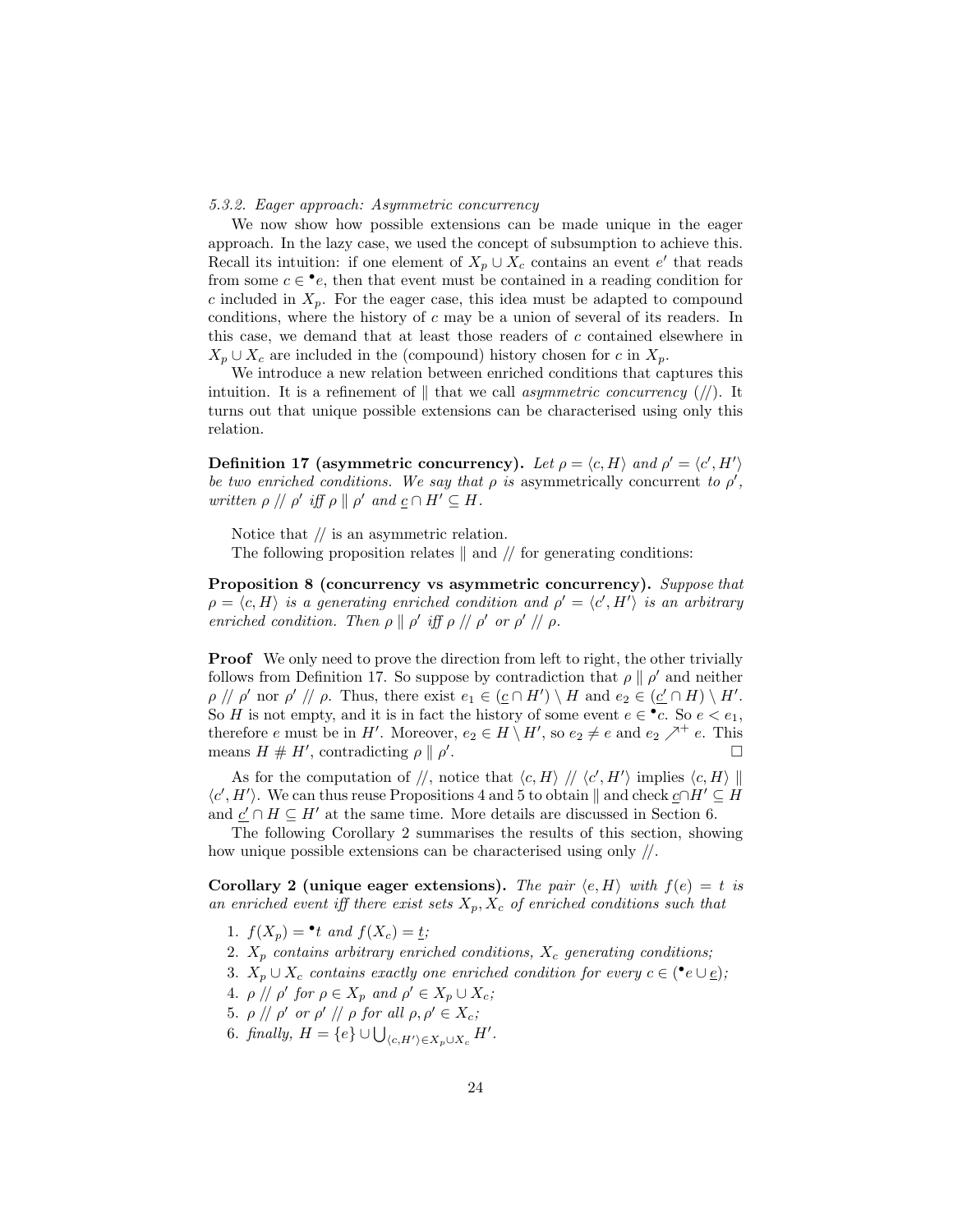Moreover, for any enriched event  $\langle e, H \rangle$  there exists exactly one pair of sets  $X_p, X_c$  satisfying properties 1–6.

Proof The "iff" follows almost directly from Proposition 3 and Proposition 8. In particular, properties 4 and 5 imply that  $\rho \parallel \rho'$  holds for all  $\rho, \rho' \in X_p \cup X_c$ . Moreover, let  $X_p, X_c$  be some collection satisfying the conditions of Proposition 3 but not Corollary 2. Then there are  $\rho_1 = \langle c_1, H_1 \rangle \in X_p$  and  $\rho' =$  $\langle c_2, H_2 \rangle \in X_p \cup X_c$  with  $\rho_1 \parallel \rho_2$  and some  $e' \in (c_1 \cap H_2) \setminus H_1$ . We have  $H_2\llbracket e' \rrbracket \subseteq H$  and therefore  $\neg(H_1 \# H_2\llbracket e' \rrbracket)$ . Thus  $\rho_1$  can be replaced with the compound condition  $\rho'_1 = \langle c_1, H_1 \cup H_2[[e']] \rangle$  in  $X_p$ . This process can be repeated until property 4 is satisfied.

It remains to show uniqueness. Suppose there exists another collection  $X'_p, X'_c$  for the same enriched event  $\langle e, H \rangle$ . There must be some  $\rho_1 = \langle e, H_1 \rangle \in$  $X_{p}^{'} \cup X_{c}$  and  $\rho_2 = \langle c, H_2 \rangle \in X_{p}' \cup X_{c}'$  with  $H_1 \neq H_2$  and w.l.o.g. some  $e_1 \in H_1 \backslash H_2$ . Since  $e_1 \in H$ , there must be some  $\rho_3 = \langle c', H_3 \rangle \in X_p' \cup X_c'$  such that  $e_1 \in H_3$ . If  $c \in \bullet e$  and  $e_1 \in \underline{c}$ , then  $\rho_2 \in X_p$ , but  $\rho_2 \text{ // } \rho_3$  would be violated.

So let  $c \in \underline{e} \cup \bullet e$ . If  $e_1 \in \bullet c$ , then  $H_2$  would not be a history of c. The final possibility is that  $e_1 \nearrow^+ e'$  for some  $e' \in \cdot^{\bullet}c \cup \underline{c}$  and  $e' \in H_2$ . But then  $H_2 \# H_3.$ 

#### 5.4. Discussion: lazy vs eager approach

In order to discover possible extensions of the form  $\langle e, H \rangle$ , both approaches consider combinations of generating and reading histories for conditions  $c \in \bullet e$ .

Consider Proposition 2. For every possible extension, the lazy approach takes one generating and possibly several reading histories for c, all of which must be concurrent. If the events in  $\mathfrak c$  have many different histories, or  $\mathfrak c$  is large, then many different combinations need to be checked for concurrency.

The eager approach (Proposition 3) takes exactly one enriched condition of arbitrary type, including compound, for c. A compound history is a set of concurrent reading histories (Definition 12); thus a compound condition represents pre-computed information needed to identify possible extensions. In this sense, the eager and the lazy approach can be thought of as different time/space tradeoffs.

We consider two examples in which eager beats lazy and vice versa. In Fig. 8 (a), condition c has a sequence of n readers and hence  $n + 1$  histories  $\{e_1, \ldots, e_i\}$ , for  $i = 0, \ldots, n$ . For each history H of c', eager simply combines H with the  $n+1$  histories for c, while lazy checks all  $2^n$  subsets of  $e_1, \ldots, e_n$  to find these  $n+1$  compound histories. If  $c'$  has many histories, eager becomes largely superior. Of course, an intelligent strategy may help lazy to avoid exploring all  $2<sup>n</sup>$  subsets one by one. However, even with a good strategy, lazy still has to enumerate at least the same combinations as eager; and since the problem of identifying the useful subsets is NP-complete [20], there will always be instances where lazy becomes inefficient, whatever strategy is employed.

On the other hand, consider Fig. 8 (b). Again,  $c$  has  $n$  readers, this time yielding  $2^n$  histories. Suppose that  $f(c)$  is an input place of some transition t.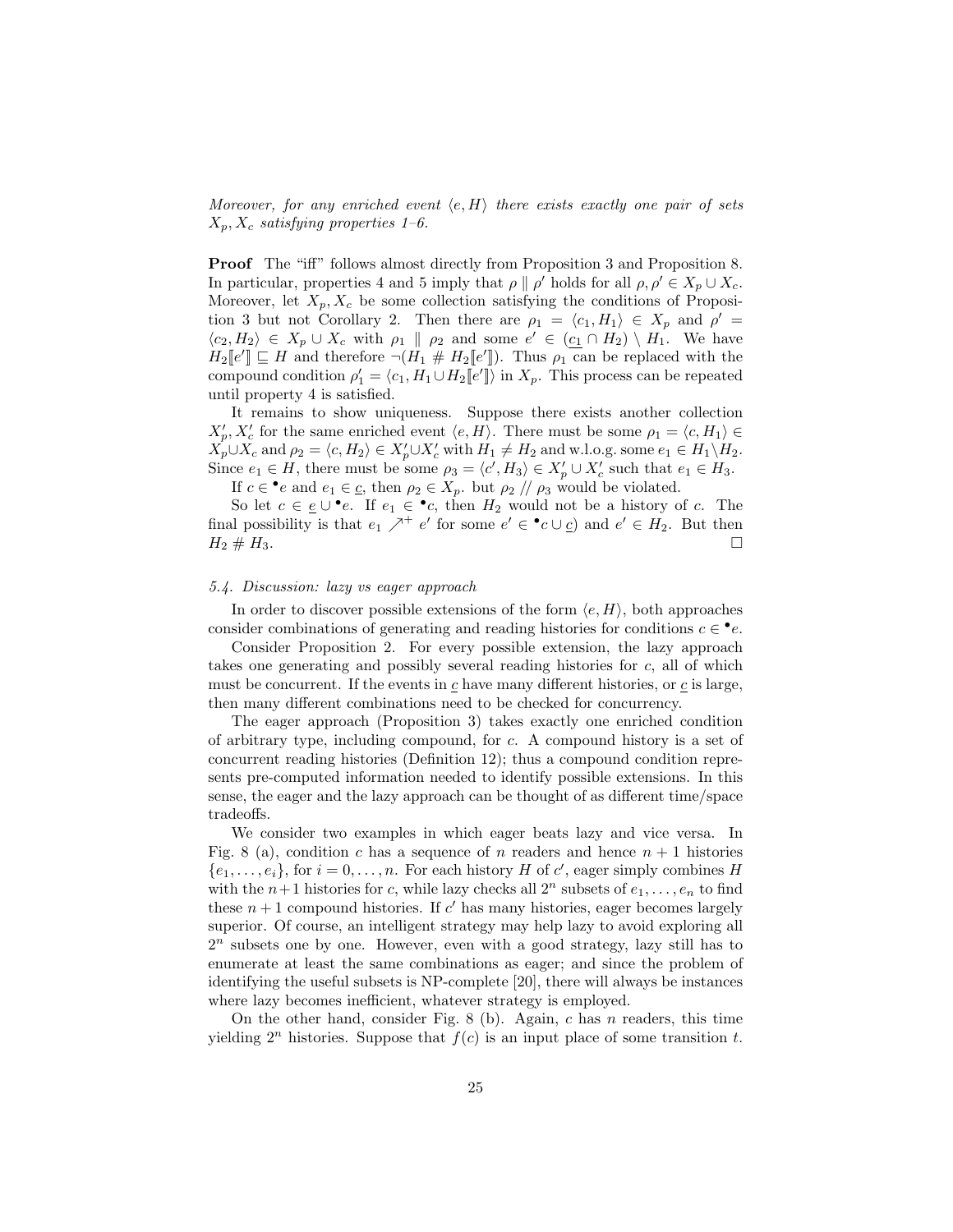

Figure 8: Good examples for the eager (a) and the lazy (b) approach.

Now, if t also has  $f(a)$  and  $f(b)$  in its preset, then no t-labelled event e will ever be generated in the unfolding, and all histories of  $c$  are effectively useless. Since those compound conditions also appear in the computation of the concurrency relation, they become a liability in terms of both memory and execution time. The lazy approach does not suffer from this problem here.

Both approaches therefore have their merits, and we implemented them both. We shall report on experiments in Section 7.

## 5.5. Memory usage

We shall briefly discuss the memory usage arising from the methods proposed in this section. There are two major factors determining memory consumption:

- As some of our examples show, notably Fig. 3 (a) and Fig. 8 (b), a condition in the unfolding may have a number of histories exponential in the number of events reading from it. Thus, the memory usage for creating a finite unfolding prefix may be exponentially larger than the unfolding prefix that is eventually produced.
- Moreover, the memory needed to store the binary relations between enriched conditions such as  $\parallel$ ,  $\propto$ , and  $\parallel$  is quadratic w.r.t. the number of these enriched conditions in the worst case.

One could ask whether these memory blowups are really necessary. Let us first discuss this question with regard to the second point: in a concrete implementation, the binary relations  $\parallel$ ,  $\propto$ , and  $\parallel$  could either be stored explicitly (at the cost of quadratic memory overhead) or decided individually for each pair whenever necessary, by directly checking the respective definitions, at the cost of higher computation time. We initially implemented the second approach [21]; however, the running times were such that only small unfoldings with a few hundred events could be produced in reasonable time. We therefore chose to store the binary relations explicitly.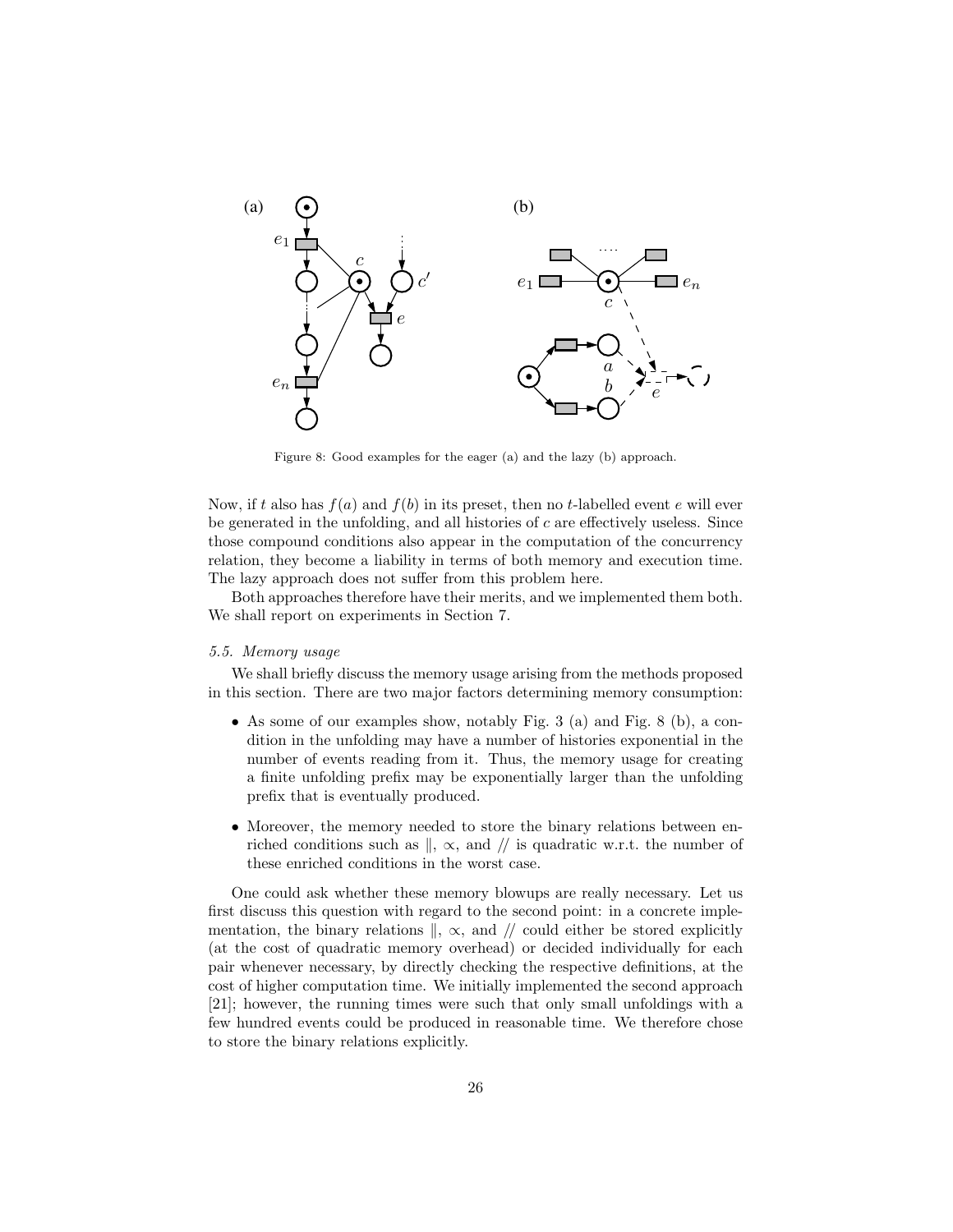Histories, on the other hand, allow to easily identify new possible extensions (as per Propositions 2 and 3). In principle, one could imagine an additional time/space tradeoff in which not only the concurrency relation but even the histories themselves are constructed on demand whenever one tries to instantiate the above-mentioned propositions, leading to an algorithm which consumes only linear space w.r.t. the size of the unfolding prefix. Due to the unsatisfactory results with the concurrency relation, we did not consider this approach.

In any case, the memory usage is asymptotically the same as for the PRencoding. Section 6 contains some hints on how to store histories efficiently, and Section 7 provides data on actual memory usage on several examples.

## 6. Efficient prefix construction

We implemented the procedure from Algorithm 1, using the methods proposed in Section 5. The resulting tool, called Cunf, is publicly available [11]. Cunf expects as input a c-net and produces as output a complete unfolding prefix. The current implementation of Cunf is restricted to safe c-nets because our examples of interest are in this domain. Moreover, this choice simplifies certain data structures and algorithms in the implementation.

Notice that there exist efficient tools for the unfolding of Petri nets, such as Mole [12] or Punf [19]. While we profited much from the experiences gained from developing Mole, Cunf is not an extension of it. The issues of asymmetric conflict and histories permeate every aspect of the construction so that we went for a completely new implementation in C, comprising some 4,000 lines of code.

Here, we review some features such as data structures and implementation details relevant to handling the complications imposed by contextual unfoldings, that helped to produce an efficient tool. Experiments are reported in Section 7.

#### 6.1. The history graph

Cunf needs to maintain enriched events and conditions, i.e. tuples  $\langle e, H \rangle$ or  $\langle c, H \rangle$ , where H is a history. We store them in a graph structure, that grows whenever the enriched prefix  $\mathcal E$  is extended. Formally, the history graph associated with  $\mathcal E$  is a directed graph  $\mathcal H_{\mathcal E}$  whose nodes are the enriched events of  $\mathcal{E}$ , and with edges  $\langle e, H \rangle \to \langle e', H' \rangle$  iff  $e' \in H$  and  $H' = H[[e']]$  and either (i)  $(e'^{\bullet} \cup e') \cap^{\bullet} e \neq \emptyset$  or (ii)  $e'^{\bullet} \cap e \neq \emptyset$ . Each node  $\langle e, H \rangle$  is labelled by  $e$ .

Intuitively,  $\mathcal{H}_{\mathcal{E}}$  has an edge between two enriched events  $\langle e, H \rangle$  and  $\langle e', H' \rangle$ iff some enriched condition  $\langle c, H' \rangle$  was used to construct  $\langle e, H \rangle$  (in the sense of Proposition 2 or Proposition 3).

This structure allows Cunf to perform many operations efficiently: every additional enriched event enlarges the graph by just one node plus some edges; common parts of histories are shared. We can easily enumerate the events in  $H \in \chi(e)$  by following the edges from node  $\langle e, H \rangle$ , and  $\mathcal{H}_{\mathcal{E}}$  implicitly represents the relation  $\Box$ . Given an event e, we can enumerate the histories in  $\chi(e)$  by keeping the list of nodes in  $\mathcal{H}_{\mathcal{E}}$  that are labelled by e. Given a condition c, we can enumerate its generating and reading histories similarly.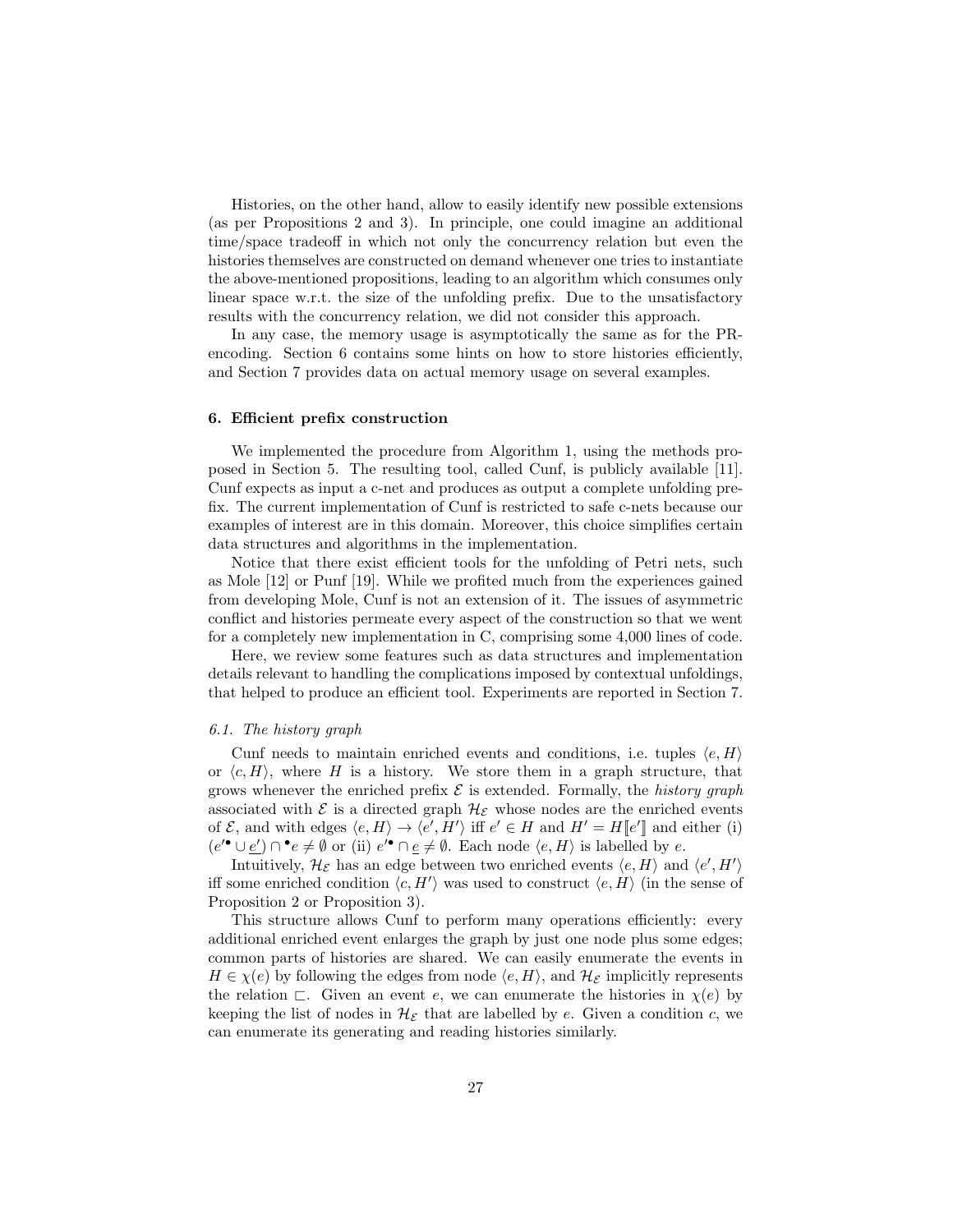Compound conditions are stored in a shared-tree-like structure, where leaves represent reading histories and internal nodes compound histories. An internal node has two children, one of which is a leaf, the other either internal or a leaf. One easily sees that a compound history of c corresponds, w.l.o.g., to a union  $H_1 \cup \cdots \cup H_n$  of reading histories. Every internal node represents such a union, and the structure allows sharing if one compound history contains another.

#### 6.2. Possible extensions

Cunf behaves similar to Mole or other unfolders in its flow of logic, but its actions are on enriched events and conditions. We start with a prefix containing just  $\hat{m}_0$  and identify the initial possible extensions. As long as the set of possible extensions is non-empty, we choose a "minimal" extension and add it unless it is a cutoff. For "minimal", we use the adequate order  $\prec_F$  from [10]. Adding  $\langle e, H \rangle$  means adding H to  $\chi(e)$ , creating e first if necessary. The addition of  $\langle e, H \rangle$  will give rise to various types of enriched conditions for whom we compute the concurrency relation (see below). Whenever we add an enriched condition  $\rho$ , we attempt to find possible extensions, i.e. sets  $X_p, X_c$  matching the conditions in Propositions 2 and 3 such that  $X_p \cup X_c$  includes  $\rho$ , where, in order to implement condition 4, we use the precomputed binary concurrency relation. Upon identifying a possible extension  $\langle e, H \rangle$ , we immediately compute its marking, information relevant to deciding  $\prec_F$ , and certain lists  $r(H)$ ,  $s(H)$ during two linear traversals of H. Details on  $r(H)$  and  $s(H)$  are given below.

#### 6.3. Concurrency relation

The relation  $\parallel$  on the enriched conditions of  $\mathcal E$  can be stored and updated whenever new possible extensions are appended to  $\mathcal{E}$ . We detail now how Propositions 4 and 5 are used to efficiently compute this update.

Let  $c(\rho)$  denote the set of enriched conditions  $\rho'$  verifying  $\rho \parallel \rho'$ . The relation  $\parallel$  is generally sparse, and Cunf stores  $c(\rho)$  as a list. However, for the purpose of the following,  $c(\rho)$  could also be a row in a matrix representing  $\parallel$ .

For reading and generating conditions  $\rho$  (Proposition 4), Cunf initially sets  $c(\rho)$  to  $Y_p \cup Y_c$ . Next, it computes the intersection of  $c(\rho')$  for all  $\rho' \in X_p \cup X_c$ , and filters out those  $\langle c', H' \rangle$  for which  $\bullet \in \cap H' \nsubseteq H$  holds. In order to compute this condition without actually traversing  $H$  and  $H'$ , we use the sets  $r(H)$  and  $s(H)$  computed earlier (see above). These are defined as  $r(H) := \{e' \in H \mid$  $\underline{e'} \cap \text{Cut}(H) \neq \emptyset$  and  $s(H) := \{ e' \in H \mid e' \in \underline{\bullet}e \}$ . Then  $\underline{\bullet}e \cap H' \nsubseteq H$  holds iff  $\bullet e \setminus s(H) \cap r(H') \neq \emptyset$ , which can be computed traversing  $\bullet e$  and  $s(H)$  one time, and checking  $r(H')$  for every  $\rho'$ . Note that, while the other steps have their counterparts in Petri net unfoldings, this step is new and specific to c-nets. However, we find that this implementation keeps the overhead very small. The checks to test  $c \cap H' \subseteq H$  required to compute // are done similarly and can in fact be combined with the aforementioned test. We store  $//$  inside the lists  $c(\rho)$ that represent  $\parallel$ : the lowest two bits of a pointer are "abused" to store whether  $\rho$  //  $\rho'$  holds and vice versa.

As for compound conditions  $\rho$  built using  $\rho_1$  and  $\rho_2$  (Proposition 5), Cunf computes  $c(\rho)$  as the intersection of  $c(\rho_1)$  and  $c(\rho_2)$ .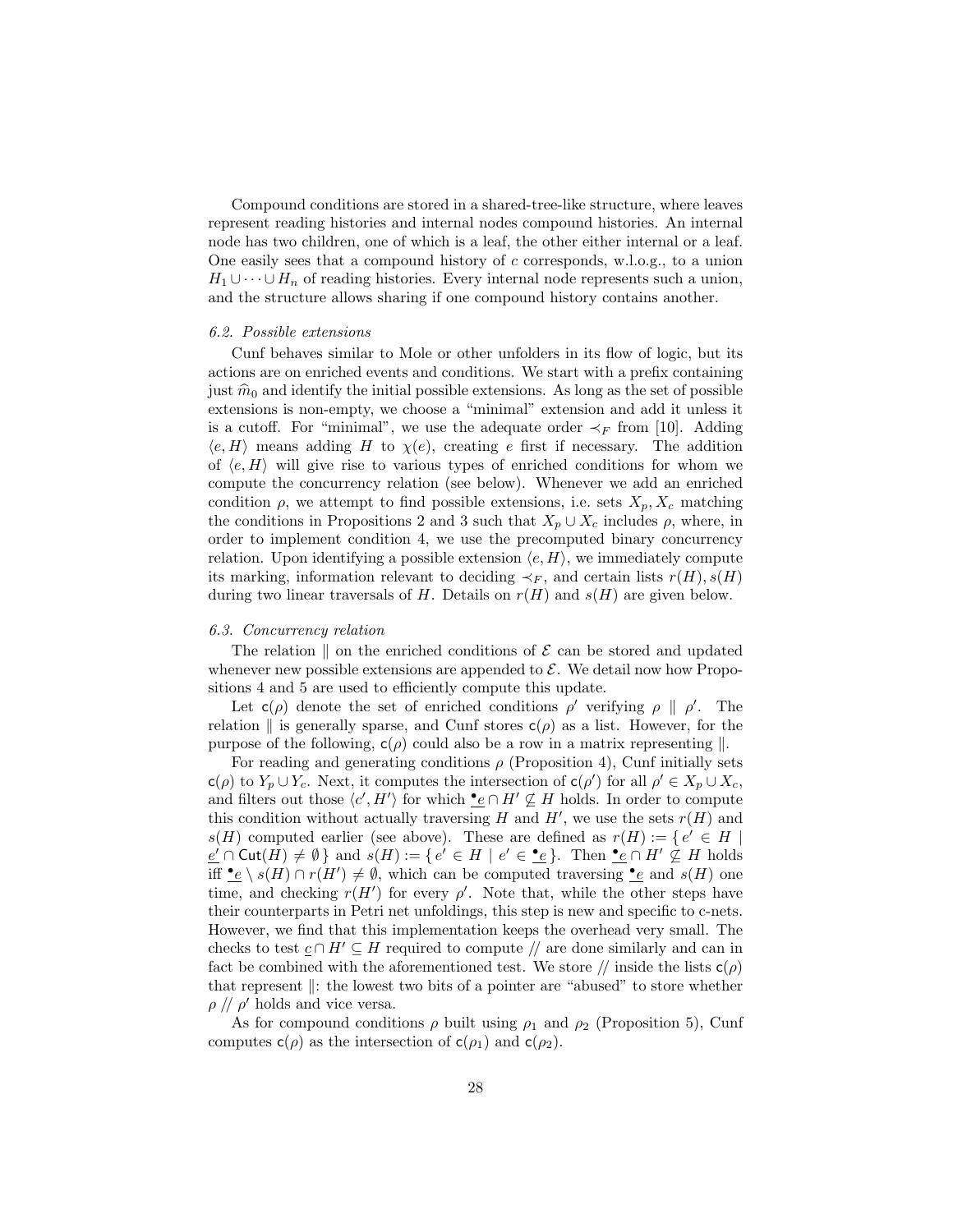Certain enriched conditions  $\rho = \langle c, H \rangle$  need not to be included in the concurrency relation. It is safe, for instance, to leave  $c(\rho)$  empty if  $\rho$  is generating and  $f(c)$ <sup>•</sup>  $\cup$   $f(c) = \emptyset$ , or if H is a cutoff. We can also avoid computing  $c(\rho)$  if  $\rho$ is reading or compound and  $f(c)^{\bullet} = \emptyset$ , even if  $f(c) \neq \emptyset$ .

## 6.4. Splitting the concurrency relation

Let  $\rho = \langle c, H \rangle$  be an enriched condition. As mentioned in the previous paragraph, Cunf manages the set  $c(\rho)$  containing the enriched conditions  $\rho'$ such that  $\rho \parallel \rho'$ . We found that the performance of the tool benefits greatly in some cases by splitting  $c(\rho)$  into two sets:  $c_1(\rho) = \{ \langle c, H' \rangle \mid \rho \parallel \langle c, H' \rangle \}$  and  $c_2(\rho) = c(\rho) \setminus c_1(\rho)$ . In other words,  $c_1(\rho)$  contains the concurrent pairs for the same condition c and  $c_2(\rho)$  the others.

This simple split helps in several places. Suppose, for instance, that  $\rho$  is a new enriched condition that we have just added to the prefix.

- If  $\rho$  is reading or generating (where H is a history for an event e), we apply Proposition 4 to compute  $c(\rho)$  (cf. Section 6.3). For  $\rho' \in X_p$ , any  $\langle c', H' \rangle \in$  $c_1(\rho')$  verifies  $c' \in \bullet e$ , so  $c_1(\rho')$  can be excluded from consideration.
- Next, in the eager approach, we may use  $\rho$  to generate compound conditions. For this, we now simply take all  $\rho' = \langle c, H' \rangle$  from  $c_1(\rho)$  and create a new compound condition  $\rho'' = \langle c, H \cup H' \rangle$ . Moreover,  $c_1(\rho'') =$  $c_1(\rho) \cap c_1(\rho')$  and  $c_2(\rho'') = c_2(\rho) \cap c_2(\rho').$
- Finally, we may use any new  $\rho$  to search for possible extensions according to Propositions 2 and 3 (cf. Section 6.2). In order to find the sets  $X_p$ ,  $X_c$ , we may in certain cases restrict our search to  $c_2(\rho)$  rather than  $c(\rho)$ .

# 7. Experiments

In order to experimentally evaluate our tool, we performed a series of experiments. We were interested in the following questions:

- Is the contextual unfolding procedure efficient?
- What is the size of the unfoldings, compared to Petri net unfoldings?
- How do the various approaches (lazy, eager, PR, plain encoding) compare?

Concerning the second and third point, it is worth noting that we could contrive examples to show arbitrarily large differences between various approaches. As far as the size of the final unfolding is concerned, Fig. 3 already shows that contextual unfoldings may be up to exponentially more succinct than Petri net unfoldings. As far as running time is concerned, Section 5.4 contains examples that would distinguish the eager and the lazy approach in both senses.

To see how the running time of the contextual approaches can be superior to the plain encoding, consider the net in Fig. 9, where transition  $t$  reads from two places  $p_1$  and  $p_2$ . Both places have an additional reading transition, so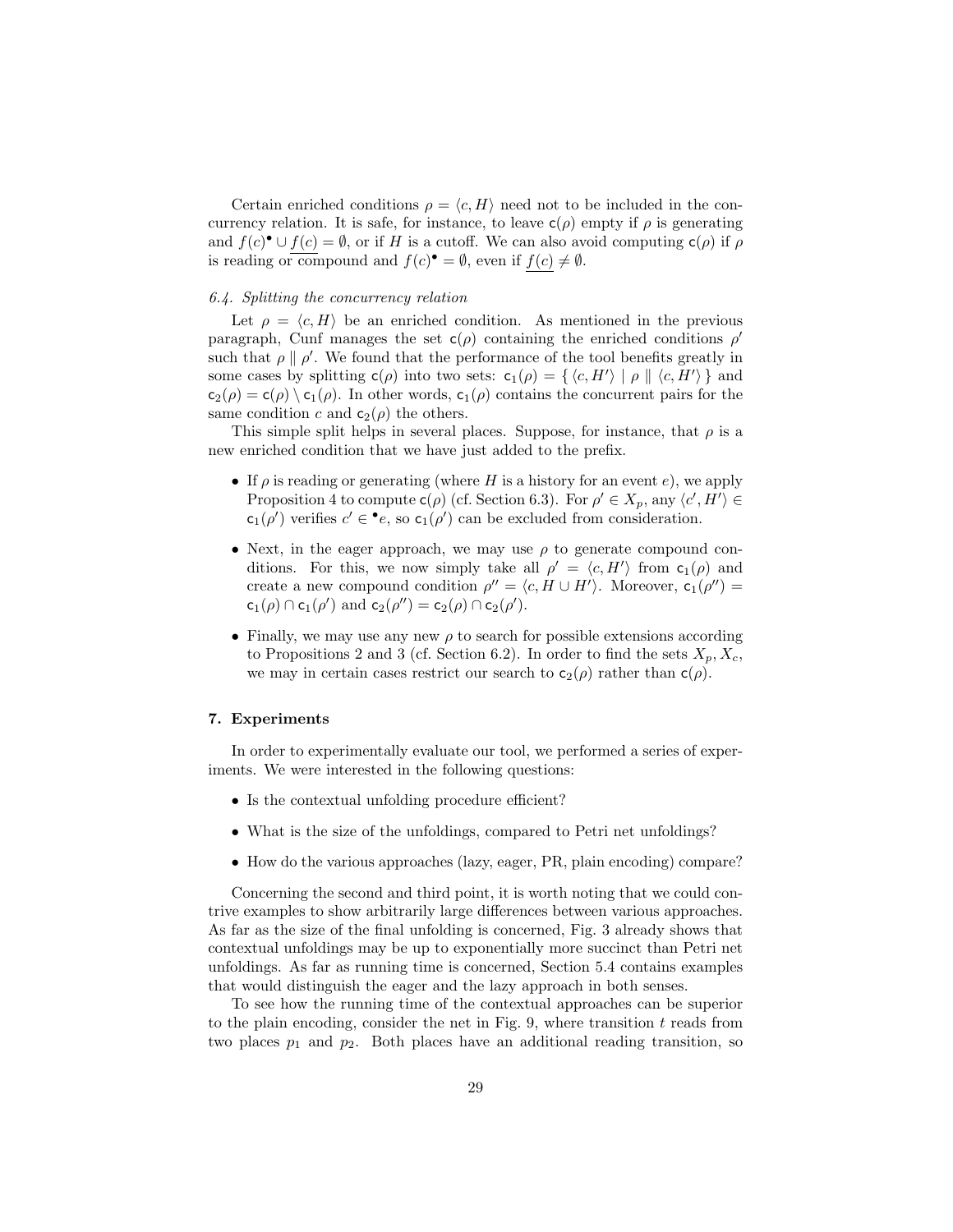

Figure 9: Pairs of independent readers

they each have one (empty) generating history, two reading histories, and one compound history. The contextual unfolding is isomorphic to the net itself. If one expands the context of transition t to k places like  $p_1$  and  $p_2$ , then the contextual approaches produce the prefix in time linear to k. The plain encoding, on the other hand, will create an exponential number of events for  $t$ , each corresponding to some set of transitions that have previously read from t.

In order to abstract from such artefacts and get numbers from more realistic examples, we took a set of safe nets that have previously served as benchmarks in the literature on Petri net unfoldings, e.g. [22, 18, 23]. These nets are not specifically geared towards using contextual approaches, though read arcs occur naturally here as part of larger nets. These nets have various characteristics that allowed to test many aspects of our implementation.

For each net N in the set, we first obtained the c-net  $N'$  by substituting pairs of arcs  $(p, t)$  and  $(t, p)$  in N by read arcs. Evidently, the plain encoding of  $N'$  is N. Secondly, we obtained the PR-encoding  $N''$  of  $N'$ .

We first compared Mole [12] and Cunf on the nets N and  $N''$ , which are ordinary Petri nets without read arcs. The object of this exercise was to establish whether Cunf was working reasonably efficient on known examples. Indeed, its running times were always within 70% and 140% of those of Mole, the differences due to minor implementation choices. To abstract from these details, we used Cunf for all further comparisons.

We then used Cunf to produce complete unfoldings of the plain net  $N$ , the PR-encoding  $N''$ , and of  $N'$  using both lazy and eager methods and the order  $\prec_F$  from [10]. Table 1 summarises the results.<sup>2</sup>

The columns in the table are subdivided into three parts, corresponding to the contextual net, its PR-encoding, and its plain encoding. For contextual nets, we first give the number of events and conditions contained in the complete finite prefix (columns |E| and |B|, in thousands). The number for  $|E|$  is actually somewhat larger than what is strictly necessary according to Definition 4 because it also includes events that are enabled by cutoff-free configurations even if those events are not part of any non-cutoff enriched event (see also the discussion at the end of Section 3).

 ${}^{2}$ Experiments performed using revision 55 of the Cunf tool, compiled with gcc 4.4.5. Our machine has twelve 64bit Intel Xeon CPUs, running at 2.67GHz, 50GB RAM and executes Linux 2.6.32-5.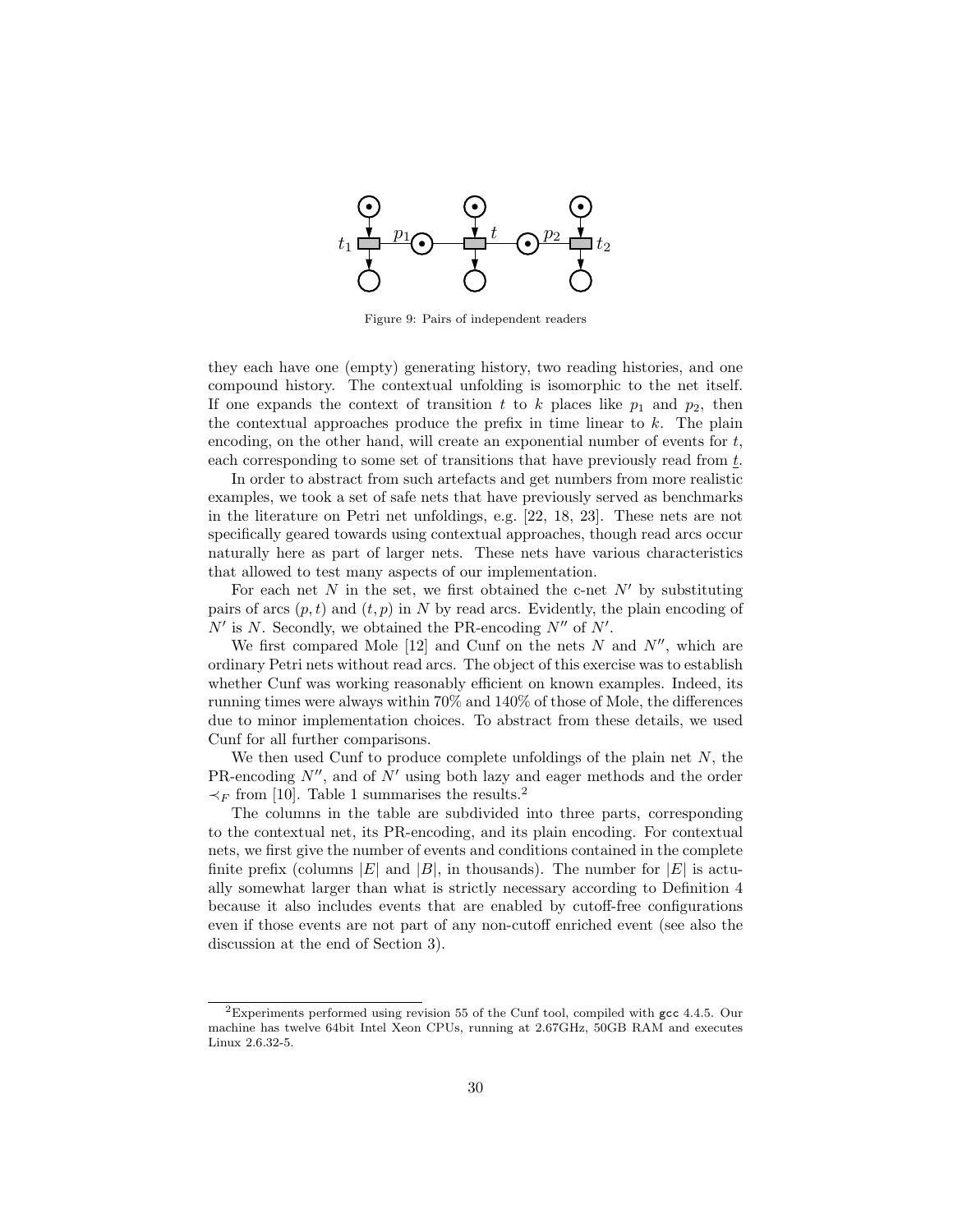|                              | Contextual unfolding |              |                 |           | (Eager)  |         |       | (Lazy) |             |                 | PR unfolding              |                 |           | Plain unfolding |       |                  |                           |                 |           |            |
|------------------------------|----------------------|--------------|-----------------|-----------|----------|---------|-------|--------|-------------|-----------------|---------------------------|-----------------|-----------|-----------------|-------|------------------|---------------------------|-----------------|-----------|------------|
| Net                          | E                    | $\mid$ $B$   | $ E_{\rm cut} $ | $\cdot_e$ | comp.    | $t_E$   | $m_E$ |        | $t_L$ $m_L$ | $\vert E \vert$ | $\left\vert B\right\vert$ | $ E_{\rm cut} $ | $\cdot_e$ | $t_R$           | $m_R$ | $\boldsymbol{E}$ | $\left\vert B\right\vert$ | $ E_{\rm cut} $ |           | $tp$ $m_P$ |
| bds_1.sync                   | 1.8k                 | 2.8k         | $40\%$          | - 1.5     | $\theta$ | 0.11    | 17    | 1.5    | 0.9         | 2.3             | 4.8                       | 40%             | 2.3       | 2.1             | 1.9   | 7.0              | 13.5                      | 67\% 4.2        |           | 2.5        |
| byzagr4_1b                   | 8.0 <sub>k</sub>     | 17.6k        | $4\%$           | 2.9       | 72       | 2.60    | 163   | 1.4    | 1.0         | 1.0             | 1.4                       | $4\%$           | 1.9       | 3.4             | 1.5   | 1.8              | 2.4                       |                 | $5\%$ 1.4 | -1.5       |
| $dpd_7.\text{sync}$ 10.4 $k$ |                      | 21.4k        | $25\%$          | -2.1      | $\theta$ | 0.98    | 59    | 1.2    | 1.0         | 1.0             | 1.4                       | 25%             | 1.4       | 1.2             | 1.4   | 1.0              | 1.4                       | 25\% 1.0        |           | -1.2       |
| elevator 4 16.9k             |                      | 28.6k        | 44\%            | -1.7      | $\left($ | 1.24    | 71    | 1.1    | 0.9         | $1.0^{\circ}$   | 13.7                      | 44\%            | 22.4      | 358             | 66.3  | 1.0              | 1.7                       | 44\% 1.8        |           | -1.1       |
| $ftp_1.sum 50.9k$            |                      | 96.6k        | 26\% 1.9        |           |          | 0 24.81 | 296   | 0.6    | 1.0         | 1.0             | 1.6                       | 26%             | 1.6       | 2.5             | 6.3   | 1.8              | 2.8                       | 37\% 2.0        |           | -1.9       |
| furnace_4                    |                      | 94.4k 147.4k | 68%             | -1.6      |          | 0 19.04 | 266   | 0.7    | 0.9         | 1.1             | 1.9                       | 70\%            | 1.8       | 1.7             | 2.1   | 1.2              | 1.8                       | $69\%$ 0.9      |           | -1.4       |
| key_4                        | 4.8k                 | 7.9k         | $16\%$          | 1.7       | 23.3k    | 1.58    | 110   | 711    | 0.4         | 4.6             | 5.5                       | $19\%$          | 13.4      | 6.4             | 0.7   | 14.6             | 17.7                      | $46\%$ 0.8      |           | -1.1       |
| $mmgt_4.fsa$ 46.9 $k$        |                      | 92.1k        | 45\% 2.0        |           | 0        | 0.97    | 70    | 1.1    | -1.0        | 1.0             | 1.0                       | 45\%            | 1.0       | 1.0             | 1.0   | 1.0              | 1.0                       | 45\% 0.9        |           | 1.0        |
| $q_1$ .sync                  | 10.7k                | 20.6k        | $13\%$          | 1.9       | $\Omega$ | 1.36    | 77    | 1.0    | 0.9         | 1.0             | 1.5                       | 13%             | 1.5       | 2.2             | 2.1   | 1.0              | 1.5                       | $13\%$ 1.0      |           | $-1.1$     |
| rw_12.sync 98.4k 196.8k      |                      |              | $92\%$          | -2.0      | $\Omega$ | 3.35    | 171   | 1.2    | 1.0         | 1.0             | 1.5                       | 92%             | 1.5       | 3.4             | 2.5   | 1.0              | 1.5                       | $92\%$ 1.5      |           | 1.0        |
| $rw_1w3r$                    | 14.5k                | 24.2k        | $32\%$          | -1.7      | 191      | 0.27    | 36    | 1.6    | 1.0         | 1.0             | 1.7                       | 34\%            | 1.7       | 2.0             | 1.6   | 1.1              | 1.2                       | $34\%$ 0.8      |           | 0.9        |
| $d$ me $11$                  | 9.2k                 | 16.7k        | $1\%$           | -1.8      | $\theta$ | 7.89    | 516   | 0.9    | 1.0         | 1.0             | 1.9                       | $1\%$           | 1.9       | 1.0             | 0.9   | 1.0              | 1.9                       | $1\%$           | 0.8       | 0.9        |
| $rw_2w1r$                    | 9.4k                 | 15.3k        | $15\%$          | 1.6       | 0        | 0.23    | 31    | 1.0    | 1.0         | 1.0             | 4.2                       | 15%             | 4.7       | 61.9            | 6.4   | 1.0              | 1.2.                      | 15\% 0.7        |           | 0.9        |

Table 1: Experimental results. Data for the eager approach are absolute numbers, whereas for lazy, <sup>p</sup>lace-replication, and <sup>p</sup>lain unfolding the ratio w.r.t. eager is given; see the text for more information.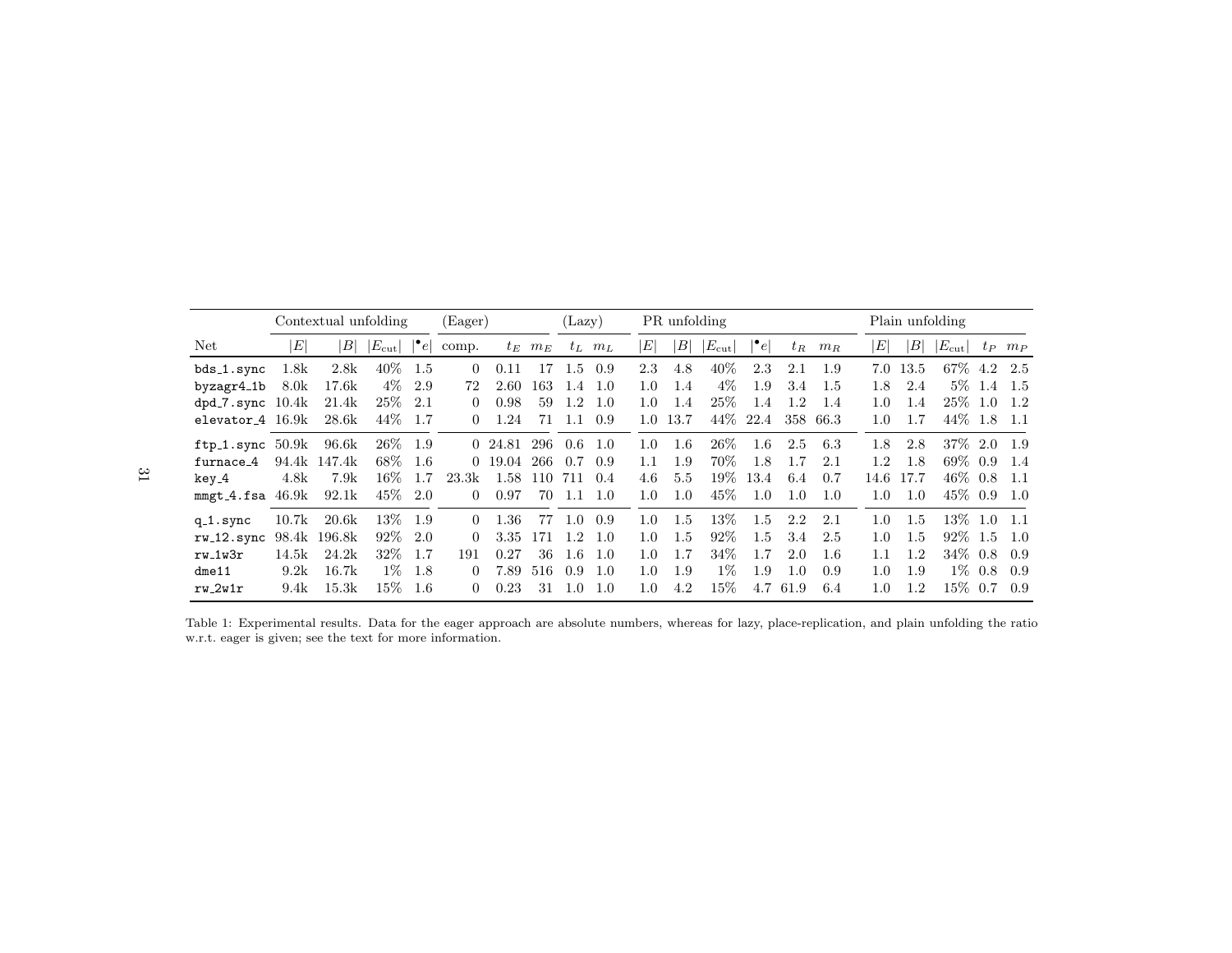The column marked  $|E_{cut}|$  provides the percentage of such events; this percentage could be subtracted from  $|E|$  to obtain the strictly necessary prefix w.r.t. Definition 4. Our tool does in fact detect those events anyway, so their inclusion hardly affects the running time.

The column  $\left| \bullet e \right|$  gives the average preset size of an event. The four columns mentioned so far are identical for the eager and the lazy approach. For the eager approach, we then list the number of compound conditions (causing additional memory overhead of the eager approach w.r.t. lazy) and the running time<sup>3</sup> in seconds  $(t_E)$  as well as (maximum virtual) memory consumption in megabytes  $(m_E)$ . For lazy, we list running times  $(t_L)$  and memory consumption  $(m_L)$  relative to the eager approach, i.e. a factor less than 1 means a faster/less memoryconsuming computation, and a factor larger than 1 a slower/more memoryconsuming one.

For the PR-encoding and the plain encoding, the data for number of events and conditions, running times, memory consumption, and average preset size (only PR) is also given relative to the eager approach. We additionally provide the percentage of cutoff events  $(|E_{cut}|)$ . Notice that the number of *enriched* events in lazy and eager equals the number of events in PR (compare the discussion in the introduction). The ratio between number of events in contextual and number of events in PR is thus the average number of histories per event in the contextual approach. We make the following observations:

• We first look at the comparison between lazy and eager. It turns out that in this set of benchmarks, many examples did not exhibit any compound conditions (despite the presence of many read arcs), e.g., because reading actions took place sequentially, or multiple potential readers happened to be in conflict with one another. In those examples, the differences between the two versions are due to the different implementations of the possible extensions (Section 5.1) and the various relations that must be maintained (Section 5.3), sometimes slightly favouring one approach, sometimes the other.

Significant differences arise where (like in key 4) there are many compound conditions; here lazy has some memory savings but performs very badly. An effect to the contrary like in Fig. 8 (b), while in principle possible, did not manifest itself in our benchmarks.

• Compared with PR, the eager approach is consistently more efficient. In several cases (such as elevator  $4$  or  $rw_2wtr$ ), PR is orders of magnitudes slower. This clear tendency is slightly surprising given that the enriched contextual prefix has essentially the same size as the prefix of the PRencoding. We experimentally traced the difference to the enlarged presets of certain transitions in the PR-encoding (see Fig. 3), causing combinatorial overhead and increasing the number of conditions in the concurrency

 $3$ Actually, the CPU time.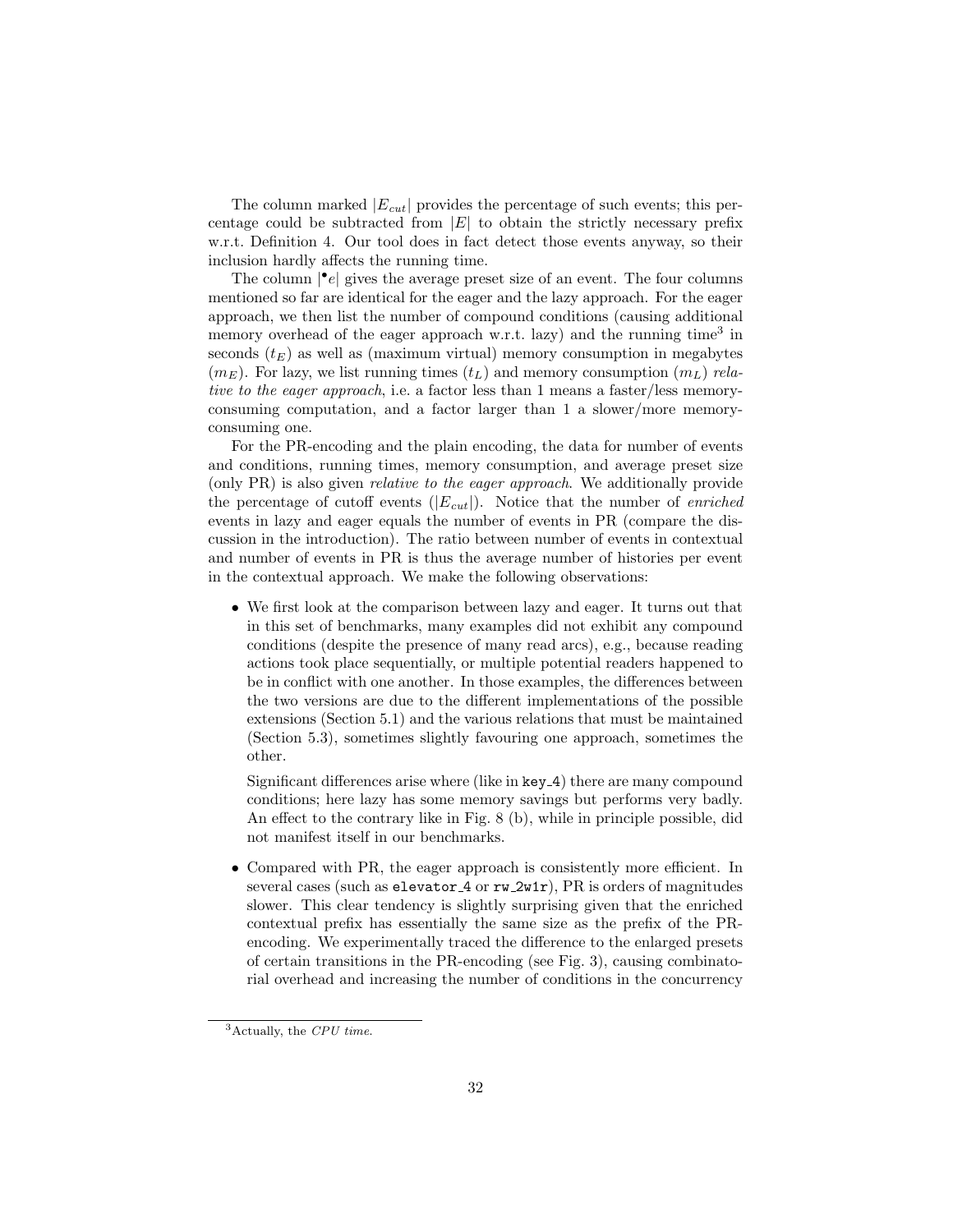relation. Indeed, high running times for PR seem to coincide with high numbers in the  $|\cdot e|$  column for PR (recall that this number is relative to the one for contextual).

• Both the eager approach and the plain unfolding handle all examples gracefully. The factors of the running times are between 0.7 and 4.2, meaning eager is between 40% slower and 4 times faster w.r.t. plain. The prefixes produced by the contextual unfolding methods are smaller than in the plain approach in half the cases. Interestingly, these are not always the same as those on which they run faster: for elevator 4 and rw 12.sync, the same number of events is produced more quickly. Here, the read arcs are arranged in such a way that each event still has only one history; the time saving comes from the fact that the contextual approach produces fewer conditions and hence a smaller concurrency relation. For key 4 and rw 1w3r, the contextual methods produce smaller unfoldings but take longer to run, due some overhead in the computation of the // relation.

To summarize, this set of benchmarks contained examples where lazy and PR performed badly, whereas eager and plain handled all cases gracefully. The eager approach was the fastest overall, and for all examples its running time was within factor 2 of the fastest approach for that example. The prefixes produced by the contextual methods can be significantly smaller than for their Petri net encodings, which make them suitable candidates for subsequent analysis methods (see Section 8 for a brief discussion).

Moreover, we note that read arcs occur naturally when encoding networks of logic gates as Petri nets, one of the motivations mentioned by McMillan in his seminal paper on the unfolding technique [17]. In this encoding, the signals, i.e. the inputs and outputs of each gate, are modelled with two places for indicating whether the signal is high  $(1)$  or low  $(0)$ . The outputs change as a function of reading the inputs. Fig. 10 (a) shows an example of an AND-gate and its encoding as a c-net fragment.



Figure 10: (a) Encoding of a logical AND-gate; and (b) grid of AND-gates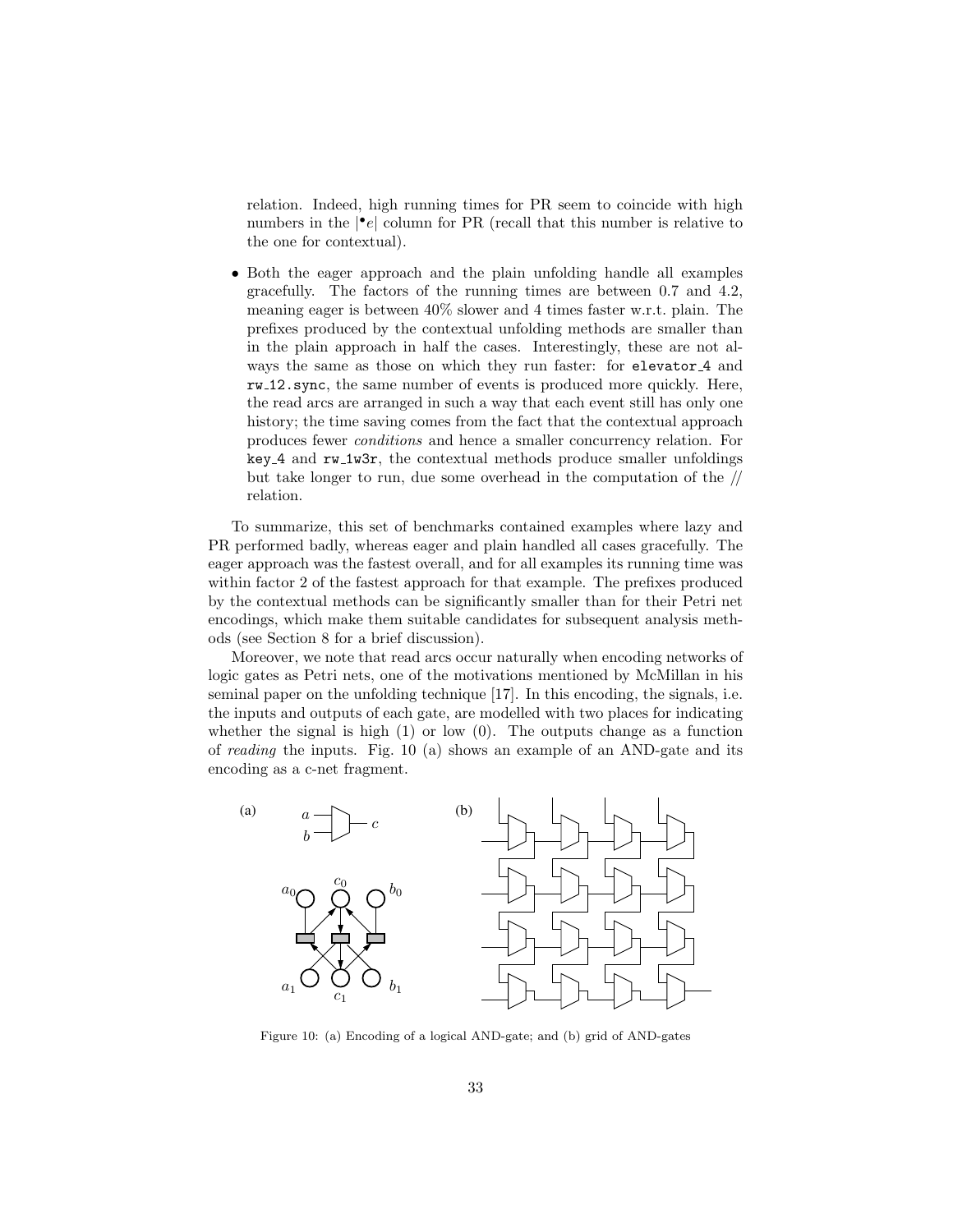

Figure 11: Unfolding times for the plain, PR, and contextual net encodings of the AND-gate networks of size  $n := k \times k$ .

Various experiments that we conducted indicate that contextual unfoldings perform well on such c-nets. To illustrate the benefits, we present one simple experiment on a particular family of examples, a grid of  $n := k \times k$  AND-gates, shown in Fig. 10 (b) for  $k = 4$ . The inputs for the AND-gates are at the left and top of the figure, and outputs propagate to the right and towards the bottom. Our experiment simulates what happens when the inputs are switched from low to high. Observe that the signal changes required to make the output (at the bottom right) high can occur in many different orders, which are not distinguished by c-net unfoldings. We observed that the plain unfolding of these nets is approximately of size  $\mathcal{O}(2.2^{\sqrt{n}})$ , while the size of both the contextual and PR prefixes is  $\mathcal{O}(n)$ . Furthermore, Cunf builds the latter two in  $\mathcal{O}(n^3)$ , while it requires approximately  $\mathcal{O}(5^{\sqrt{n}})$  time to produce the plain unfolding, see Fig. 11.

# 8. SAT-based property checking of c-nets

While the focus of this article is on the construction of prefixes rather than on their use in verification, we shall briefly sketch how complete prefixes allow to encode properties of c-nets in propositional logic. For this, we adapt the SAT-based reductions of [1], which were presented for Petri nets, to c-nets.

We start by recalling that the reachability problem for bounded nets is PSPACE-complete, whereas the following problem is NP-complete, see e.g. [1]:

Given a complete prefix of  $\mathcal{U}_N$ , where N is a bounded Petri net, and a marking  $m$  of  $N$ , is  $m$  reachable in  $N$ ?

It is straightforward to see that the result extends to the case where  $N$  is a general c-net (with read arcs).

This result suggests that the reachability problem can be encoded as a satisfiability problem in propositional logic, using a formula whose size is polynomial in that of  $U_N$ . Here, we shall only sketch the basics of how this can be done; future work will study the precise details needed to obtain practical modelchecking algorithms.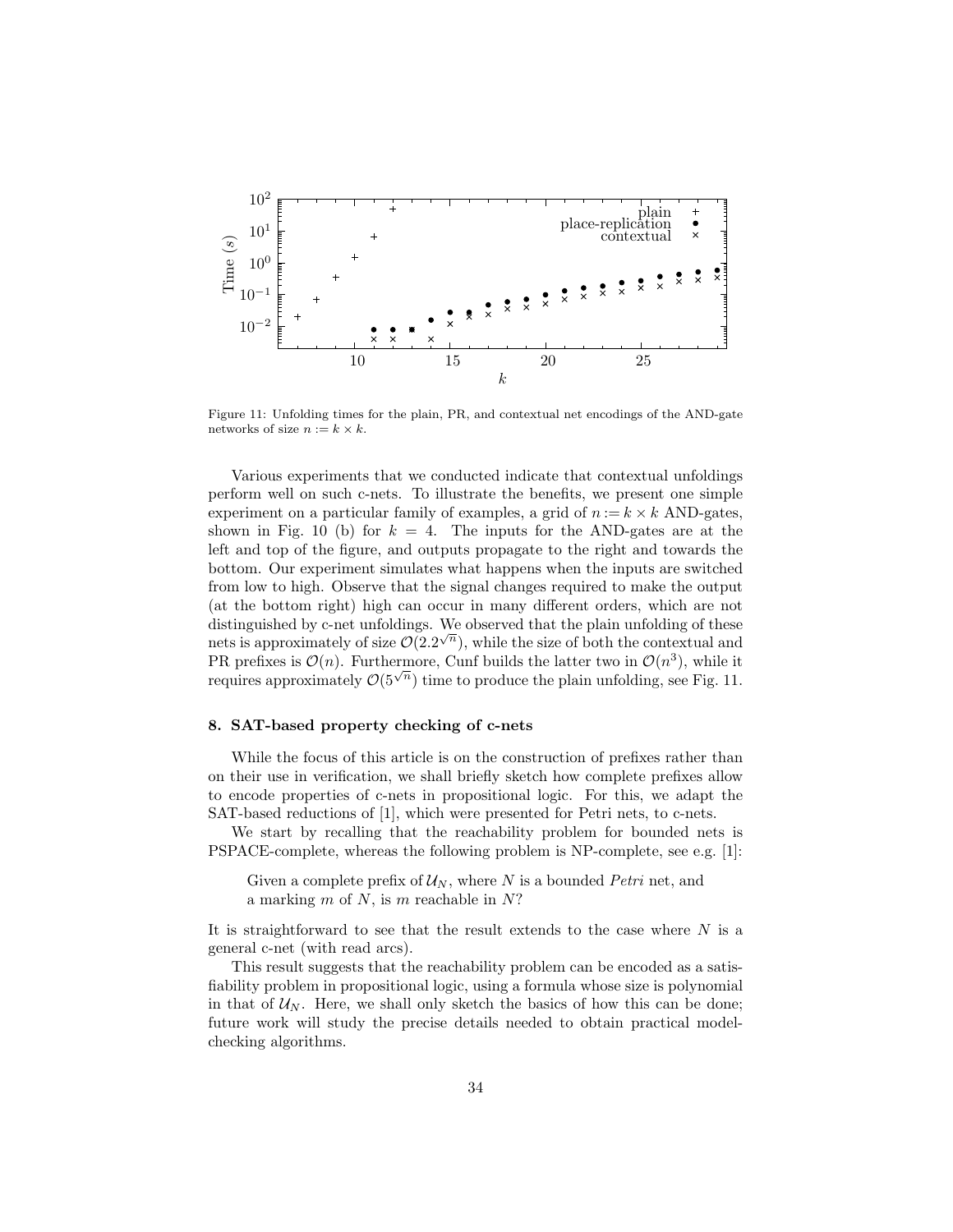The key idea is to first construct a formula  $\phi_N$  that characterises the configurations and markings of  $U_N$ . Thus, for every condition c and event e of  $U_N$ ,  $\phi_N$  will contain a variable **c** and **e**, respectively; the models of  $\phi_N$  will be those assignments in which the event variables with value true correspond to some configuration  $\mathcal C$  and the true condition variables to Mark $(\mathcal C)$ .

We let  $\phi_N := \phi_C \wedge \bigwedge_{c \in B} \phi_c$ , where  $\phi_C$  ensures the absence of asymmetricconflict cycles in C, and the formulae  $\phi_c$  for  $c \in B$  ensure causal closure of C and correct treatment of  $c$ , i.e. variable  $c$  will be true iff condition  $c$  is produced but not consumed by C.

A simple way to prohibit all cycles would be to list them explicitly, i.e.

$$
\phi_C := \bigwedge_{e_1,\ldots,e_n \in \text{Cycles}(\mathcal{U}_N)} \neg(e_1 \land \cdots \land e_n),
$$

where  $\text{Cycles}(\mathcal{U}_N) := \{e_1, \ldots, e_n \mid e_1 \nearrow \cdots \nearrow e_n \nearrow e_1\}.$  Notice that this encoding is not polynomial as there may be exponentially many such cycles; however, better encodings exist with size  $\mathcal{O}(n \cdot \log n)$ , where n is the number of events [24].

Moreover, suppose that condition  $c \in B$  has  $\bullet c = \{e\}, c \bullet = \{f_1, \ldots, f_m\},\$ and  $\underline{c} = \{g_1, \ldots, g_k\}$ . Then we define

$$
\phi_c:=\bigg(\bigvee_{i=1}^m \mathbf{f}_i\vee\bigvee_{i=1}^k \mathbf{g}_i\bigg)\to \mathbf{e}\quad\wedge\quad \mathbf{c}\leftrightarrow\Big(\mathbf{e}\wedge\bigwedge_{i=1}^m \neg\mathbf{f}_i\Big).
$$

The main difference between  $\phi_N$  and the corresponding construction for Petri nets in [1] is the treatment of asymmetric-conflict cycles. In Petri nets, all conflicts are symmetric and between pairs of events  $e, e'$  with  $\bullet e \cap \bullet e' \neq \emptyset$ . In contrast, conflict cycles in c-nets can be of arbitrary length as exemplified by Fig. 5, where  $e_1, e_2, e_3$  form an asymmetric-conflict cycle of length 3.

Using  $\phi_N$ , and following the example of [1], one can encode many questions about the set of reachable markings of  $N$  in terms of propositional logic, for instance:

• Is there any reachable marking in N that contains both places  $p$  and  $q$ ? Let f is the mapping from Definition 1, and suppose that  $c_1, \ldots, c_m \in B$ are those conditions with  $f(c_i) = p$ , for  $i = 1, \ldots, m$ , and  $d_1, \ldots, d_k \in B$ those with  $f(d_i) = q$ , for  $i = 1, ..., k$ . Let  $\phi_p = \mathbf{c}_1 \vee \cdots \vee \mathbf{c}_m$  and  $\phi_q = \mathbf{d}_1 \vee \cdots \vee \mathbf{d}_k$ . Then, a marking that contains both p and q exists in  $N$  iff

$$
\phi_N \wedge \phi_p \wedge \phi_q
$$

is satisfiable.

• Is  $\{p,q\}$  a P-invariant of N?

This means that every reachable marking puts exactly one token into either  $p$  or  $q$ . Under the same assumptions as above, this is the case iff

$$
\phi_N \to (\phi_p \oplus \phi_q)
$$

is valid, i.e., its negation is unsatisfiable.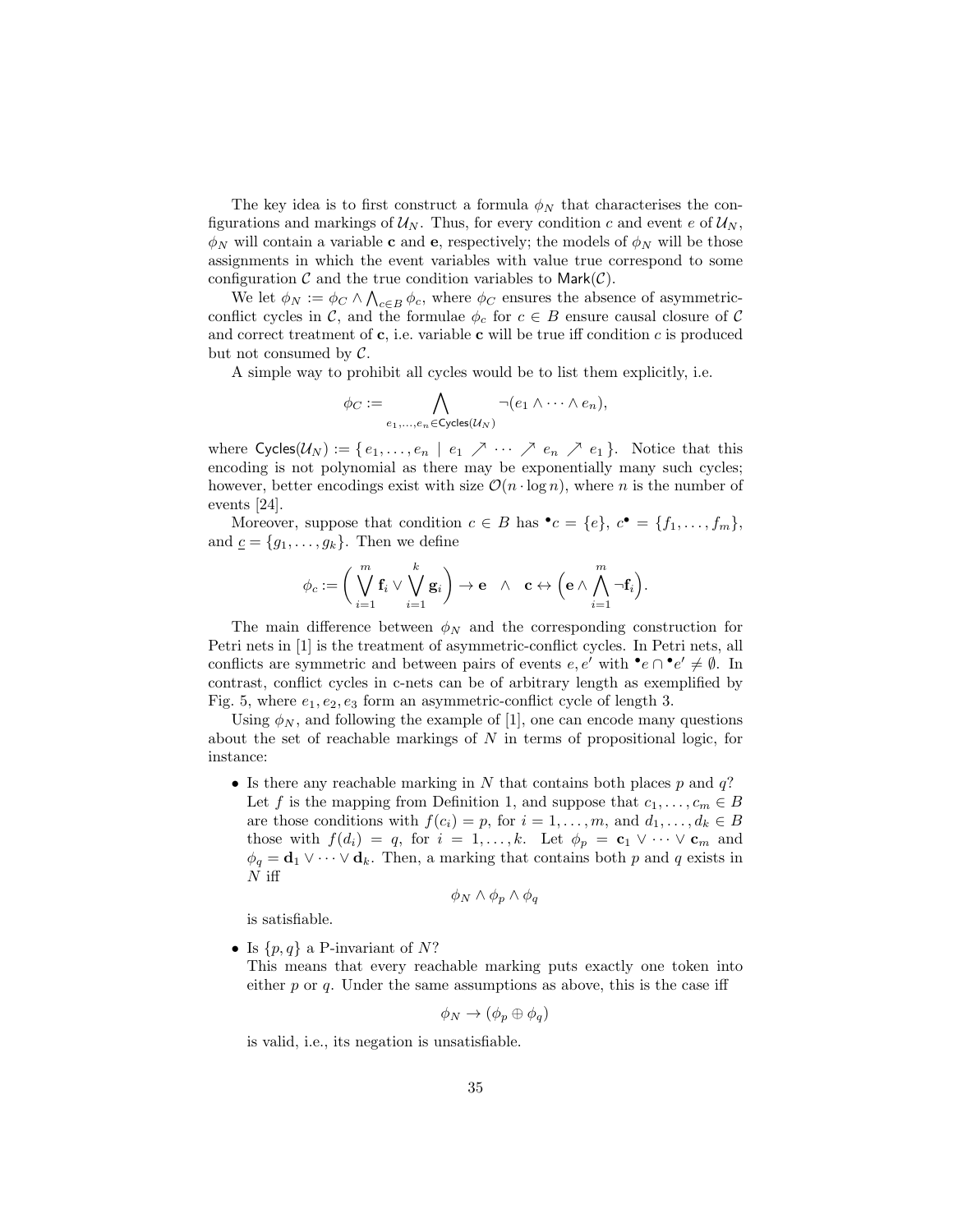• Does N contain a deadlock?

Suppose that t is a transition of N with  $\mathbf{t} = \{p, q\}$ , and otherwise make the same assumptions as above. Let  $\phi_t = \phi_p \wedge \phi_q$ , then any model of  $\phi_N \wedge \phi_t$  corresponds to a marking enabling t. Assuming that we construct corresponding formulae for all other transitions of  $N$ , then a deadlock exists iff

$$
\phi_N \wedge \bigwedge_{t \in T} \neg \phi_t
$$

is satisfiable.

## 9. Conclusions

We have made theoretical and practical contributions to the computation of unfoldings of contextual nets. To our knowledge, Cunf is the first tool that efficiently produces these objects. The availability of a tool that produces contextual unfoldings may trigger new interest in applications of c-nets and the algorithmics of asymmetric event structures in general.

It will be interesting to further explore the applications in verification, of which we have given a taste in Section 8. Unfolding-based techniques need two ingredients: an efficient method for generating them, and efficient methods for analysing the prefixes. We have provided the first ingredient in this quest. We believe that traditional unfolding-based verification techniques [25] can be extended to work with contextual unfoldings and that their succinctness may help to speed up these analyses. We find this topic to be an interesting avenue for future research.

Moreover, it would also be interesting to investigate a mix between eager and lazy that tries to get the best of the two worlds. For instance, one could start with the eager approach and switch (selectively for some conditions) to lazy as soon the number of compound conditions exceeds a certain bound. This, and other ideas, remain to be tested.

#### References

- [1] J. Esparza, K. Heljanko, Unfoldings A Partial-Order Approach to Model Checking, EATCS Monographs in Theoretical Computer Science, Springer, 2008.
- [2] K. Heljanko, Combining symbolic and partial-order methods for modelchecking 1-safe Petri nets, Ph.D. thesis, Helsinki University of Technology (2002).
- [3] W. Vogler, A. L. Semenov, A. Yakovlev, Unfolding and finite prefix for nets with read arcs, in: Proc. of CONCUR'98, Vol. 1466 of LNCS, 1998, pp. 501–516.
- [4] G. Ristori, Modelling systems with shared resources via Petri nets, Ph.D. thesis, Department of Computer Science, University of Pisa (1994).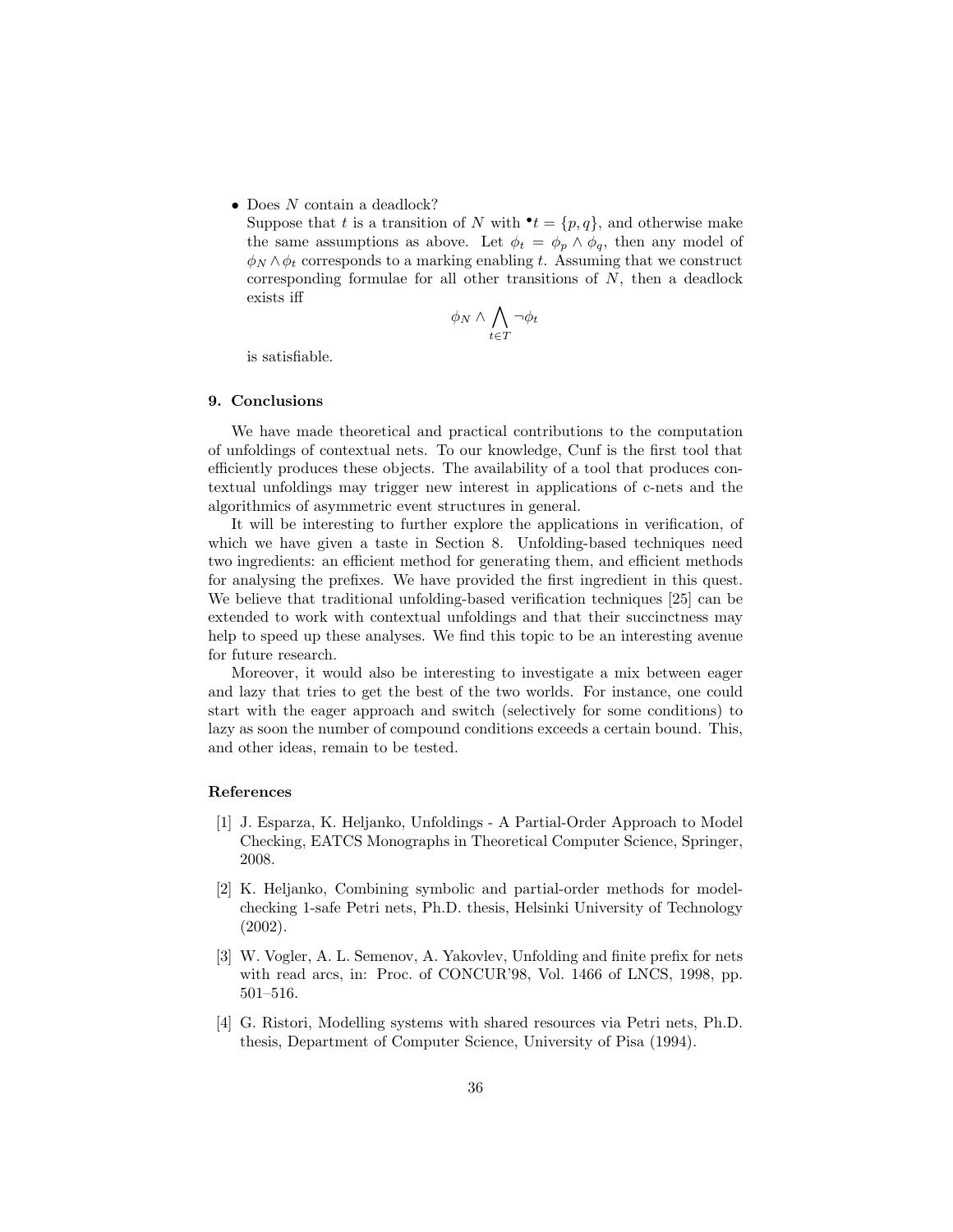- [5] U. Montanari, F. Rossi, Contextual occurrence nets and concurrent constraint programming, in: Dagstuhl Seminar 9301, Vol. 776 of LNCS, 1994, pp. 280–295.
- [6] R. Janicki, M. Koutny, Invariant semantics of nets with inhibitor arcs, in: Proc. Concur, Vol. 527 of LNCS, 1991, pp. 317–331.
- [7] P. Baldan, A. Corradini, U. Montanari, An event structure semantics for P/T contextual nets: Asymmetric event structures, in: Proc. FoSSaCS, Vol. 1378 of LNCS, 1998, pp. 63–80.
- [8] J. Winkowski, Reachability in contextual nets, Fundamenta Informaticae 51 (1–2) (2002) 235–250.
- [9] P. Baldan, A. Corradini, B. König, S. Schwoon, McMillan's complete prefix for contextual nets, ToPNoC 1 (2008) 199–220, LNCS 5100.
- [10] J. Esparza, S. Römer, W. Vogler, An improvement of McMillan's unfolding algorithm, Formal Methods in System Design 20 (2002) 285–310.
- [11] C. Rodríguez, Cunf, http://www.lsv.ens-cachan.fr/~rodriguez/ tools/cunf/.
- [12] S. Schwoon, Mole, http://www.lsv.ens-cachan.fr/~schwoon/tools/ mole/.
- [13] P. Baldan, A. Bruni, A. Corradini, B. König, S. Schwoon, On the computation of McMillan's prefix for contextual nets and graph grammars, in: Proc. ICGT'10, Vol. 6372 of LNCS, 2010, pp. 91–106.
- [14] C. Rodríguez, S. Schwoon, P. Baldan, Efficient contextual unfolding, in: Proc. Concur, Vol. 6901 of LNCS, 2011, pp. 342–357.
- [15] C. Rodríguez, S. Schwoon, P. Baldan, Efficient contextual unfolding, Tech. Rep. LSV-11-14, LSV, ENS de Cachan (2011).
- [16] R. Janicki, M. Koutny, Semantics of inhibitor nets., Information and Computation 123 (1995) 1–16.
- [17] K. L. McMillan, Using unfoldings to avoid the state explosion problem in the verification of asynchronous circuits, in: Proc. CAV, Vol. 663 of LNCS, 1992, pp. 164–177.
- [18] V. Khomenko, Model checking based on prefixes of Petri net unfoldings, Ph.D. thesis, School of Computing Science, Newcastle University (2003).
- [19] V. Khomenko, Punf, http://homepages.cs.ncl.ac.uk/victor. khomenko/tools/punf/.
- [20] K. Heljanko, Deadlock and reachability checking with finite complete prefixes, Licentiate's thesis, Helsinki University of Technology (1999).